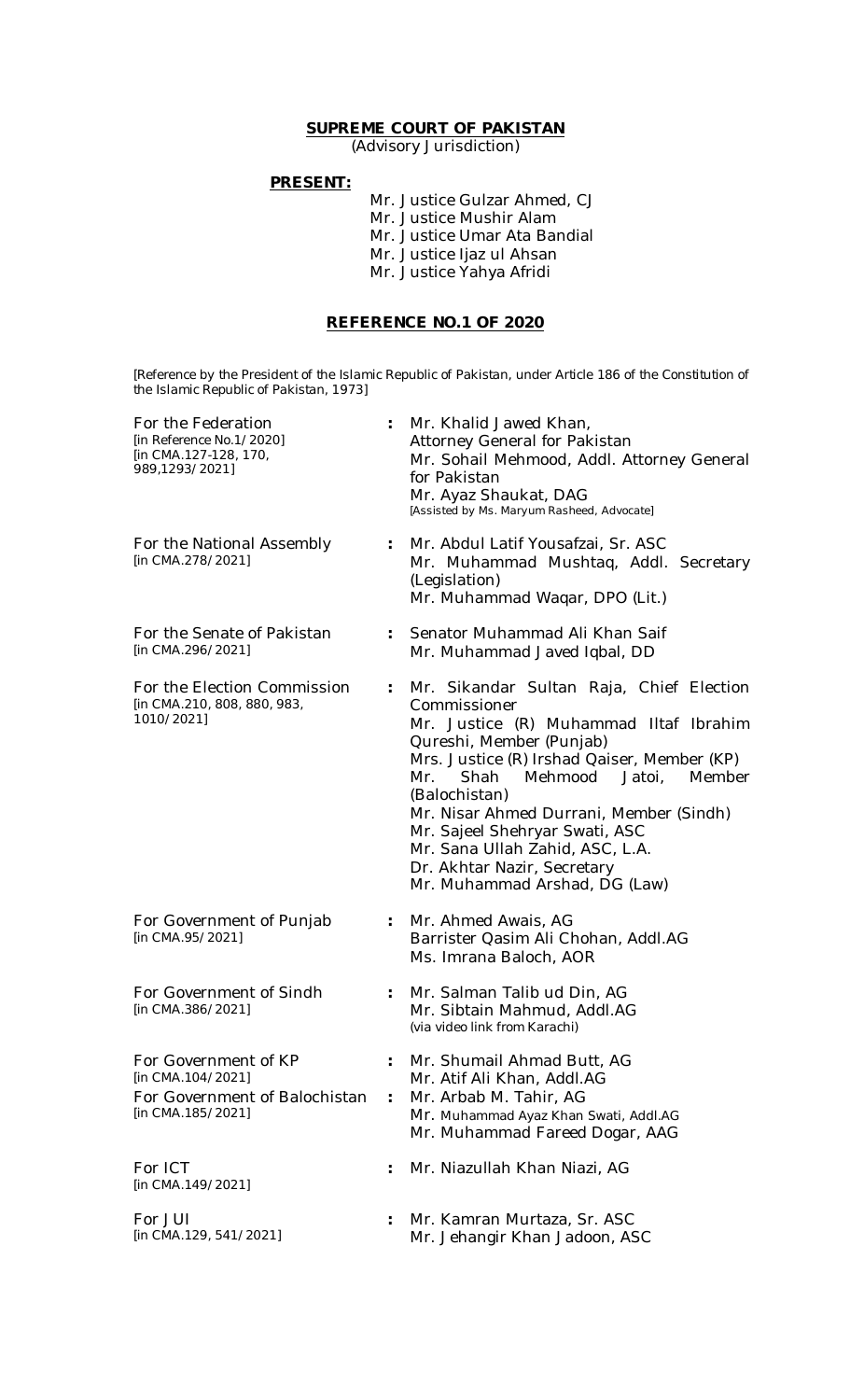| For SHCBA<br>[in CMA.297, 1119/2021]                |                      | Mr. Salahuddin Ahmed, ASC<br>Barrister Omer Soomro, ASC<br>Syed Riffaqat Hussain Shah, AOR<br>[Assisted by Ravi Pinjani, ASC]                                                                                                                      |
|-----------------------------------------------------|----------------------|----------------------------------------------------------------------------------------------------------------------------------------------------------------------------------------------------------------------------------------------------|
| [in CMA.130, 1201, 1292/2021]                       |                      | Mr. Hassan Irfan Khan, ASC                                                                                                                                                                                                                         |
| For PPP<br>[in CMA.131, 704, 1217/2021]             |                      | Mian Raza Rabbani, Sr. ASC<br>Mr. Mehmood A. Sheikh, AOR                                                                                                                                                                                           |
| [in CMA.154,1295/2021]                              |                      | Malik Qamar Afzal, ASC                                                                                                                                                                                                                             |
| For JI<br>[in CMA.211/2021]                         |                      | Mr. Ishtiaq Ahmed Raja, ASC                                                                                                                                                                                                                        |
| [in CMA.231/2021]                                   |                      | Syed Iqbal Hashmi, ASC                                                                                                                                                                                                                             |
| For PML (N)<br>[in CMA.784, 1231/2021]              |                      | Barrister Zafar Ullah, ASC                                                                                                                                                                                                                         |
| For Pakistan Bar Council<br>[in CMA.807, 1200/2021] | $\ddot{\phantom{a}}$ | Mr. Mansoor Usman Awan, ASC                                                                                                                                                                                                                        |
| For PPP (P)<br>[in CMA.872,1218/2021]               |                      | Mr. Farooq H. Naek, Sr. ASC                                                                                                                                                                                                                        |
| [in CMA.908, 1008, 1026-1030/2021]                  | $\ddot{\phantom{a}}$ | Mr. Khurram Shehzad Chughtai, Advocate<br>High Court, in person                                                                                                                                                                                    |
| [in CMA.1115/2021]                                  |                      | Mr. Azhar Iqbal, ASC                                                                                                                                                                                                                               |
| [in CMA.1233/2021]                                  |                      | Mr. Waheed Ahmed Kamal, in person                                                                                                                                                                                                                  |
| Dates of Hearing                                    |                      | 04.01.2021, 11.01.2021, 13.01.2021, 14.01.2021,<br>02.02.2021, 03.02.2021, 04.02.2021, 08.02.2021,<br>10.02.2021, 11.02.2021, 15.02.2021, 16.02.2021,<br>17.02.2021, 18.02.2021, 19.02.2021, 22.02.2021,<br>23.02.2021, 24.02.2021; and 25.02.2021 |

# **O P I N I O N**

**Gulzar Ahmed, CJ:-** This Reference No.1 of 2020 under Article 186 of the Constitution of the Islamic Republic of Pakistan, 1973, has been received from the President of Pakistan, in which opinion of this Court has been sought on the following question: -

> "Whether the condition of 'secret ballot' referred to in Article 226 of the Constitution of Islamic Republic of Pakistan, is applicable only for the elections held 'under' the Constitution such as the election to the office of President of Pakistan, Speaker and Deputy Speaker of National Assembly, Chairman and Deputy Chairman of Senate, Speakers and Deputy Speakers of the Provincial Assemblies and not to other elections such as the election for the members of the Senate of Pakistan held under the Elections Act, 2017, enacted pursuant to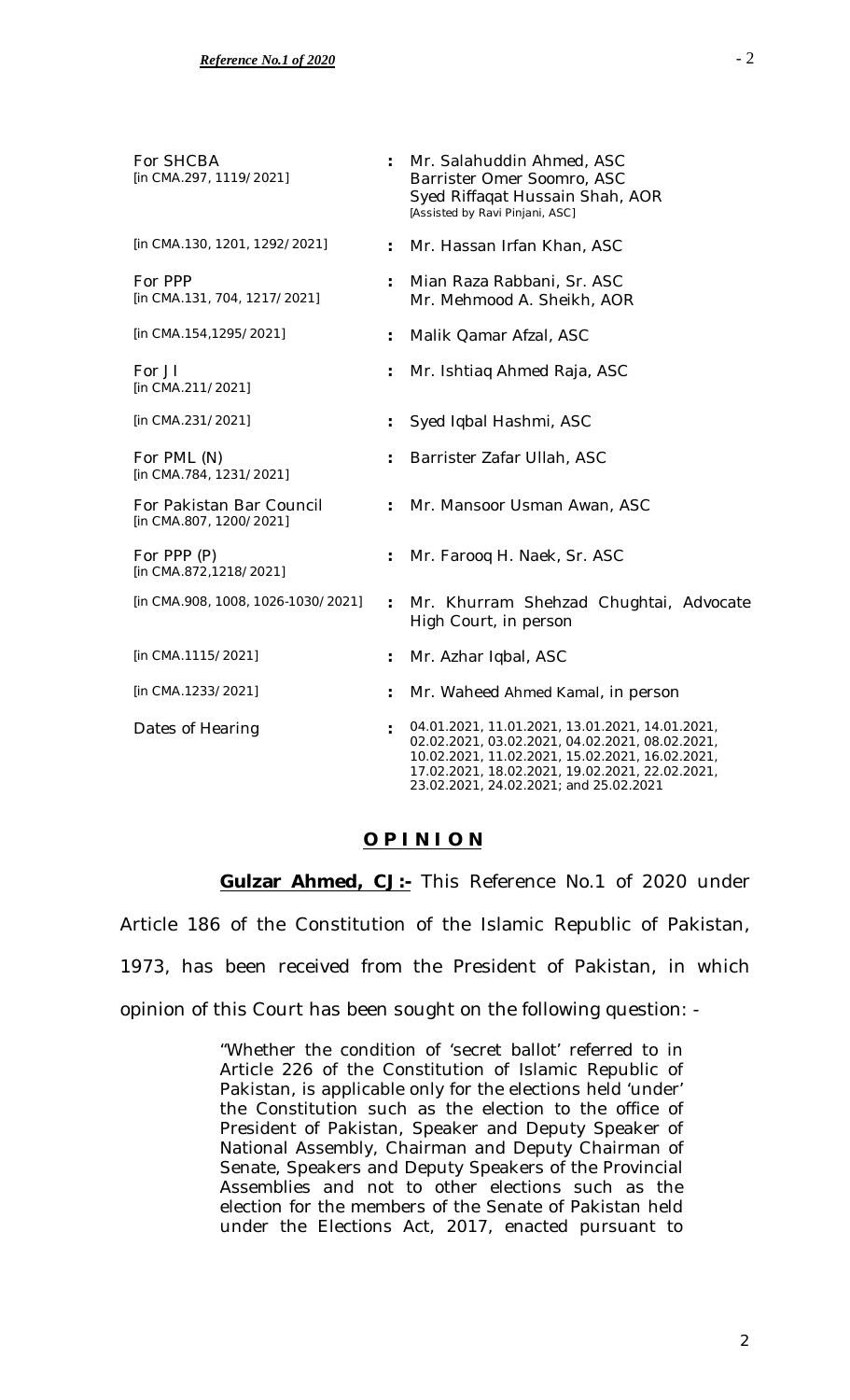Article 222 read with Entry 41, Part I, Fourth Schedule to the Constitution, which may be held by way of secret or open ballot, as may be provided for in the Elections Act, 2017?"

2. Notices were issued to the Advocates General of all the Provinces including the Islamabad Capital Territory. Notices were also issued to the Speaker of the National Assembly, Chairman of the Senate of Pakistan and Speakers of all the Provincial Assemblies i.e. Punjab, Sindh, Khyber Pakhtunkhwa and Balochistan, as well as the Election Commission of Pakistan. Notice was also published in newspaper so that any other person, who wishes to be heard in the matter, may do so.

3. Learned Attorney General for Pakistan has contended that the specific question on which opinion has been sought by the President of Pakistan is in respect of scope of Article 226 of the Constitution, as it presently stands and whether reference to 'election under the Constitution' made in this Article includes election for Members of Senate to be conducted under the Elections Act, 2017. He has made submissions regarding the maintainability and scope of reference under Article 186 of the Constitution and in this respect has relied upon opinion of a 12-Member Bench of this Court in *Reference No.2 of 2005 by the President of Pakistan* (PLD 2005 SC 873) with regard to Hisba Bill. He contended that once the President considers that the question of law of public importance has arisen, Reference under Article 186 of the Constitution could be sent and the Court will consider the same and give its opinion. He also referred to the case of Reference No.1 of 1973 reported as *Special reference under Article 187 of the Interim Constitution of the Islamic Republic of Pakistan by President Zulfikar Ali Bhutto* (PLD 1973 SC 563), regarding adoption of Resolution by the National Assembly for recognition of Bangladesh.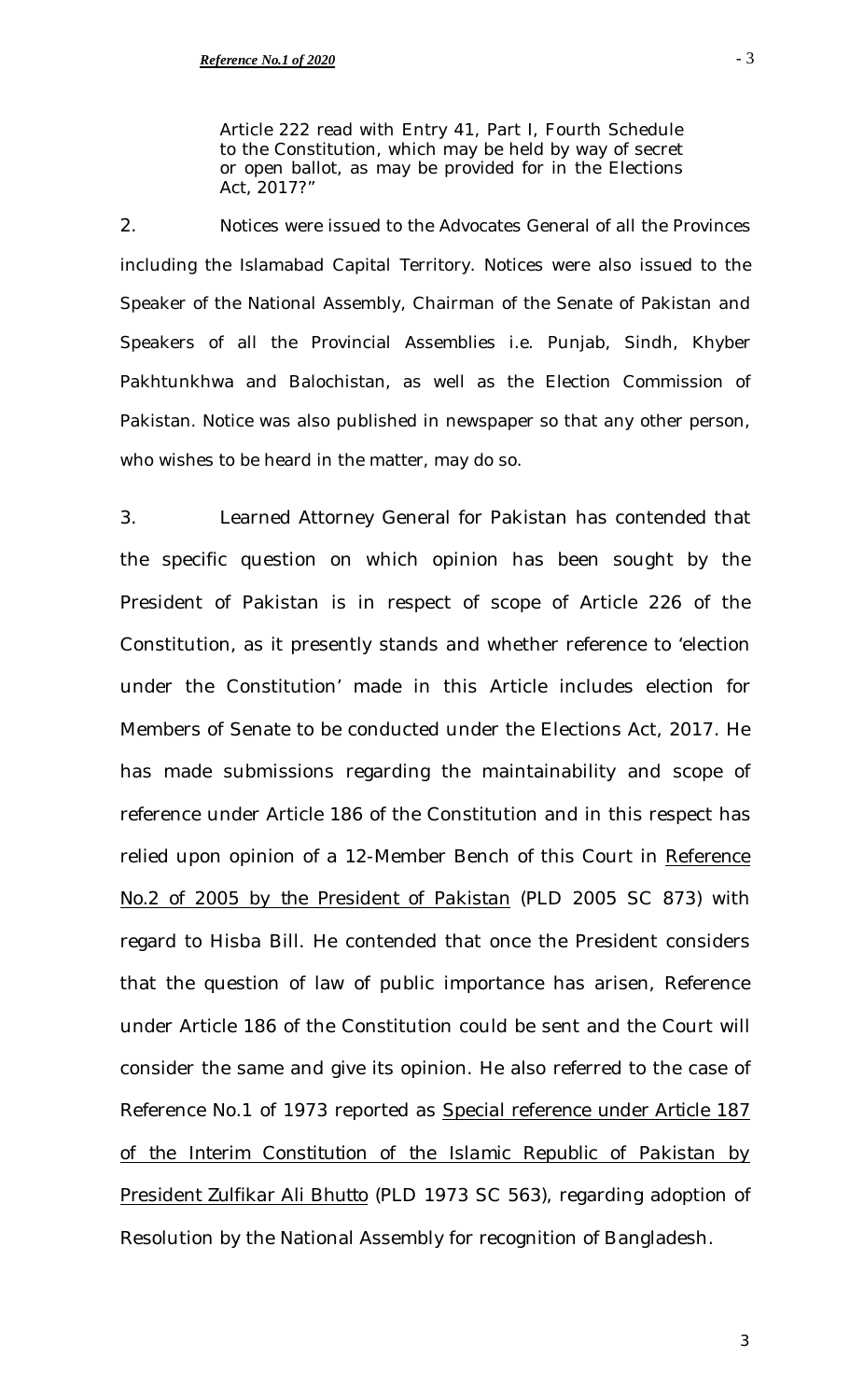4. As regards the merit of the Reference, learned Attorney General opened his arguments by giving the scheme of the Constitution, where elections are to be conducted. He has contended that Constitution has provided Bodies and Offices to be filled through elections or appointments. He has referred to Article 41(3) read with Clause 12 of the Second Schedule of the Constitution, which provide for election of the President by secret ballot. He has referred to Articles 53 and 108 of the Constitution, which deals with the elections of the Speaker and the Deputy Speaker of the National and the Provincial Assemblies, Chairman and Deputy Chairman of the Senate, held under Article 60 of the Constitution by secret ballot. He has referred to the elections of the Prime Minister and Chief Ministers, which are conducted under Articles 91(3) and 130(3) of the Constitution. He has contended that Bodies created under the Constitution are National Assembly, Senate and Provincial Assemblies and their elections are held under the Elections Act, 2017.

5. The learned Attorney General dealt with the question of composition and the term of the National and the Provincial Assemblies and mode of elections provided in the Constitution and also the composition and term of Senate of Pakistan. He contended that the election is primarily about the machinery provisions and it is not merely about balloting, either secret or open. He contended that balloting is one aspect in the process of holding of elections, which the Court has construed broadly. He referred to Article 222 of the Constitution and contended that by this Article, Parliament has been given power to make laws for elections in the National Assembly, Senate and the Provincial Assemblies. He has contended that pursuant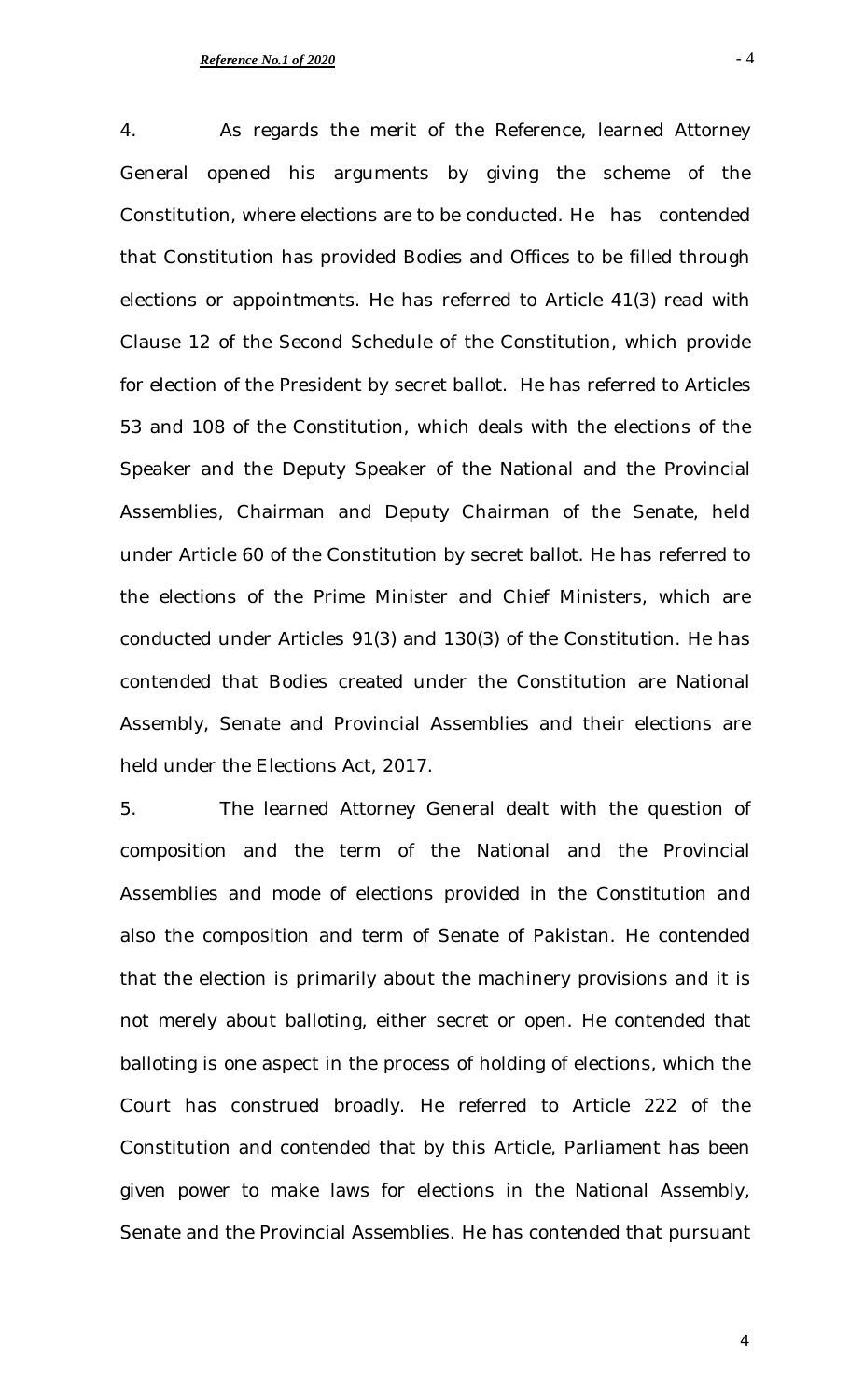to this power, given to the Parliament, the Parliament has framed the Electoral Rolls Act, 1974, the Delimitation of Constituencies Act, 1974, the Senate (Election) Act, 1975 and the Representation of People Act, 1976. All the four above noted laws were repealed by the Parliament by making a new consolidated Elections Act, 2017, which is a complete code, providing for elections in the National Assembly, Provincial Assemblies and the Senate.

6. Learned Attorney General referred to Article 225 of the Constitution, which provides that no election to a House or a Provincial Assembly shall be called in question except by an election petition presented to such Tribunal and in such manner as may be determined by the Act of *Majlis-e-Shoora* (Parliament) and noted that this Article only allows challenge to the elections of Senate, National Assembly and Provincial Assemblies by an election petition under the Elections Act, 2017. He contended that no such bar extends to elections held under the Constitution, i.e. of the President, the Prime Minister, the Chief Ministers, the Speaker and Deputy Speaker of National and Provincial Assemblies and the Chairman and Deputy Chairman, Senate.

7. While dealing with Article 226 of the Constitution, learned Attorney General referring to different terms or words used in different provisions of the Constitution and submitted that though the Houses are constituted by or under the Constitution, the elections to these Houses are elections under the Elections Act, 2017, and not under the Constitution and that the elections under Article 226 of the Constitution is only restricted to the elections held under the Constitution, that of the President, etc.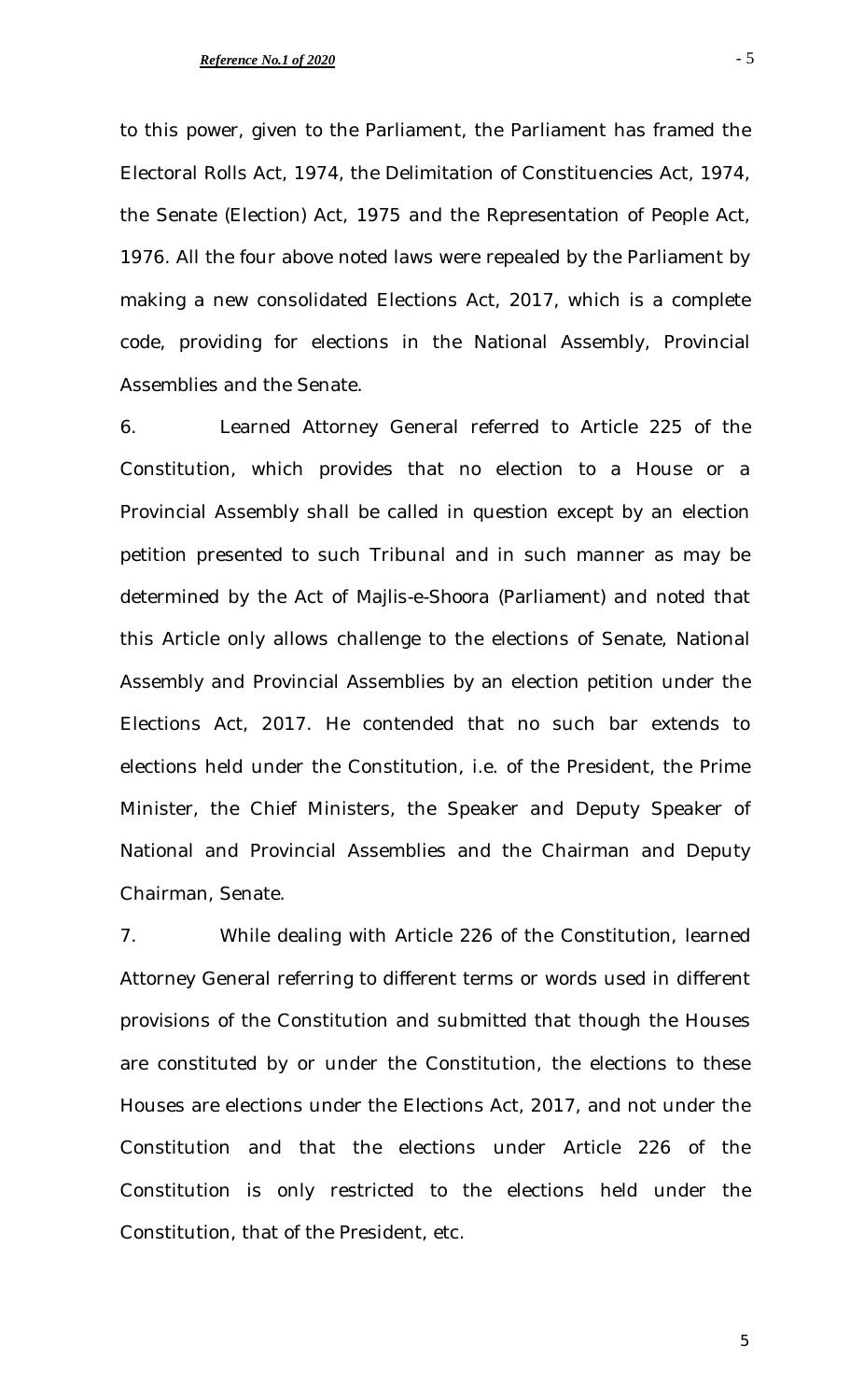8. Learned Attorney General referred to the manner of holding of elections of the President provided in the Constitution and contended that if secret ballot was to be conducted for the elections in Senate, the word secret could have been added in Article 59(2) of the Constitution, which specifies the system of proportional representation by means of single transferable vote for election in Senate, under the Elections Act, 2017, but owing to the provision of Article 222 of the Constitution, the Parliament would have required to provide for election of Senate by secret ballot. He contended that in terms of Section 81 of the Elections Act, 2017, elections of National and Provincial Assemblies are provided to be held by secret ballot and this law cannot be amended by changing it to open ballot and gave reasons for it. He also referred to an order of this Court dated 15.04.2016 passed in Civil Appeals No.760 to 765 of 2016, in the case of *Province of Sindh Vs. Muttahida Qaumi Movement*, where this Court has held that elections of the Local Governments are outside the ambit of Article 226 of the Constitution.

9. The learned Attorney General emphasized about the transparency and purity of elections for attainment of the Constitutional objectives and contended that heavy responsibility lies upon the Election Commission of Pakistan to ensure free, fair and transparent elections. In support of his submissions, the learned Attorney General has relied upon the cases of *District Bar Association, Rawalpindi and others v. Federation of Pakistan and another* (2015 PLD 401 SC), *Miss Benazir Bhutto v. Federation of Pakistan and another*  (PLD1988 SC 416), *Mian Muhammad Nawaz Sharif v. President of Pakistan and others* (PLD 1993 SC 473), *Ishaq Khan Khakwani and*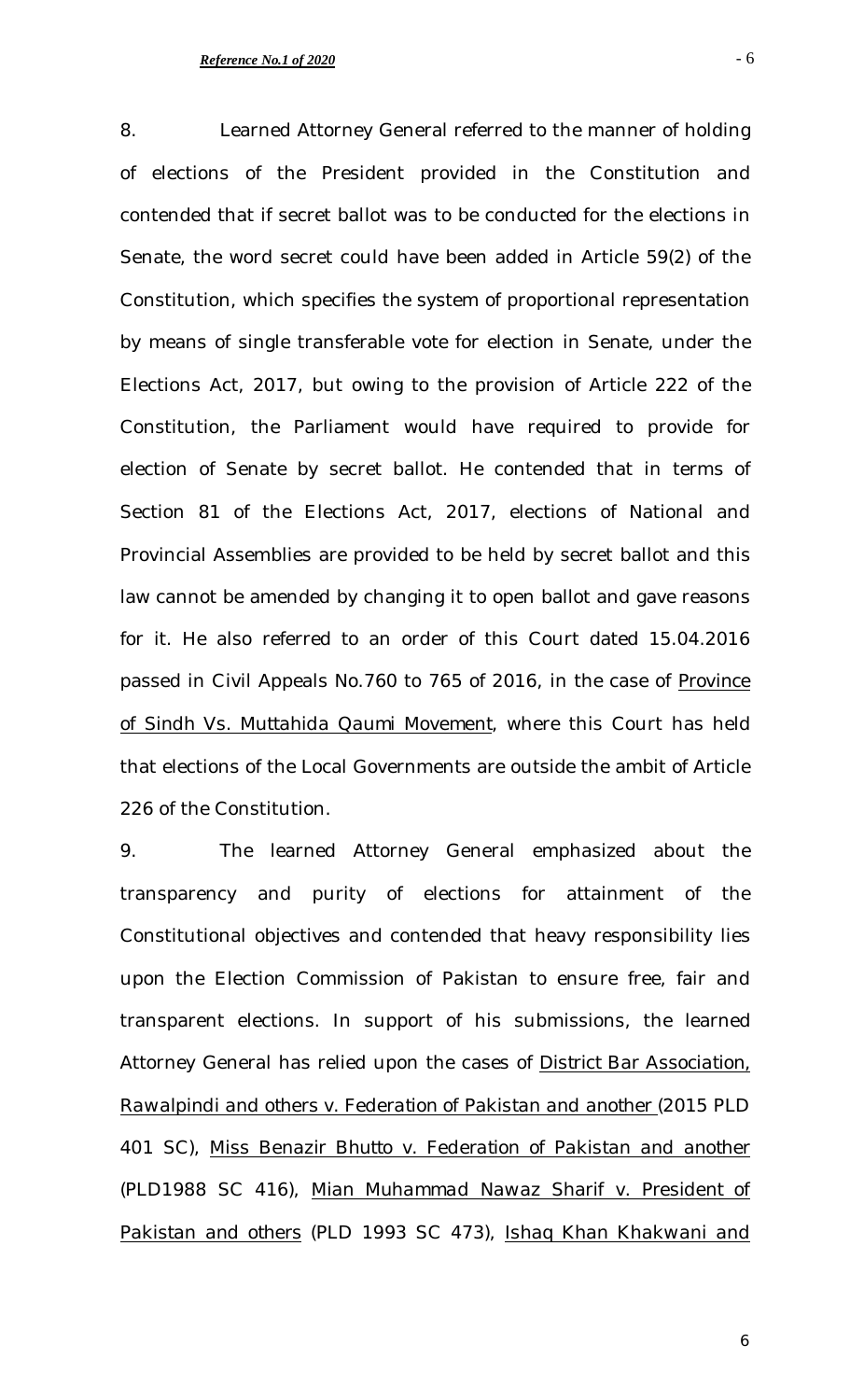*others v. Mian Muhammad Nawaz Sharif and others* (PLD 2015 SC 275), *People's Union for Civil Liberties and another v. Union of India and another* (2013) 10 SCC 1), *Shailesh Manubhai Parmar vs. Election Commission of India through Chief Election Commissioner and others*  (AIR 2018 SC 3918), *Workers' Party Pakistan through General Secretary and 6 others v. Federation of Pakistan and 2 others* (2013 PLD 406 SC), *Province of Sindh through Chief Secretary and others v. M.Q.M. through Deputy Convener and others* (PLD 2014 SC 531), *Speaker, National Assembly of Pakistan, Islamabad and others v. Habib Akram and others & Sami Ullah Baloch and others v. Abdul Karim Nousherwani and others* (PLD 2018 SC 678 & 405), *Muttahida Qaumi Movement (MQM) through the leader of the opposition and others v. Province of Sindh through Chief Secretary, Karachi and others* (PLD 2017 Sindh 169), *Attaullah and another v. Government of Balochistan, Local Government Rural Development and Agrovilles Department through Secretary and another* (PLD 2014 Balochistan 206), *Workers' Party Pakistan through Akhtar Hussain, Advocate, General Secretary and 6 others v. Federation of Pakistan and 2 others* (PLD 2012 SC 681), *Malik Ameer Haider Sangha and another v. Mrs. Sumaira Malik and others* (2018 SCMR 1166), *Sally Textile Mills Limited and another v. Collector of Customs, Customs House, Karachi* (1991 SCMR 721), *Begum B. H. Syed v. Mst. Afzal Jahan Begum and another* (PLD 1970 SC 29), *Mehreen Zaibun Nisa v. Land Commissioner, Multan and others* (PLD 1975 SC 397), *Reference by the President of India under Article 143 (1) of the Constitution of India on the implementation of the Indo-Pakistan* 

*1960 SC 845), Kuldip Nayar v. Union of India & Ors.* (AIR 2006 SC

*Agreement relating to Berubari Union and Exchange of Enclaves. (AIR*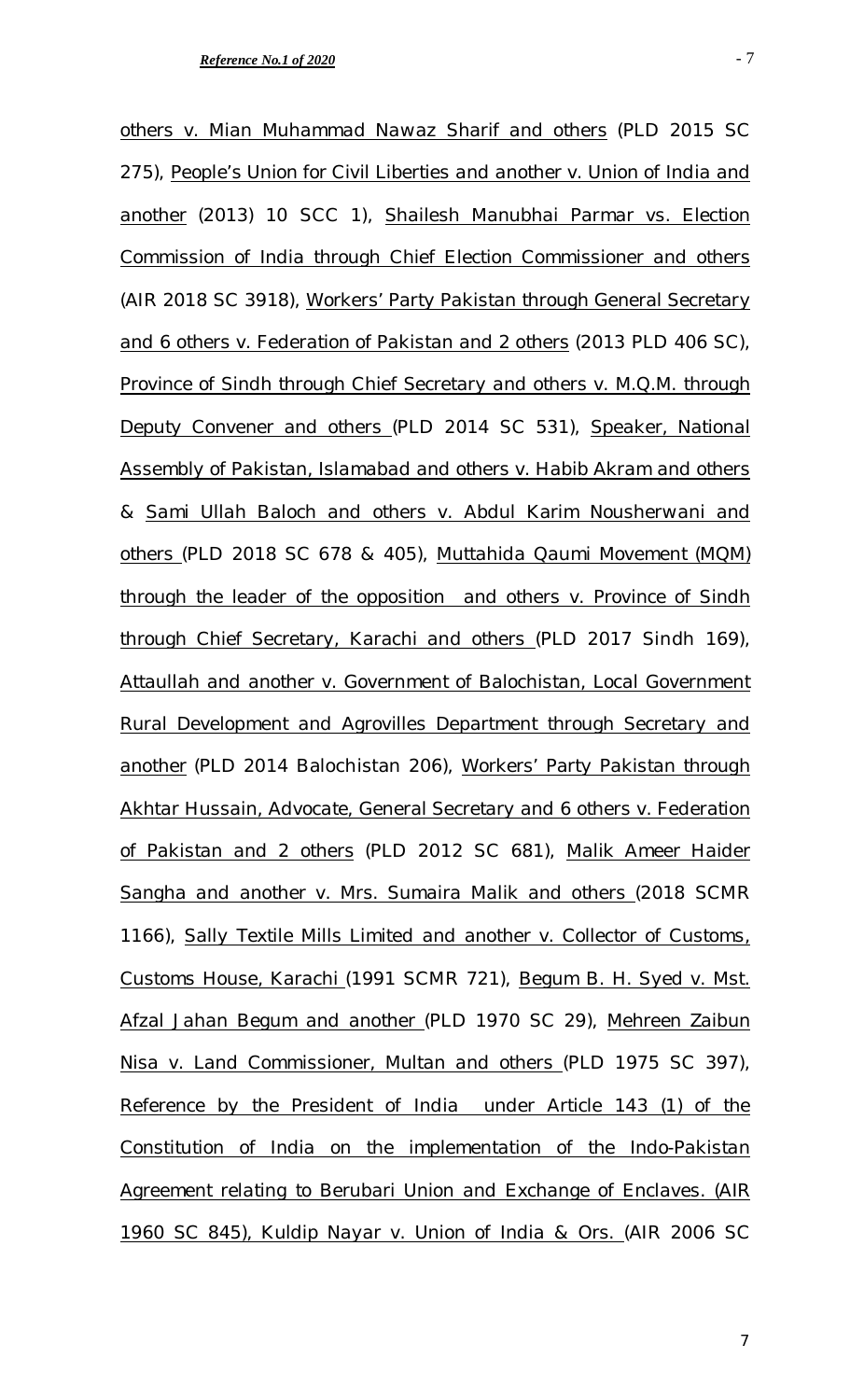3127), *Lahore Development Authority through D.G. and others v. Ms. Imrana Tiwana and others* (SCMR 2015 SC 1739), *In the matter of: Reference No.2 of 2005 by the President of Pakistan (PLD 2005 SC 873),*  Abid Hussain v. Mst. Afsar Jehan Begum and other (PLD 1973 SC 01), *Government of Punjab through Secretary, Home Department v. Zia Ullah Khan and 2 others* (SCMR 1992 602), *The Commissioner of Income-Tax/Wealth Tax v. Messrs Engineering Cooperative Housing Society, Lahore* (PTD 2000 3388), *Dalco Engineering Private Ltd. V Shree Satish Prabhakar Padhye & Ors. With Fancy Rehabilitation Trust & Anr. V. Union of India & Ors.* (AIR 2010 SC 1576), *Messrs Mustafa Impex, Karachi and others v. The Government of Pakistan through Secretary Finance, Islamabad and others* (PLD 2016 SC 808), *Election Commission of Pakistan v. Asif Iqbal and others* (PLD 1992 SC 342), *Mahmood Khan Achakzai and others v. Federation of Pakistan and others* (PLD 1997 SC 426), *Chief Justice of Pakistan Iftikhar Muhammad Chaudhry v. President of Pakistan through Secretary and others* (PLD 2010 SC 61), *Government of Sindh through Secretary Health Department and others v. Dr. Nadeem Rizvi and others (SCMR 2020 SC 01), Muhammad Akram Baloch v. Akbar Askani and others*  (2014 CLC 878), *Hakam Qureshi, President, District Bar Association, Lahore and 2 others v. The Judges of the Lahore High Court through the Registrar and another* (PLD 1976 SC 713) and *S. Raghbir Sindh Gill v. S. Gurcharan Singh Tohra and others* (AIR 1980 SC 1362).

10. Mr. Ahmed Awais, learned Advocate General, Punjab, adopted the arguments of the learned Attorney General. He additionally contended that the election to the Senate is held pursuant to the mandate given by the electorate and such mandate of the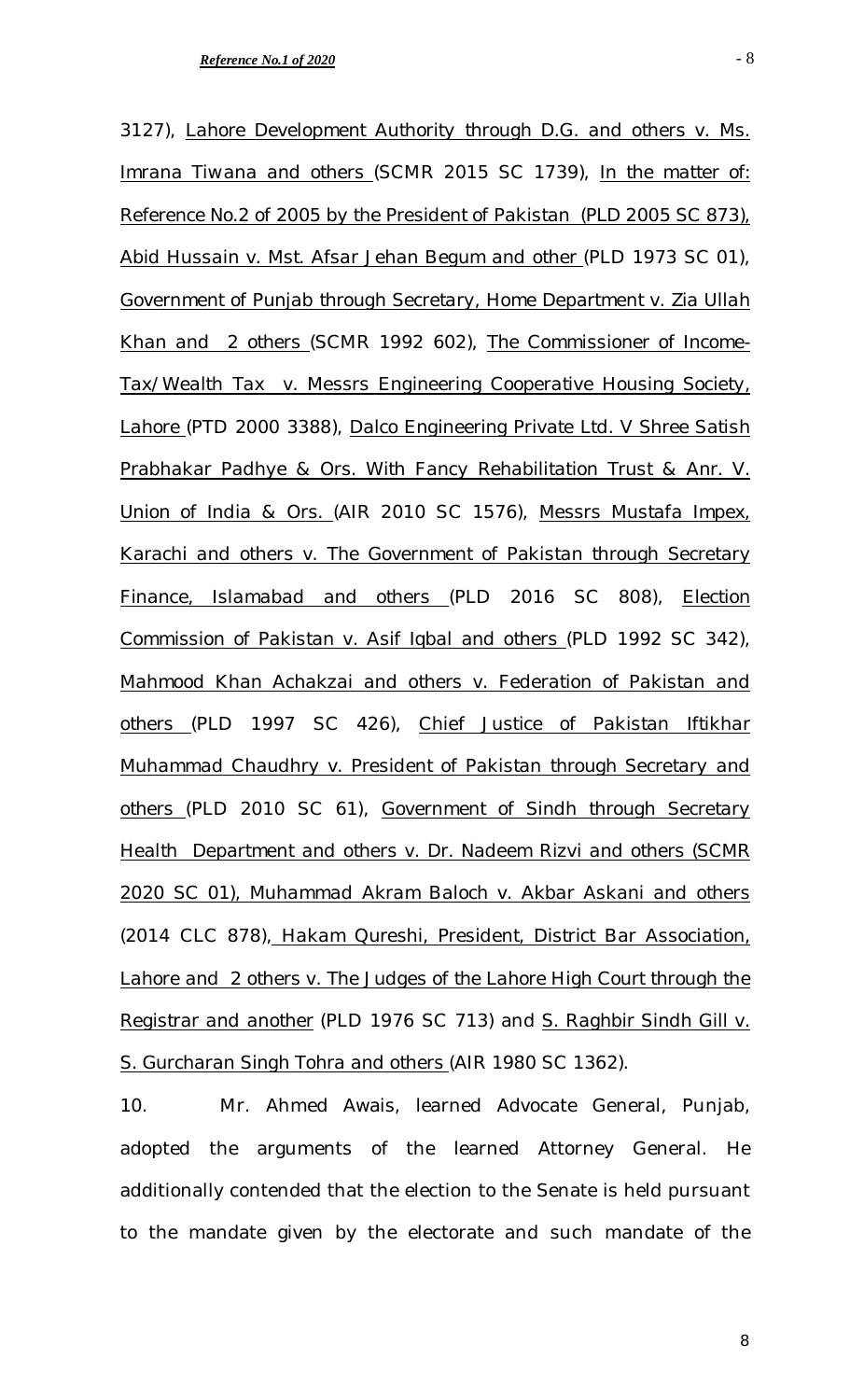electorate cannot be stolen by indiscipline on the part of the elected representatives. He contended that the elections to the Senate are marred by corruption and corrupt practices and Article 59 of the Constitution does not speak of secret ballot for election to the seat of Senate.

11. Mr. Arbab Muhammad Tahir, learned Advocate General Balochistan also adopted the arguments of the learned Attorney General and referred to Quranic verse on corruption and Article 21 of the Universal Declaration of Human Rights. He contended that the Election Commission of Pakistan is empowered to make pre-pole and post-pole arrangements to ensure corruption free elections, Referring to Section 238 of the Elections Act, 2017, he contended that the domestic and international election observers are allowed to observe the process of conduct of elections, access to Polling Stations, counting of votes and consolidation of results in the elections of National and the Provincial Assemblies and it should be extended to the elections of the Senate also. He has relied upon the case of *Workers' Party Pakistan through Akhtar Hussain, Advocate, General Secretary & 6 others v. Federation of Pakistan & 2 others* (PLD 2012 SC 681)**.**

12. Mr. Niaz Ullah Khan Niazi, learned Advocate General, Islamabad Capital Territory (ICT) also adopted the arguments of the learned Attorney General and while referring to Article 218(3) of the Constitution, contended that it is the function of the Election Commission of Pakistan to organize and conduct the elections and make such arrangements as are necessary to ensure that the election is conducted honestly, justly, fairly and in accordance with law and that the corrupt practices are guarded against. He in support of his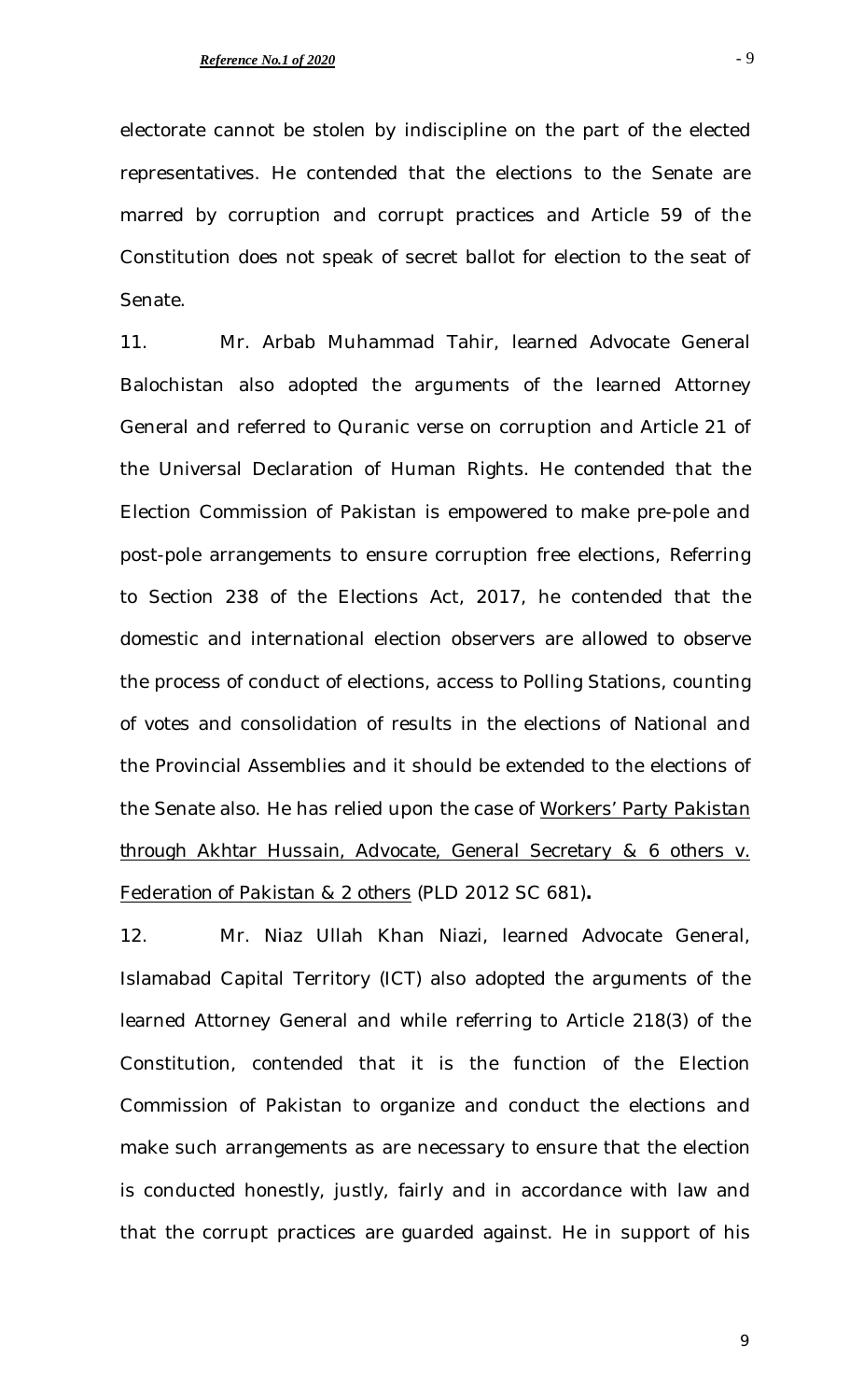submissions has relied upon the following cases of *Niaz Ahmad v. Aiziuddin and others* (PLD 1967 SC 466), *S. Raghbir Singh Gill v. S. Gurcharan Singh Tohra and others* (AIR 1980 SC 1362), *A. Neelalohithadasan Nadar v. George Mascrene and others* (1994 SCC Suppl (2) 619), *Nayini Narasimha Reddy v. Dr. K. Laxman and others*  [(2006) 5 SCC 239], *Kuldip Nayar and other v. Union of India and others* (2006) 7 SCC 1), *Shailesh Manubhai v. ECL* (2018) 9 SCC 100), *Air Marshal (Retd). Muhammad Asghar Khan v. General (Retd). Mirza Aslam Baig, Former Chief of Army Staff and others* (PLD 2013 SC 1) and *Ch. Nasir Iqbal and others v. Federation of Pakistan through Secretary Law and others* (PLD 2014 SC 72).

13. Mr. Shumail Ahmad Butt, learned Advocate General, Khyber Pakhtunkhwa has supported the Reference made by the President and adopted the arguments of the learned Attorney General. Additionally, he has contended that the Parliament, in terms of Article 222 of the Constitution, possesses the power to effect amendment in Section 122(6) of the Elections Act, 2017, by changing the mode and manner of conduct of elections by secret ballot to that of open ballot. He contended that the elections 'under the Constitution' are those of the President, Speaker and Deputy Speaker of National Assembly, Chairman and Deputy Chairman of Senate, Prime Minister, Speaker and Deputy Speaker of the Provincial Assemblies and the Chief Ministers of the Provinces. With the specific provision in Article 226 of the Constitution, the elections of the Prime Minister and the Chief Ministers have been excluded from being conducted by secret ballot. He has also contended that regarding secret ballot this Court has already given its judgment in the case of *Niaz Ahmed v. Azizuddin and*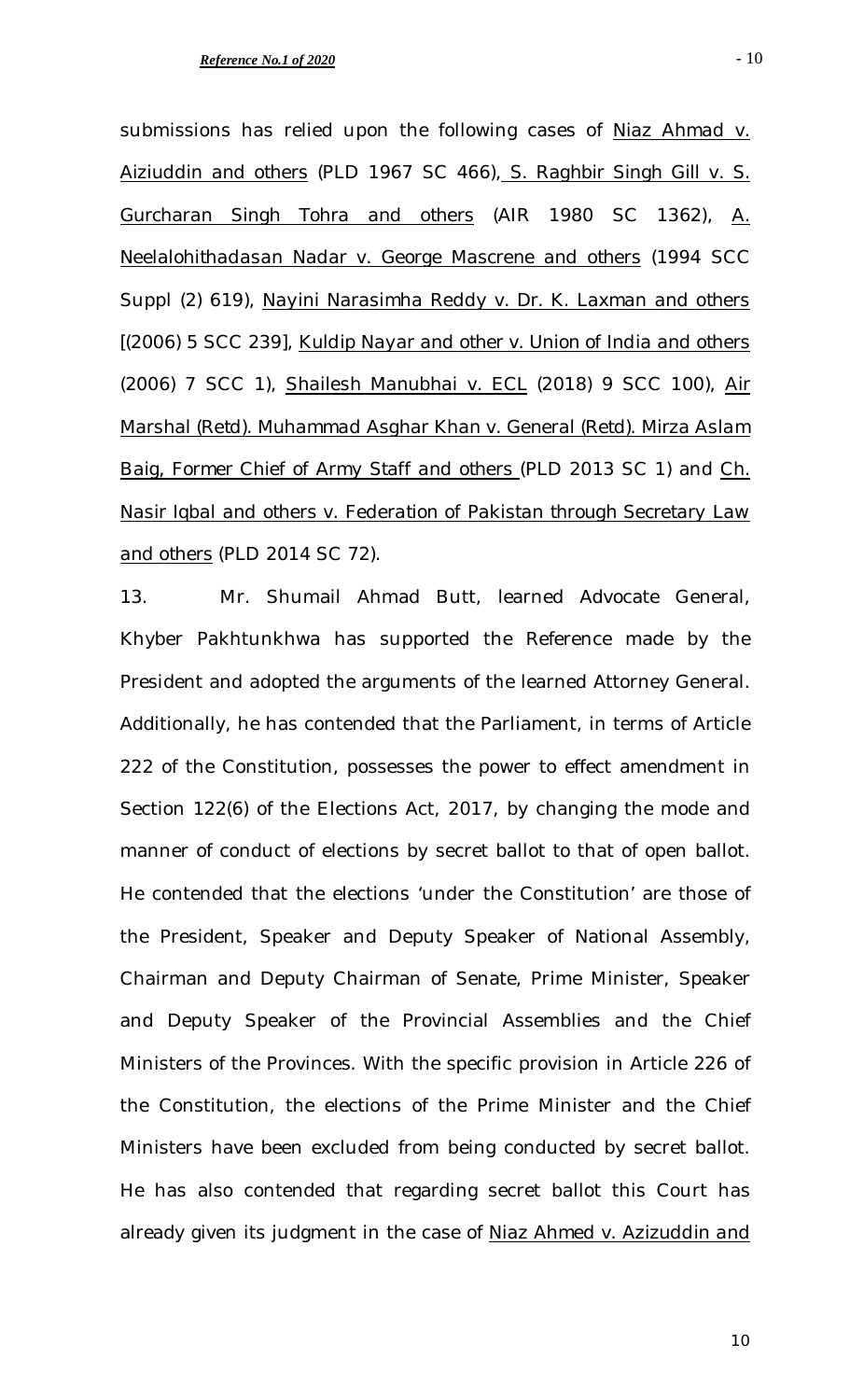*others* (PLD 1967 Supreme Court 466), where it has been held that secrecy of ballot is not an absolute rule. He has relied upon the cases of *District Bar Association, Rawalpindi and others v. Federation of Pakistan and another* (2015 PLD 401 SC), *Muttahida Qaumi Movement (MQM) through the leader of the opposition and others v. Province of Sindh through Chief Secretary, Karachi and others* (2017 PLD 169 Sindh), *Attaullah and another v. Government of Balochistan, Local Government Rural Development and Agrovilles Department through Secretary and another* (2014 PLD 206 Balochistan) and *Kuldip Nayar v. Union of India & Ors.* (AIR 2006 SC 3127).

14. Mr. Salman Talib ud Din, learned Advocate General, Sindh, contended that Article 186 of the Constitution requires obtaining of opinion from the Supreme Court by the President on pure question of law. He contended that there is no proof of corruption in Senate election and it is all based upon hearsay. He further contended that the question raised in the Reference is a political question.

15. The learned Advocate General also contended that the Constitution provides machinery for holding of elections and imposes burden upon the Election Commission of Pakistan to hold the election honestly, justly, fairly and in accordance with law and the Election Commission should ensure that the elections are held accordingly. He further contended that Article 226 of the Constitution does not allow open ballot, in that, election of members of the Senate could not be allowed by open ballot. He has further referred to Articles 51 and 59 of the Constitution to contend that open ballot for election in the Senate is not allowed by the Constitution.

16. Mian Raza Rabbani, learned Sr. ASC appearing for himself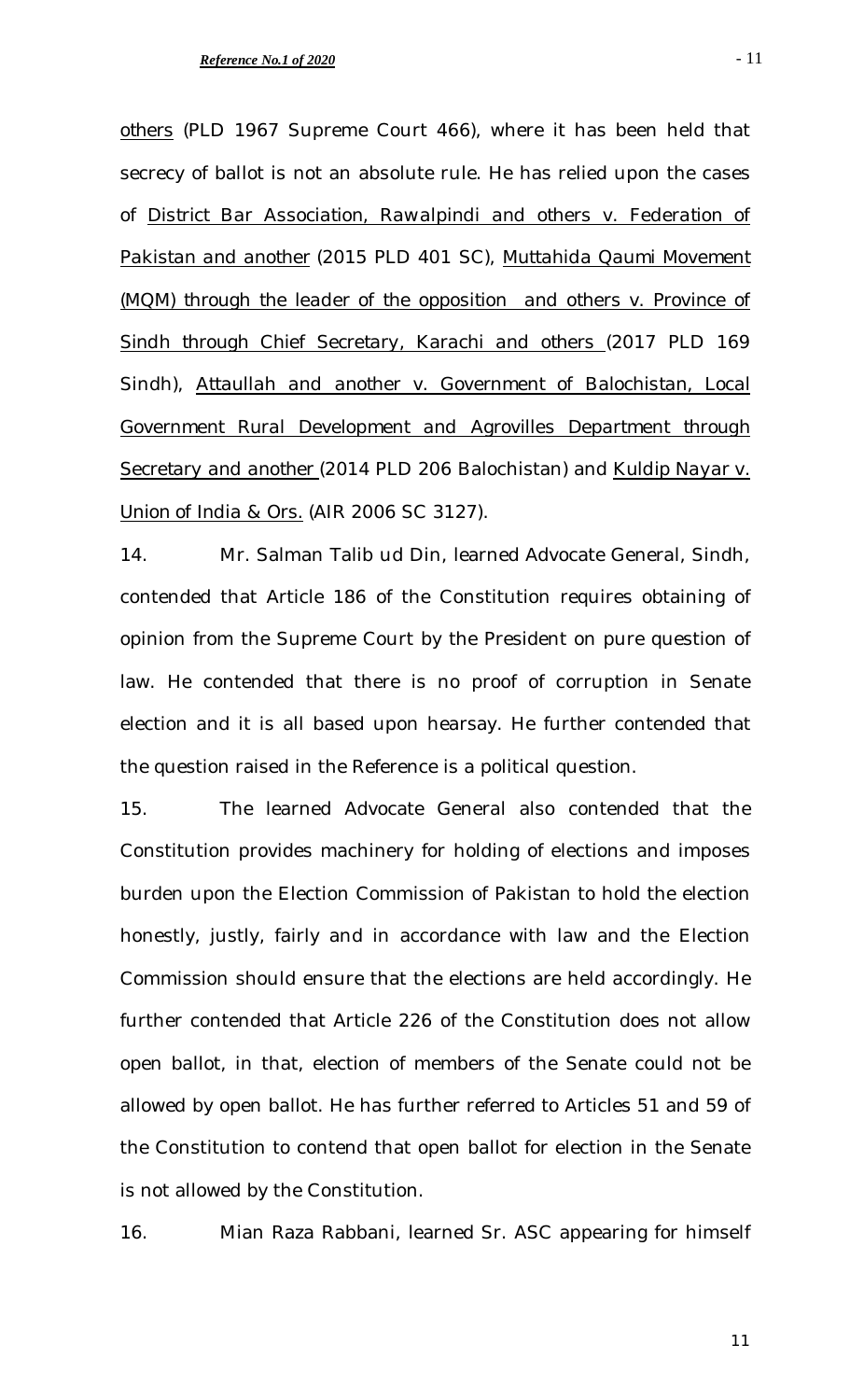- 12

and also for Pakistan Peoples' Party, has filed CMAs No.131/2021, 704/2021 and 1217/2021. He has raised an objection regarding the very maintainability of the Reference by contending that proceedings under Article 186 of the Constitution not similar to that of Article 184(3) thereof and the present Reference has ingredients of a petition under Article 184(3) *ibid*. He has taken us through the history of creation of Pakistan and evolution of Article 226 of the Constitution and contended that he does not stand to defend non-transparency in the electoral process and that the democratic culture evolved in Pakistan cannot be viewed in isolation to the society, and Pakistani society in all its spheres is corrupt to the core and democratic culture is the reflection of the same. He contended that in order to cleanse this very democratic culture, patchwork cannot solve the issue but requires a consolidated political package that will cover electoral reforms of Senate election to the General Elections and Local Governments' Elections.

17. He contended that though he and his party do not support horse trading but the present legal dispensation as per the Constitution, requires Constitutional amendment and an electoral reforms package is required. He made reference to the mala fide of the Cabinet and gave instances of the same and while referring to Article 172 of the Constitution of 1962, contended that this Article provides that all elections and referendums under this part shall be decided by secret ballots and Article 226 of the Constitution of 1973, has carried forward the intent of the framers of the Constitution, and Article 226 of the Constitution of 1973 is of wider scope than that of Article 172 of the Constitution of 1962, which includes all elections. He contended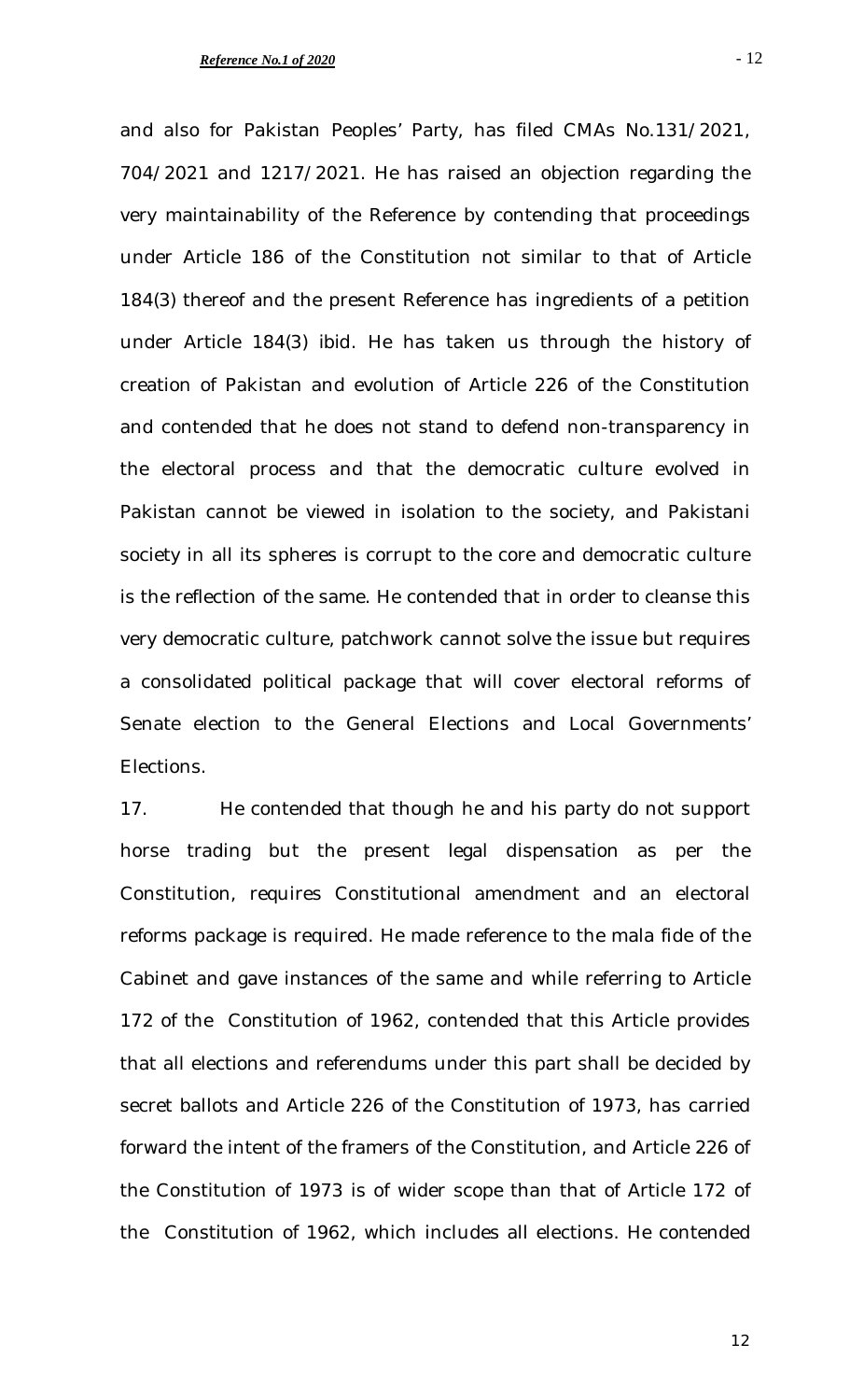that the original Article 226 of the Constitution was amended by the Constitution (Third Amendment) Order, 1985, and subsequently through Constitutional (Eighteenth Amendment) Act, 2010, the original Article 226 of the Constitution was restored. He contended that the Senate is a House that represents Federation and protect the interest of the Federating units and not the political parties.

18. Mr. Farooq H. Naek, learned Sr. ASC on behalf of Pakistan Peoples' Party Parliamentarian filed CMA No.872 of 2021. He has contended that the aim of the applicant is to build a progressive and democratic society in accordance with principles, philosophies and politics of Quaid-e-Azam Muhammad Ali Jinnah. He contended that it is evident from the bare reading of Article 186 of the Constitution that the President may obtain opinion of this Court on any question of law, whereas the question sent by the President is in essence a political question, especially in the given circumstances when the Government had already moved the (Twenty-sixth Constitution Amendment) Bill but after its failure to get the amendment, used the office of the President in shape of Reference under Article 186 of the Constitution. This Court has already decided that political questions are nonjusticiable before the Courts of law.

19. With regard to the question whether the Senate Elections are held under the Constitution, he submitted that the Senate Elections are under the Constitution for the reason that Constitution of Senate, the number of its members, the electoral system of proportional representation by means of single transferable vote, the term of office, qualification and disqualification, the timing of election, the conduct of election, the method of challenging the elections are all

- 13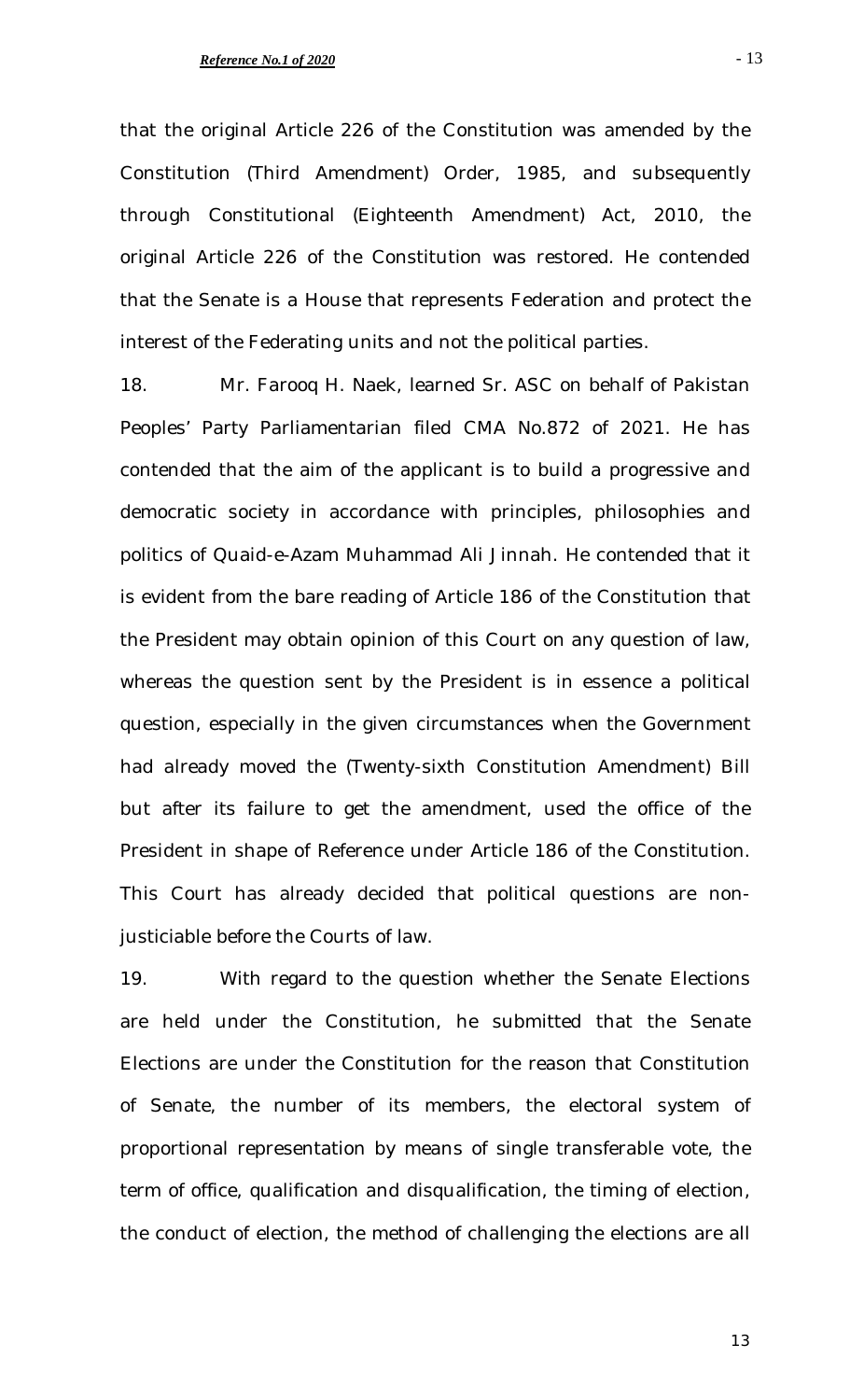laid down in the Constitution itself. The Reference concedes that the election of Chairman and Deputy Chairman of Senate, Speaker and Deputy Speaker of National Assembly are under the Constitution. The relevant Articles with respect to the said positions do not offer any more details when compared with relevant provisions of the Senate election, therefore, there is no reasonable differentia to take the Senate election out of the ambit of Article 226 of the Constitution. He further contended that the literal rule of interpretation is that the Legislature says what it means and means what it says. Applying this rule to Article 226 ibid the election to the Senate is to be held by the secret ballot.

20. Barrister Zafar Ullah Khan, learned ASC on behalf of Pakistan Muslim League (N) has filed CMA No.1231 of 2021. He has argued that the question that Senate election should be through secret or open balloting is purely a political question, therefore, this Court may refrain from entering into political debate. Further contended that the doctrine of secrecy of ballot has a peculiar historical and philosophical background. Secrecy is linked with fundamental rights and international obligations and is ensured under the whole scheme of the Constitution. Without secrecy, representative democracy will be seriously damaged. The Constitution is binding social contract and its interpretation be in a way to integrate the nation and not to polarize it. Reference aims at a retrogressive step and also amounts to amending the Constitution.

21. Mr. Kamran Murtaza, Sr.ASC on behalf of Jamiatulema-e-Islam filed CMAs No.211 and 541 of 2021. He has submitted the instant Reference is not maintainable, inasmuch as, it raises a political

- 14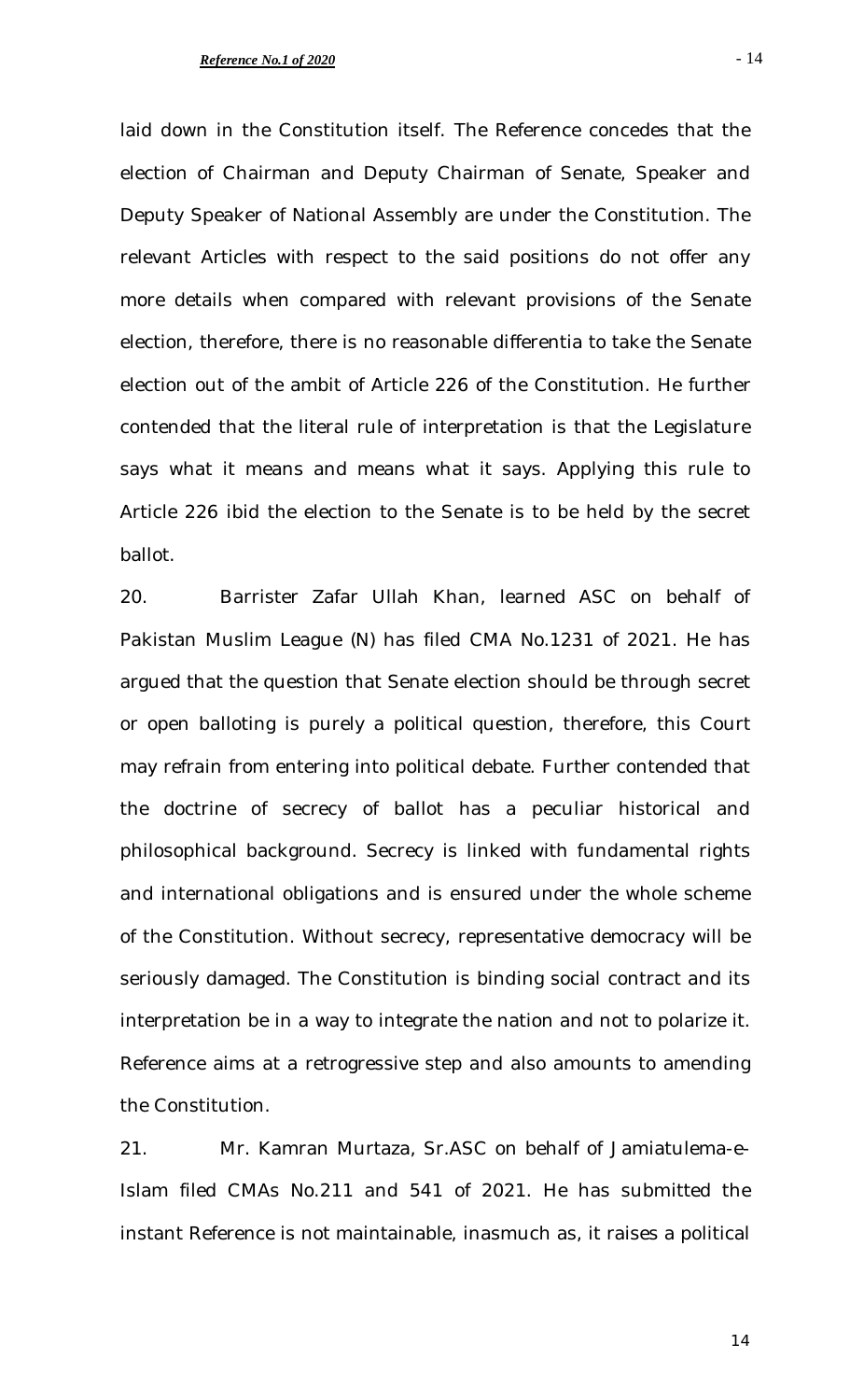question for which the Parliament is the appropriate forum. As the Government lacks sufficient number in the Parliament, it is trying to use this Court indirectly to make amendments in the Constitution. It is further submitted that the President before passing an Ordinance under Article 89, is bound to act on the advice of the Cabinet and the Prime Minister and the term "satisfaction" is dependent upon the mechanism referred in the Rules of Business, 1973. However, the Election (Amendment) Ordinance, 2021, has been issued on the behest of one political party hurriedly, without waiting the outcome of this Reference, which shows the contradictory and confused position of the Government.

22. Mr. Mansoor Usman Awan, learned ASC on behalf of Pakistan Bar Council has submitted CMAs No.807 and 1200 of 2021. He has contended that the language of Article 226 of the Constitution contains no qualifier which limits its application to only the Elections for which the procedure has been provided in the Constitution. In presence of clear and unambiguous language, chosen by the framers of the Constitution, any distinction falls foul of principle of 'causes omissus'. Reference in this behalf was made to the case of *Reference No.1 of 2012* (PLD 2013 SC 279). He contended that the Constitution prescribe the procedure for only one election, namely, the election of President, in Second Schedule to the Constitution. If Article 226 of the Constitution is to apply only to the elections for which the procedure is provided in the Constitution, it would mean that sole purpose for enacting Article 226 *ibid*, was to apply it only to the election of the President, however, the use of phrase 'All Elections' further substantiates this argument. Further contended that the

- 15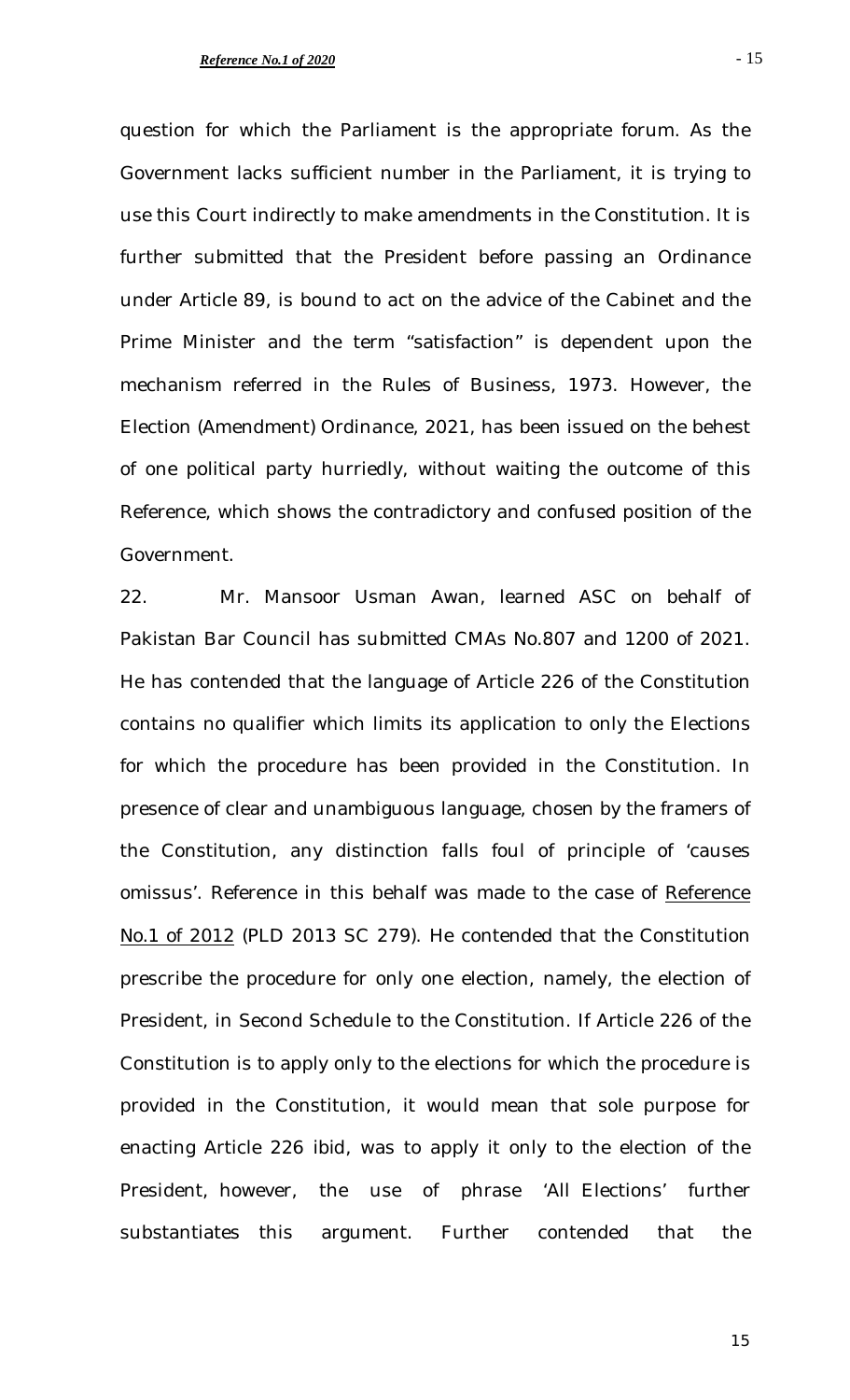Senate elections are held pursuant to the provisions of Part VIII of the Constitution under which through Article 218 of the Constitution, the Election Commission of Pakistan has been created. This Article clearly specifies that the elections which are to be conducted under the Constitution, are the elections of both Houses of the Parliament and the Provincial Assemblies and all other elections, may be 'specified by Law', as contained in Article 218 of the Constitution. Further Contended that under Article 59(2) of the Constitution, elections are by way of 'system of proportional representation by means of the single transferable vote', which are distinct from the elections 'through proportional representation system of political parties' lists of candidates', as provided in Article 51(6)(d) of the Constitution. The requirement of guarding against the corrupt practices, under the Elections Act, 2017 and the law laid down by this Court, does not require the secrecy of the ballot to be breached. Thus, this Court may declare that the elections under the Constitution, including the Senate elections, may only be conducted by secret ballot pursuant to Article 226 of the Constitution.

23. Mr. Salahuddin Ahmed, learned ASC on behalf of the Sindh High Court Bar Association submitted CMA No.297 of 2021. He has argued that the President has wrongly and prematurely invoked Article 186 of the Constitution and the necessary preconditions for the same are not met. Inasmuch as the Reference is purposely designed to indulge in a political question, and it is an attempt to effect a Constitutional Amendment under guise of an advisory Reference. Thus, this Court may decline to answer such Reference.

24. Learned counsel further contended that the Senate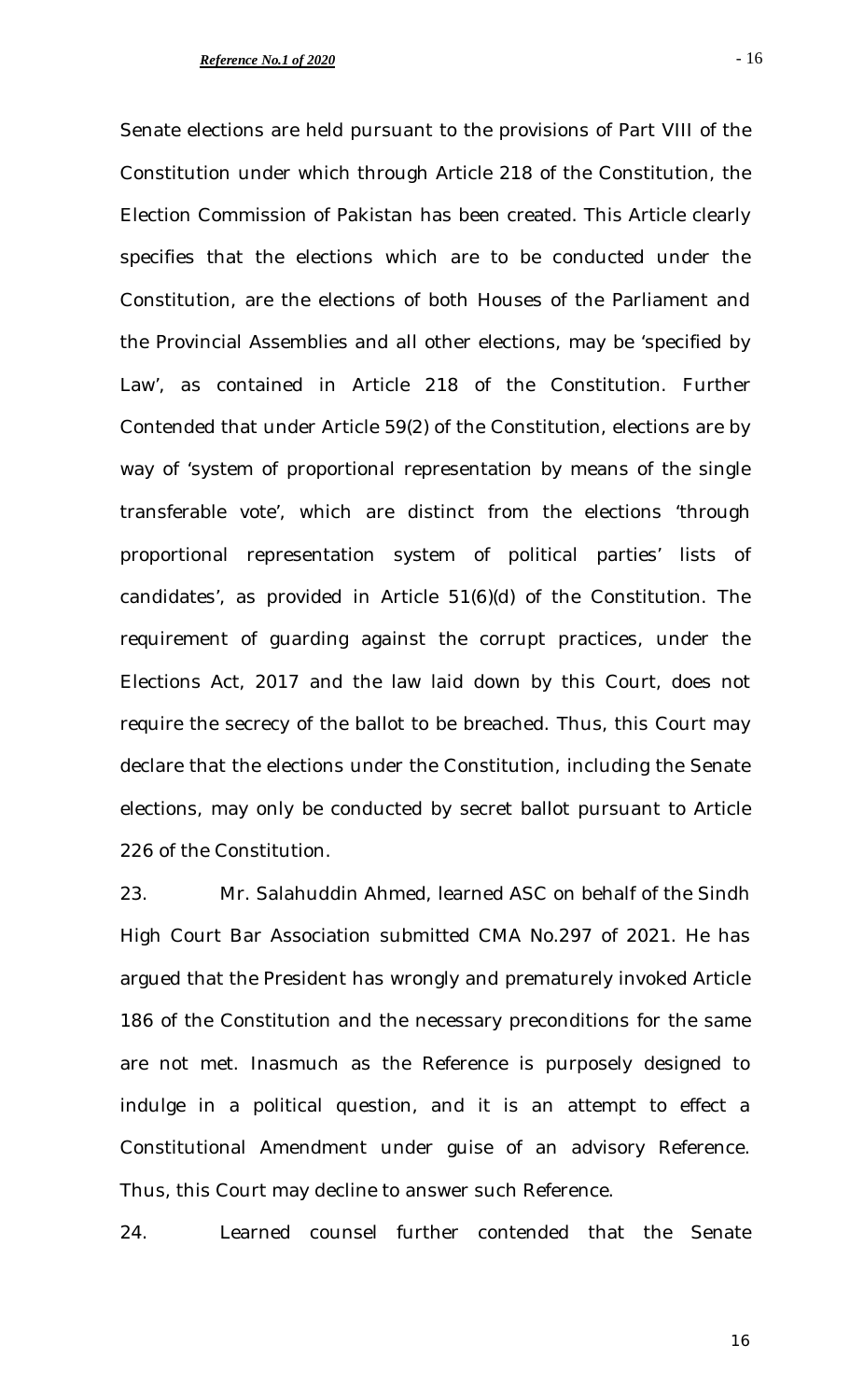elections under Article 59 of the Constitution.

elections are the elections 'under the Constitution', as such the requirement of secret balloting, contained in Article 226 of the Constitution, is fully applicable and changing it to allow open balloting is not possible without a Constitutional Amendment. Thus, this Court may render opinion that the requirement of secret ballot in Article 226 of the Constitution is fully and squarely applicable to the Senate

25. Mr. Khurram Shehzad Chughtai, learned ASC has filed CMA No.908 of 2021. He has contended that the question framed in the Reference is not a question of law rather a political question for the simple reason that the whole set of assertions, grounds, contentions and arguments of the learned Attorney General are based on factual controversy that is buying of votes by the candidates in the election of Senate, which are result of secret ballot, therefore, the open ballot should be adopted. It is further submitted that the President has sent this Reference for advice of this Court to defeat the clear Constitutional provisions regarding 'secret ballot' contrary to his constitutional role and has also promulgated the Elections (Amendment) Ordinance, 2021. The actions in connection with the Reference and the said Ordinance are *ex facie* an attempt to disturb the legislative business regarding elections and also an attempt to cause harm to the constitutional mandate of Election Commission of Pakistan. Thus, the Reference and the said Ordinance are *prima facie* tainted with *malice* in Law and facts. Further contended that there is not a single election, which was unanimously accepted as free and fair by all the political parties and always challenged by loosing parties. In 2014, a Parliamentary Committee on Electoral Reforms was constituted, which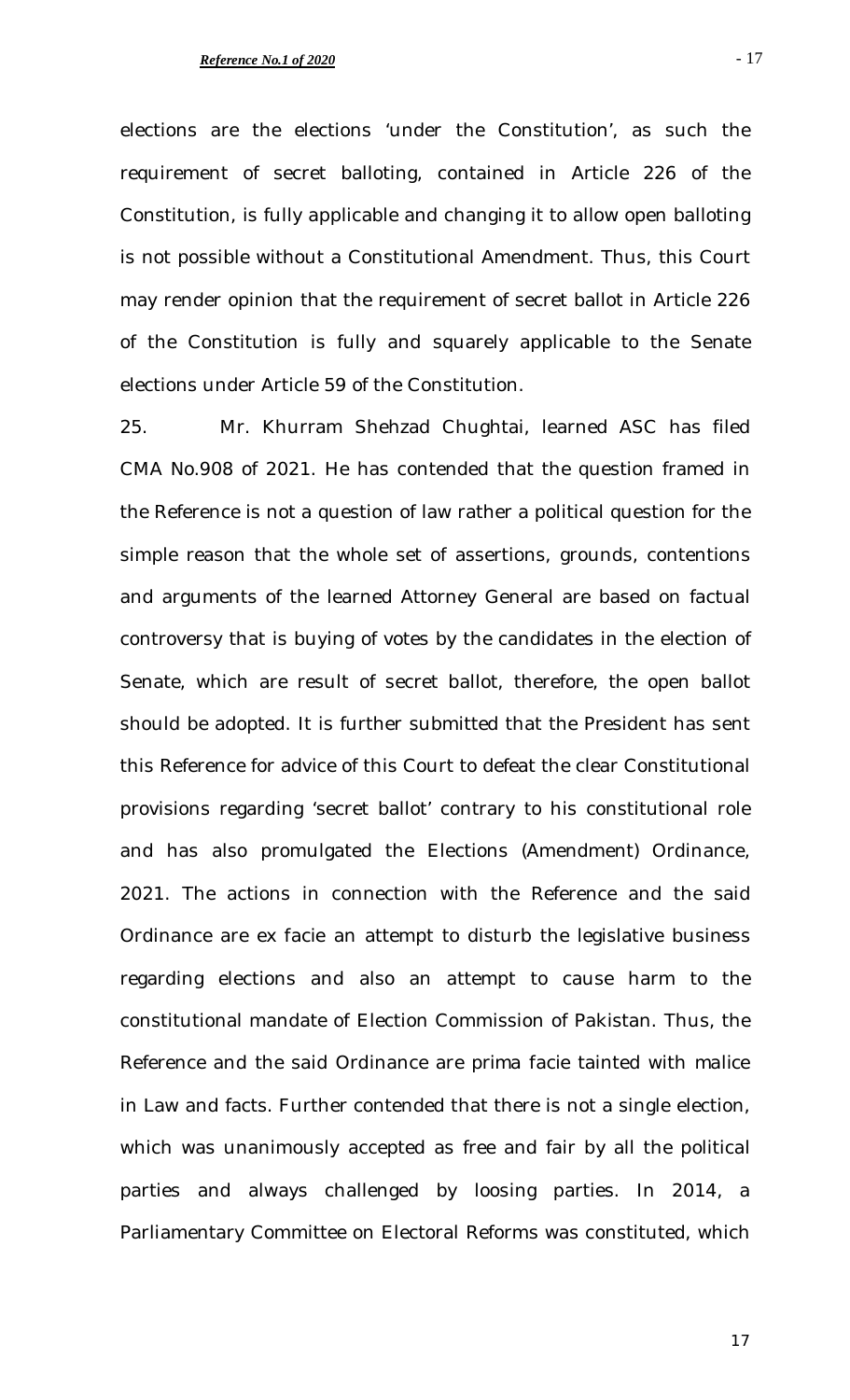after deliberations and considerations submitted its report, pursuant thereto the Constitution (Twenty-sixth Amendment) Bill, 2017, which is still under consideration. In January, 2020, a Cabinet Committee was constituted to formulate recommendations regarding electoral reforms to ensure free and fair elections in the country based upon the recommendations of the Committee. The Cabinet approved electoral reforms package, which is still under consideration. It is the fundamental duty and obligation of the Parliament to provide mechanism for free and fair election.

26. Mr. Qamar Afzal, learned ASC has filed CMAs No.154 and 1295 of 2021 and has submitted that our Constitution is an instructive Constitution and not an exhaustive one, which is like a seed in womb to allow growth, therefore, it has provided Advisory Jurisdiction under Article 186 of the Constitution empowering this Court to exercise a sovereign inherent authority which is more than a report or opinion. The object of the Reference is to get an opinion from this Court that the Senate elections are not conducted "under the Constitution", and if this be so through an amendment in Section 122(6) of the Elections Act, 2017, the Senate election could be held through open balloting. This Court has sovereign authority to discuss the merits and demerits of secret balloting vis-à-vis open balloting and may advise a solution finally to be undertaken by the Parliament. It was prayed that this Court may answer the Reference by declaring the Senate election "under the Constitution", with an exception to Article 59(b) and (c) of the Constitution and may advise that the secret vote cast shall be open for inspection after the expiry of the tenure of the public office for which the vote is cast.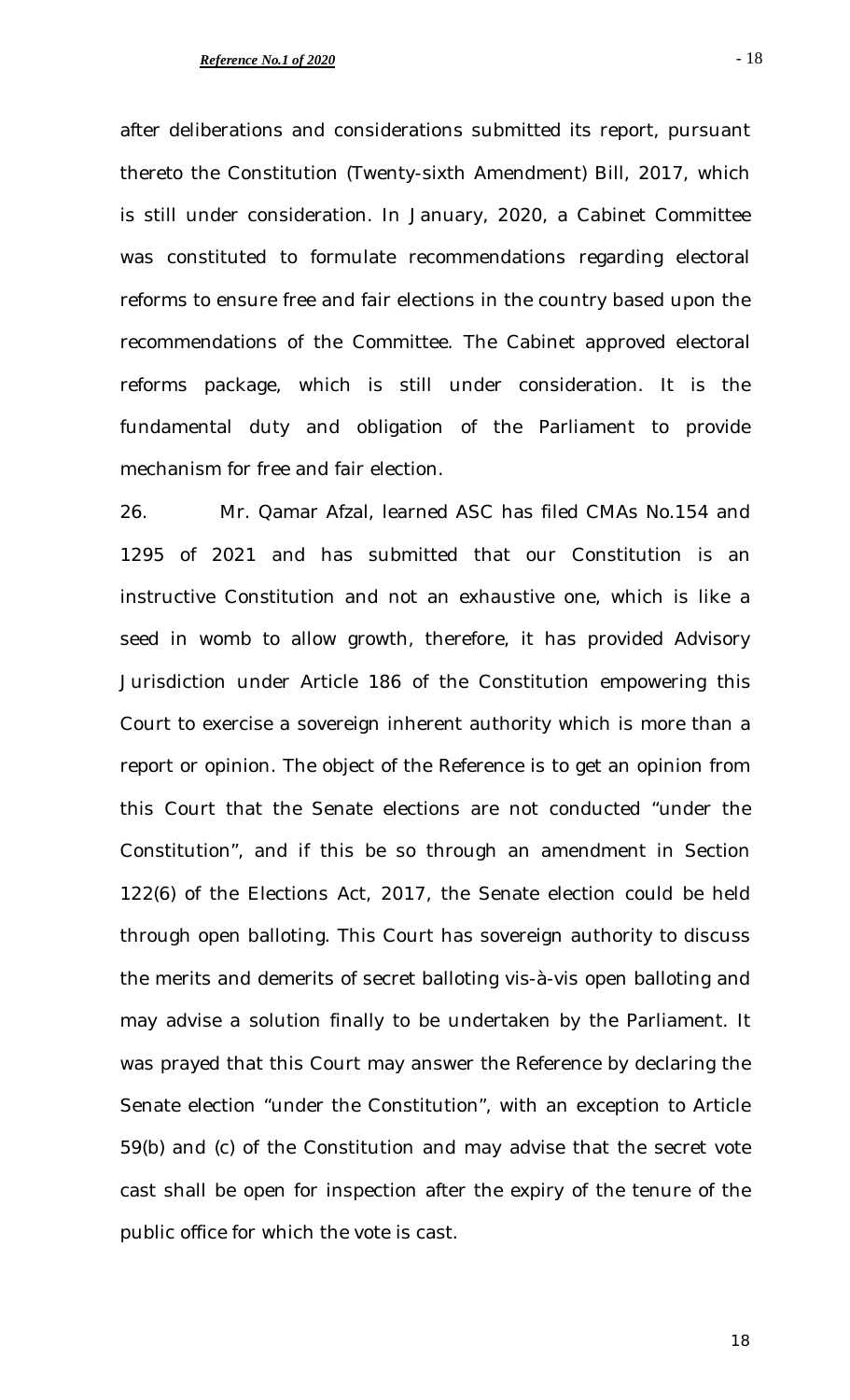27. Mr. Waheed Ahmed Kamal, Secretary General, Pakistan Tehreek-e-Insaf (Gulalai) has filed CMA No.1233 of 2021. He has submitted that the danger in secret balloting is that the corruption will rank high and will damage the integrity of the country. There is allegation of buying of votes in the Senate election for handsome amount of money, which practice should be stopped.

28. Syed Iqbal Hashmi, learned ASC has filed CMAs No.231 of 2021. He has addressed on the history of Article 226 of the Constitution and prayed for allowing him to assist this Court.

29. Mr. Hassan Ifran Khan, learned ASC has filed CMA No.1201 of 2021. He has submitted that the Senate election is clearly "under the Constitution", as provided by Article 59 of the Constitution. The procedure for election is provided under Article 59(1)(a) to (f) and Article 59(2) of the Constitution through proportional representation by means of the single transferable vote. The Elections Act, 2017 only provides various procedural steps to be adopted in the election process. Article 59 of the Constitution does not provide for secret ballot because under Article 226 of the Constitution, the secret ballot has to be adopted for all elections held under the Constitution, except the Prime Minister and the Chief Minister. The Senate elections are not separate from the elections of the Chairman and the Deputy Chairman of Senate but part and parcel of each other. There is no basis for the Reference to say that while the elections to the Office of the Chairman and the Deputy Chairman of Senate, fall "under the Constitution", the election for members of the Senate are not under the Constitution. Article 226 of the Constitution excludes only election of Prime Minister and Chief Minister and does not exclude the Senate elections. The

- 19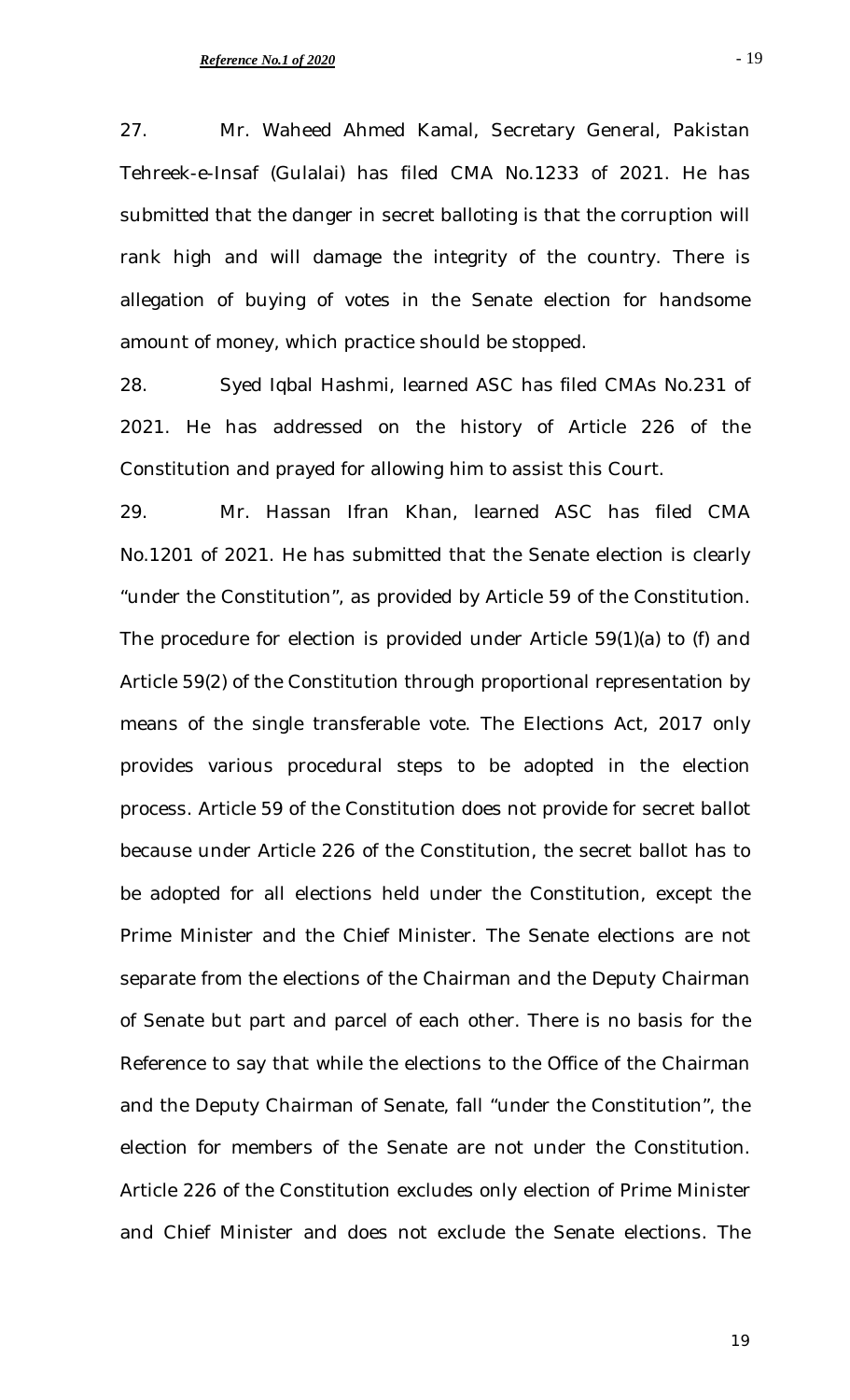- 20

issues of corrupt practices in the elections have already been addressed by the Elections Act, 2017. Thus, the Reference in question may be answered in negative.

30. Mr. Muddassur Hassan, Advocate High Court, has submitted CMAs No.130 and 1292 of 2021. He has argued that the word "All" in Article 226 of the Constitution, was used to emphasize not to exclude any one of the elections mentioned in the Constitution from the application of Article 226 of the Constitution. If the intention of the legislation was to exclude the Senate election from the scope and application of Article 226 of the Constitution it could have clearly done so, in the same manner as was done in the case of Prime Minister and the Chief Minister.

31. Mr. Azhar Iqbal, learned ASC has submitted CMA No.111 of 2021. He has argued that in democracy there is no place for corrupt practices. In order to counter the rampant corruption in the Senate election, it is very important to make certain arrangements for guarding against the corrupt practices and the only mode is to print serial number on the counter file as well as on the ballot paper.

32. Mr. Sajeel Sheryar Swati, learned ASC has filed concise statements on behalf of the Election Commission of Pakistan, wherein it is submitted that Article 226 contains three phrases, 'all', 'under the Constitution' and 'other than', which are relevant for the purpose of this Reference. The Reference, primarily, rests on the interpretation of the term 'under the Constitution' and suggests that an election, which is not under the Constitution, could be conducted in a manner other than by 'secret ballot'. The most ordinarily and natural meaning elucidate by Article 226 ibid is that 'elections under the Constitution'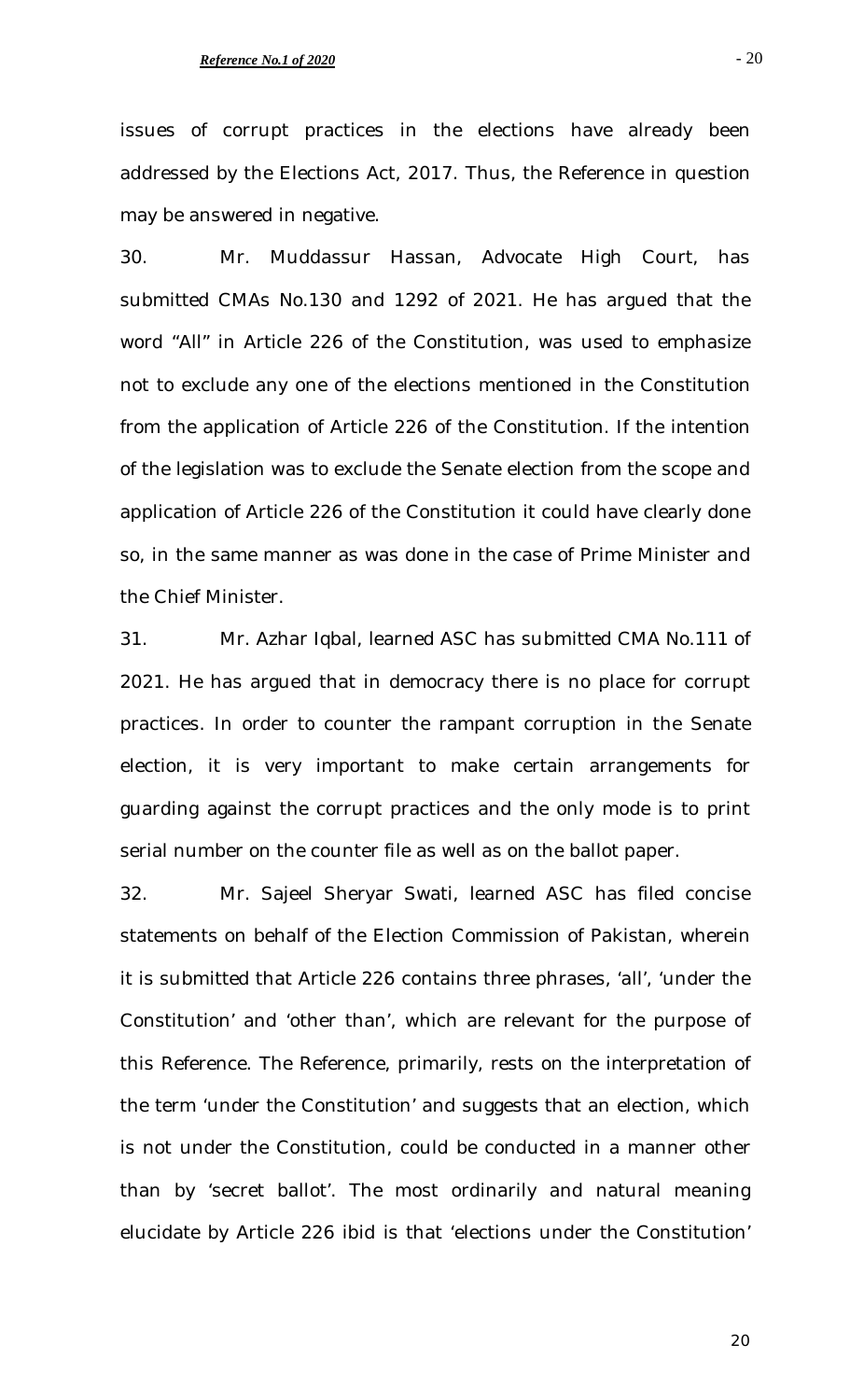are those elections, which are held by or under the authority of the Constitution. This Article provides only two exceptions, namely, election to the office of the Prime Minister and the Chief Minister. As per rules of statutory interpretation when exceptions to a general rule have been specified in the rule itself, those are the only exceptions and no other exception can be implied or read into the said provision.

33. We have considered the submission made by the learned counsel and have also gone through the record.

34. As the issue of very maintainability of the Reference has been raised, we take up this issue first.

35. The learned Advocate General, Sindh, has raised the objection that the Reference raises a political question and therefore, this Court may not give its opinion. Similar objection has also been raised by Mr. Farooq H. Naek, Mr. Zafrullah Khan, Mr. Kamran Murtaz, Mr. Salah-ud-Din Ahmed and Mr. Khurram Shahzad Chughtai, learned counsel. Mian Raza Rabbani, learned Sr. ASC has objected to the Reference on the ground that proceedings under Article 186 are not akin to that of Article 184(3) of the Constitution and the present Reference has ingredients of a petition under Article 184(3) of the Constitution.

36. The learned Attorney General has made submissions regarding the very maintainability of the Reference. He has contended that the Reference is very much maintainable and the President of Pakistan has rightly made the Reference in which opinion of this Court has been sought on the question of law, which the President has considered to be of public importance, and this Court has to consider such a question and report its opinion to the President. He has cited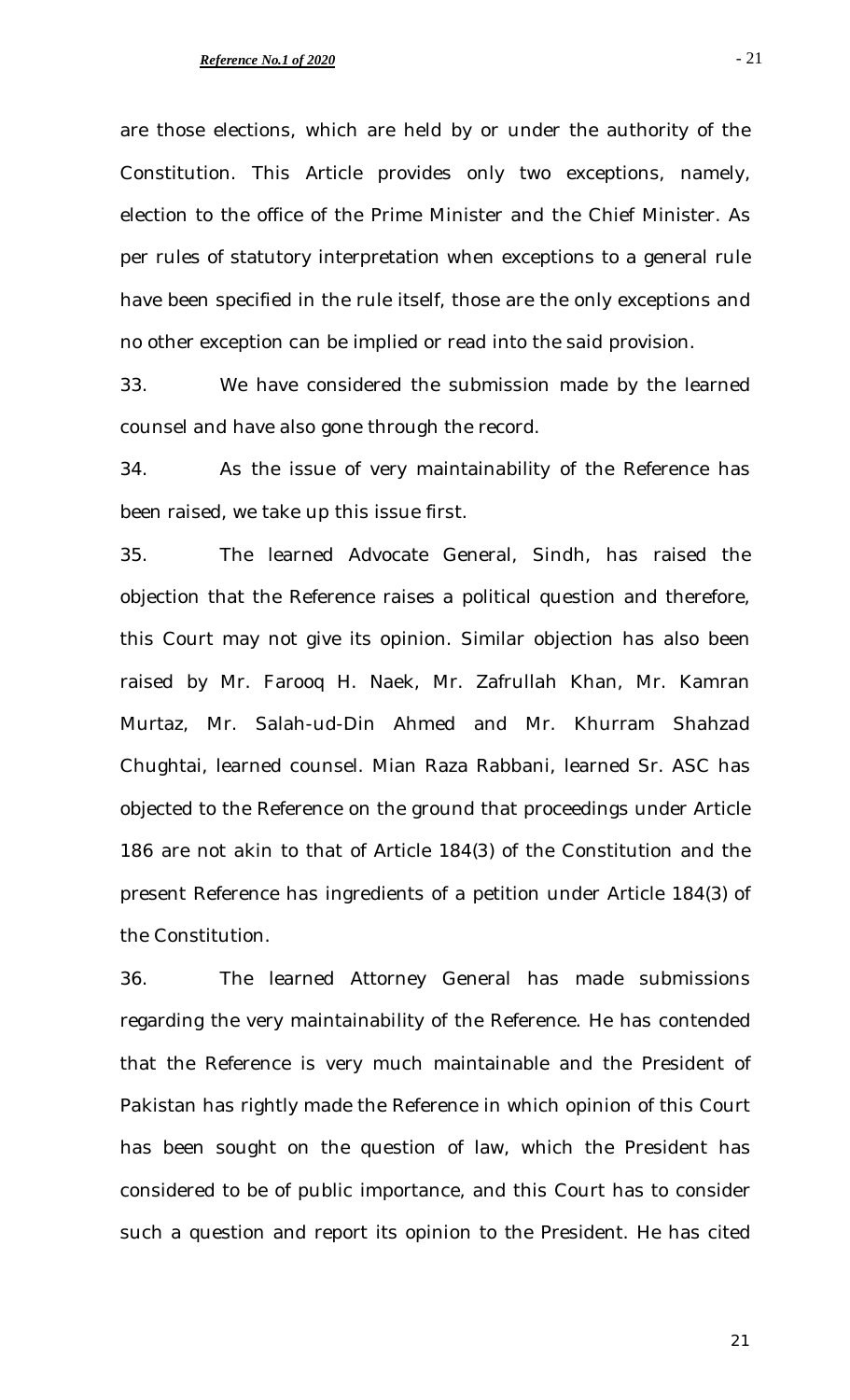previous precedents on which the President has sought opinion from this Court and the Court has given its opinion.

37. Whether the question, as is posed by the President in the present Reference, is a question of law of public importance, learned Attorney General has contended that it is such a question and admitted that the question as to whether it is desirable to amend any provision of the Constitution or the law, including Article 226 of the Constitution, or whether there exists a consensus in the Parliament in that regard, are political issues which fall within the exclusive domain of the Parliament, however, as it is within the exclusive domain of this Court to interpret the Constitutional provision, the President has sought opinion of this Court, which necessarily requires interpretation of the Constitution with particular reference to Article 226 of the Constitution.

38. The Constitution of 1973 in its Article 186, has given Advisory Jurisdiction to this Court in the following terms:

> "**186. Advisory Jurisdiction** (1) If, at any time, the President considers that it is desirable to obtain the opinion of the Supreme Court on any question of law which he considers of public importance, he may refer the question to the Supreme Court for consideration.

> (2) The Supreme Court shall consider a question so referred and report its opinion on the question to the President."

The plain reading of this Article shows that if at any time the President considers that it is desirable to obtain the opinion of the Supreme Court on any question of law which he considers of public importance, he may refer the question to this Court for consideration, and this Court shall consider a question so referred and report its opinion on the said question to the President. The underlined principle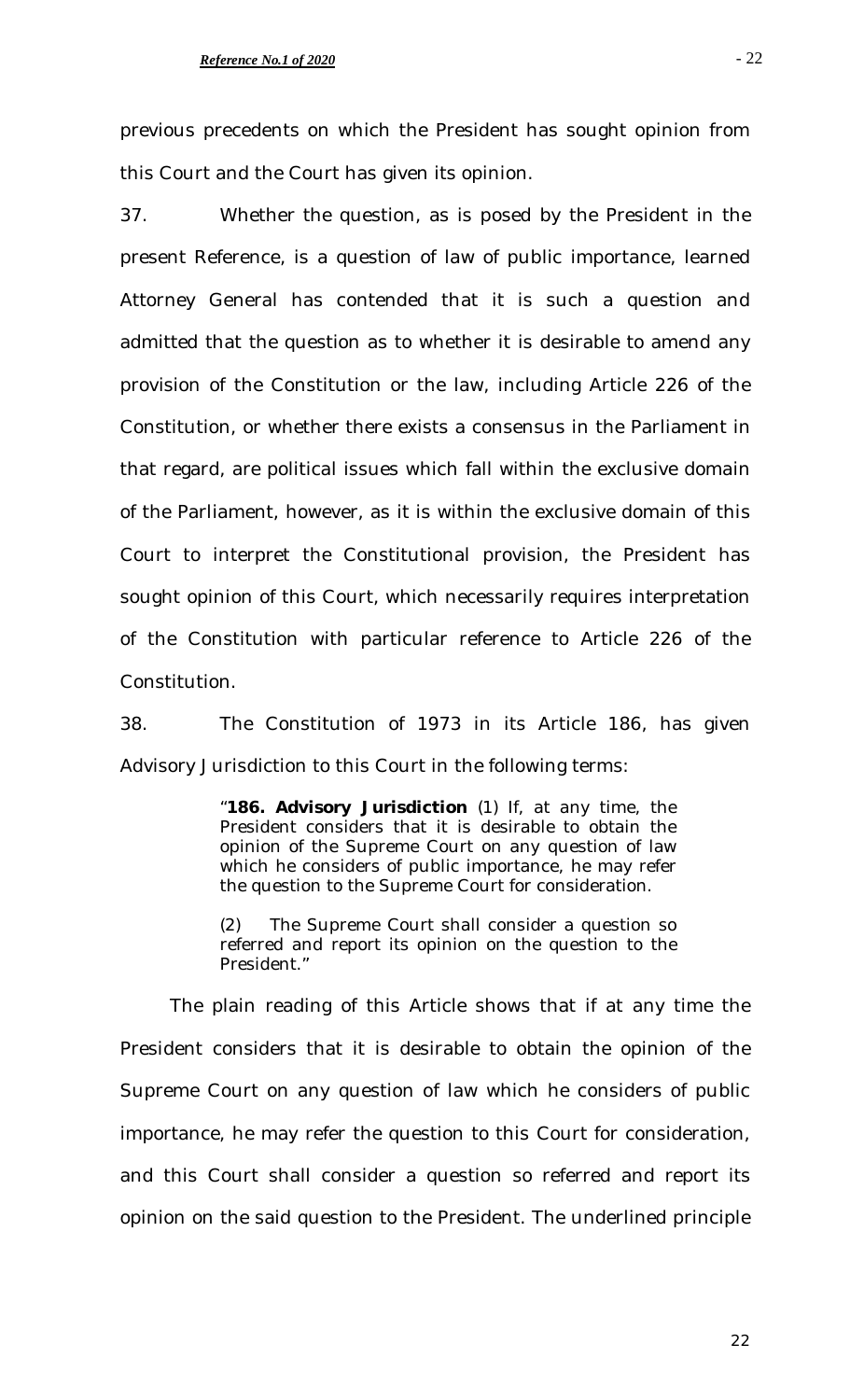is that the question has to be of law and of public importance.

39. The first ever Reference under the Advisory Jurisdiction of

this Court was filed by his Excellency the Governor General, which is

reported as *Reference by His Excellency the Governor-General* (PLD

1955 FC 435). In this Reference, the Governor General has referred the

following question to the then Federal Court:

"(1) What are the powers and responsibilities, of the Governor-General in respect of the Government of the country before the new Constituent Convention passes the necessary legislation?

(2) The Federal Court having held in Usif Patel's case that the laws listed in the Schedule to the Emergency Powers Ordinance could not be validated under section 42 of the Government of India Act, 1935, nor retrospective effect given to them, and no Legislature competent to validate such laws being in existence, is there any provision in the constitution or any rule of law applicable to the situation by which the Governor-General can by order or otherwise declare that all orders made, decisions taken and other acts done under those laws shall be valid and enforceable and those laws which cannot without danger to the State be removed from the existing legal system shall be treated as part of the law of the land until the question of their validation is determined by the new Constituent Convention?

Subsequently as suggested in the course of this Court's order, dated the 18th April 1955, the following further questions were also referred for opinion:

(3) Whether the Constituent Assembly was rightly dissolved by the Governor-General?

(4) Whether the Constituent Convention proposed to be set up by the Governor-General will be competent to exercise the powers conferred by subsection (1) of section 8 of the Indian Independence Act, 1947, on the Constituent Assembly?

Question No. 4 was later modified and in the form in which it has now to be answered is:

Whether the Constituent Convention proposed to be set up by the Governor-General will be competent to exercise the powers conferred by section 8 of the Indian Independence Act, 1947, on the Constituent Assembly."

40. This Court extensively considered the question so posed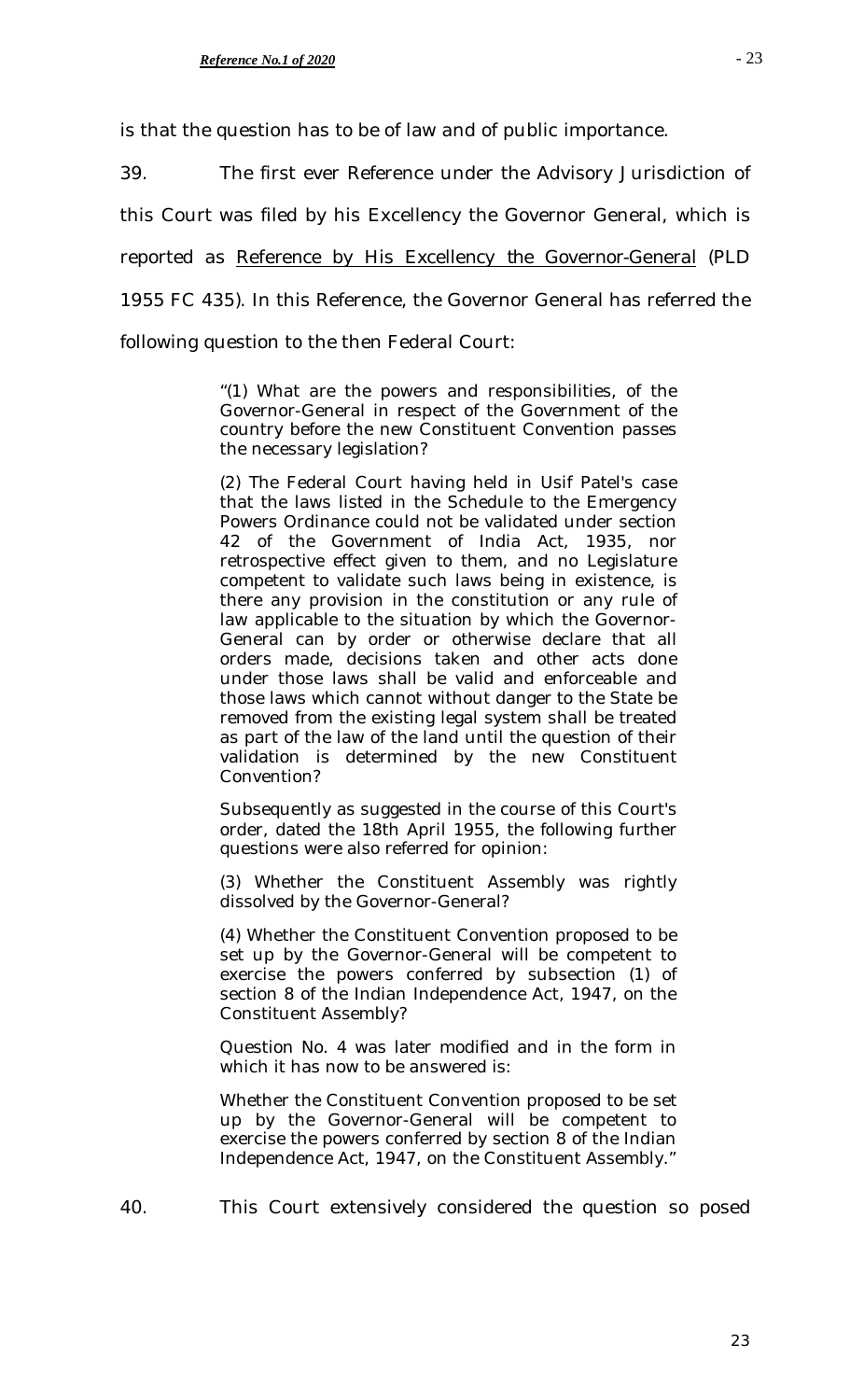before it and ultimately gave its opinion as follows:

### **"OPINION OF THE COURT**

Question No.1? What are the powers and responsibilities of the Governor-General in respect of the Government of the country before the new Constituent Convention passes the necessary legislation?

Answer-That this question is too general and need not be answered.

Question 2.-? The Federal Court having held in Usif Patel's case (PLD 1955 F C 387), that the laws listed in the Schedule to the Emergency Powers Ordinance could not be validated under section 42 of the Government of India Act, 1935, nor retrospective effect given to them, and no Legislature competent to validate such laws being in existence, is there any provision in the Constitution or any rule of law applicable to the situation by which the Governor-General can, by order or otherwise declare that all orders made, decisions taken, and other acts done under those laws, shall be valid and enforceable and those laws which cannot without danger to the State be removed from the existing legal system shall be treated as part of the law of the land until the question of their validation is determined by the new Constituent Convention?

Answer.-That in the situation presented by the Reference the Governor-General has during the interim period that power under the common law of civil or state necessity of retrospectively validating the laws listed in the Schedule to the Emergency Powers Ordinance, 1955, and all those laws, until the question of their validation is decided upon by the Constituent Assembly are during the aforesaid period valid and enforceable in the same way as if they had been valid from the date on which they purported to come into force.

Question No.-3? Whether the Constituent Assembly was rightly dissolved by the Governor-General.

Answer.- That on the facts stated in the Reference, namely, (1) that the Constituent Assembly, though it functioned for more than 7 years, was unable to carry out the duty to frame a constitution for Pakistan to replace the transitional constitution provided by the Indian Independence Act, 1947 : (2) that in view of the repeated representations from and resolutions passed by representative bodies throughout the country the Constituent Assembly, in the opinion of the Governor-General, became in course of time wholly unrepresentative of the people of Pakistan, and ceased to be responsible to them  $(3)$  that for all practical purposes the Constituent Assembly assumed the form of a perpetual Legislature ; and (4) that throughout the period of its existence the Constituent Assembly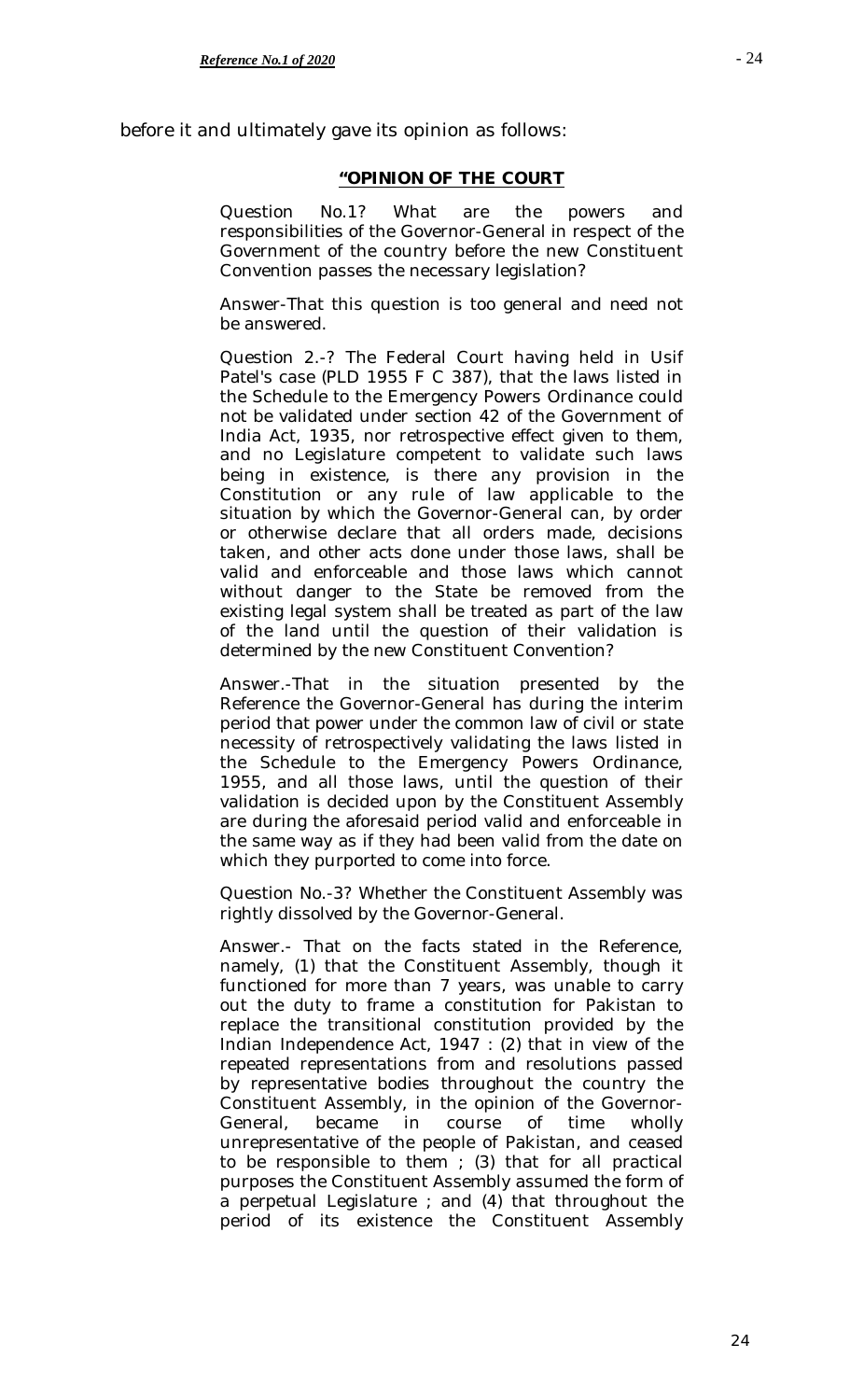asserted that the provisions made by it for the constitution of the Dominion under subsection (1) of section 8 of the Indian Independence Act were valid laws without the consent of the Governor-General, the Governor-General had under section 5 of the Indian Independence Act, legal authority to dissolve the Constituent Assembly.

Question No.4.- Whether the Constituent Convention proposed to be set up by the Governor-General, is competent to exercise the powers conferred by subsection (1) of section 8 of the Indian Independence Act, 1947, on the Constituent Assembly?

Answer.? That subject to this :

(1) that the correct name of the Constituent Convention it Constituent Assembly ;

(2) that the Governor-General's right to dissolve the Assembly can only be derived from the Indian Independence Act ;

(3) that the arrangements for representation of States and Tribal Areas can, under the proviso to subsection (3) of section 19 of the Indian Independence Act, be made only by the Constituent Assembly and not by the Governor-General ; and

(4) that the Governor-General's duty being to bring into existence a representative legislative institution he can only nominate the electorate and not members to the Constituent Assembly.

The new Assembly, constituted under the Constituent Convention Order, 1935, as amended to date, would be competent to exercise all the powers conferred by the Indian Independence Act, 1947, on the Constituent Assembly including those under section 8 of that Act."

# 41. In *Reference by the President of Pakistan under Article 162*

### *of the Constitution of the Islamic Republic of Pakistan* (PLD 1957 SC

219), the question for the court's opinion was as under:

"Is the Governor of a Province in Pakistan empowered under Article 83 or any other provision of the Constitution or any other principle of law to dissolve the Provincial Assembly of his Province functioning under Article 225 of the Constitution?"

The Court gave its opinion as follows:

"For these reasons, we are of the view that the Governor has no power to dissolve the Provincial Assembly functioning under Article 225, and in accordance with this opinion the reply to the Reference is in the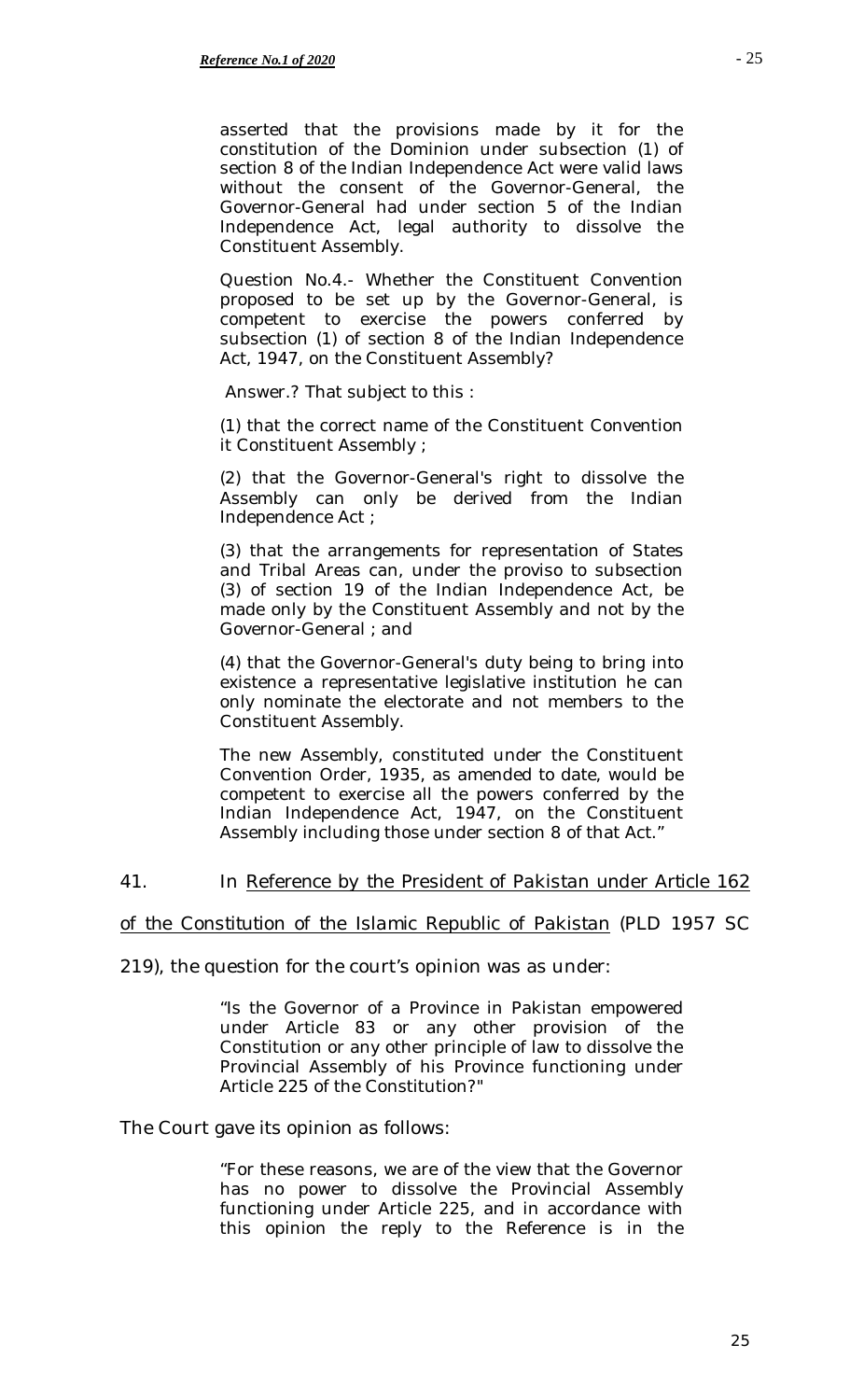negative."

42. In *Special Reference under Article 187 of the Interim Constitution of the Islamic Republic of Pakistan by the President Zulfiqar Ali Bhutto* (PLD 1973 SC 563), the question for consideration, *inter alia*, was as under:

> "Can the Resolution of the purport described in paragraph 6 above, and envisaging such constitutional measures as may be, necessary before the according of formal recognition be validly adopted by to National Assembly?

The question posed to the Court was with regard to the Government of Pakistan giving formal recognition to Bangladesh through a dissolution of the National Assembly of Pakistan. The Court gave its opinion, *inter alia*, that there is no bar to the National Assembly for considering or adopting the resolution of the purport described in Para-6 of the Reference.

43. In *Reference made by the President of Pakistan under Article* 

*186 of the Constitution* (PLD 1989 SC 75), the President of Pakistan has

sent the following question for opinion of this Court:

"In view of the aforementioned circumstances what measures may be adopted to enable the Federal and Provincial Governments to authorize incurring of expenditure out of the Federal and Provincial Consolidated Funds mentioned above in the absence of National and Provincial Assemblies after 31-10-1988 till the respective Budgets are passed by the new National and Provincial Assemblies to be elected in the ensuing general elections as aforesaid."

The Court gave its opinion as follows:

"In accordance with the majority opinion, the question referred is answered as follows:-

> The question referred under Article 186(1) by the President of Pakistan is answered under Article 186(2) in the terms that the Federal and Provincial Governments can authorize incurring of expenditure out of the Federal and Provincial Consolidated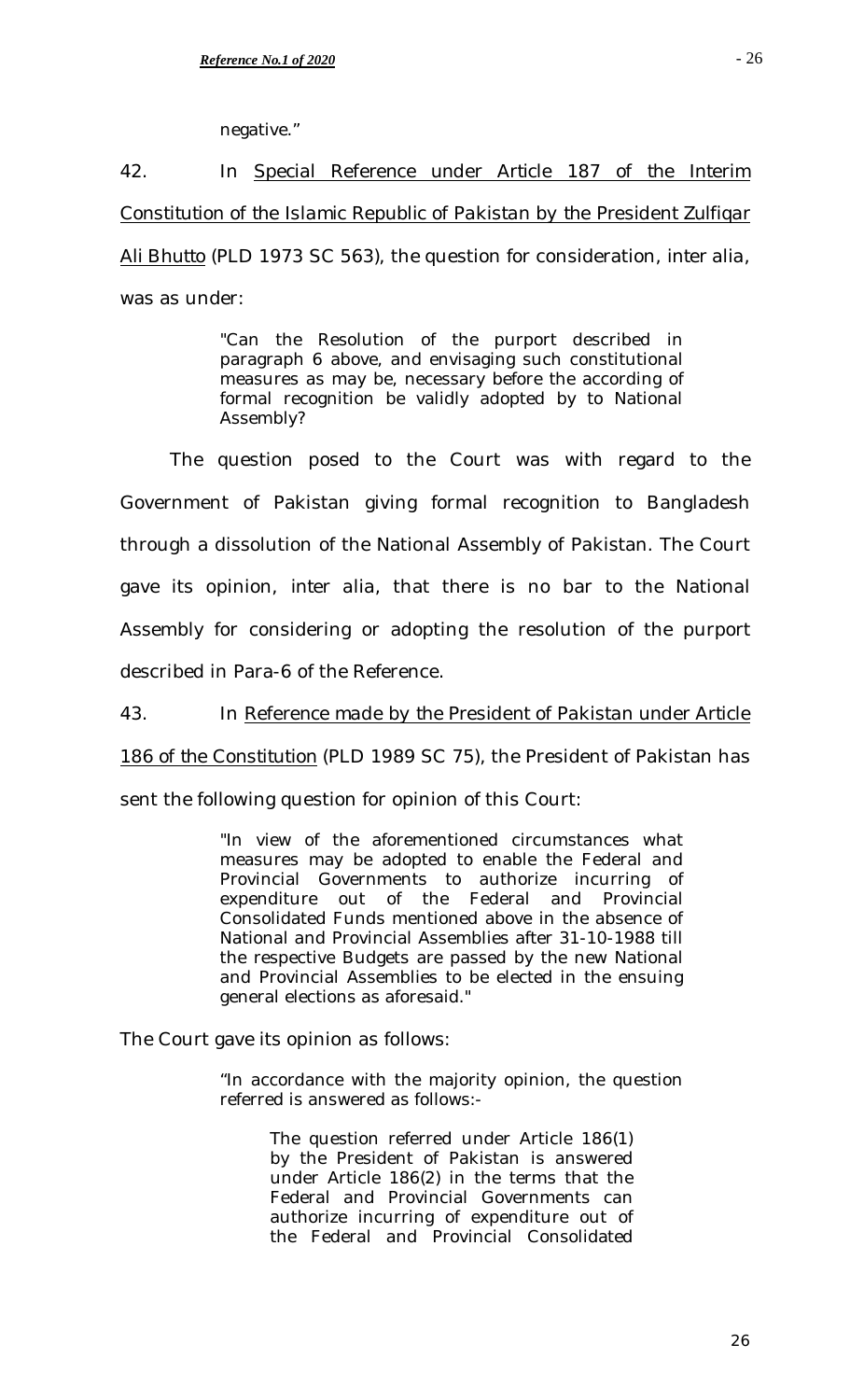Funds upto one month after the declaration of the results of the general election of the National and the Provincial Assemblies, scheduled for 16 and 19 November, 1988, respectively."

44. In Reference No.2 of 1996 reported as *Al-Jihad Trust through Raees-ul-Mujahidin Habib Al-Wahabul Khairi, Advocate Supreme Court and another Vs. Federation of Pakistan and others* (PLD 1997 SC 84) wherein petitions under Article 184(3) were also considered by this Court along with Reference, the question was whether or not the powers of the President to make appointment to the Supreme Court and the High Courts under Articles 177 and 193 of the Constitution are subject to provision of Article 48(1) of the Constitution. The unanimous opinion of the Court was as follows:

> "For the reasons to be recorded later, we hold that for the appointments of Judges of the superior Courts under Articles 177 and 193, Article 48(1) of the Constitution is attracted and the President shall act in accordance with the same provided it is in accordance with the judgment in the case of Al-Jehad Trust v. Federation of Pakistan PLD 1996 SC 324."

45. Another reference, *Reference No.2 of 2005 by the President of Pakistan* (PLD 2005 SC 873) was in respect of constitutional validity of the Hisba Bill enacted by the Provincial Assembly of the then North-West Frontier Province (now Khyber Pakhtunkhwa). The Court not only found the reference to be maintainable but gave its opinion holding various provisions of Hisba Bill as ultra vires the Constitution.

46. Another reference, *Reference No.01 of 2012* (PLD 2013 SC 279) was with regard to seniority of a Judge in the Islamabad High Court and his appointment as Chief Justice of that Court. This Court, *inter alia*, gave opinion that though it is desirable that the most senior Judge of the High Court should be appointed as Chief Justice of that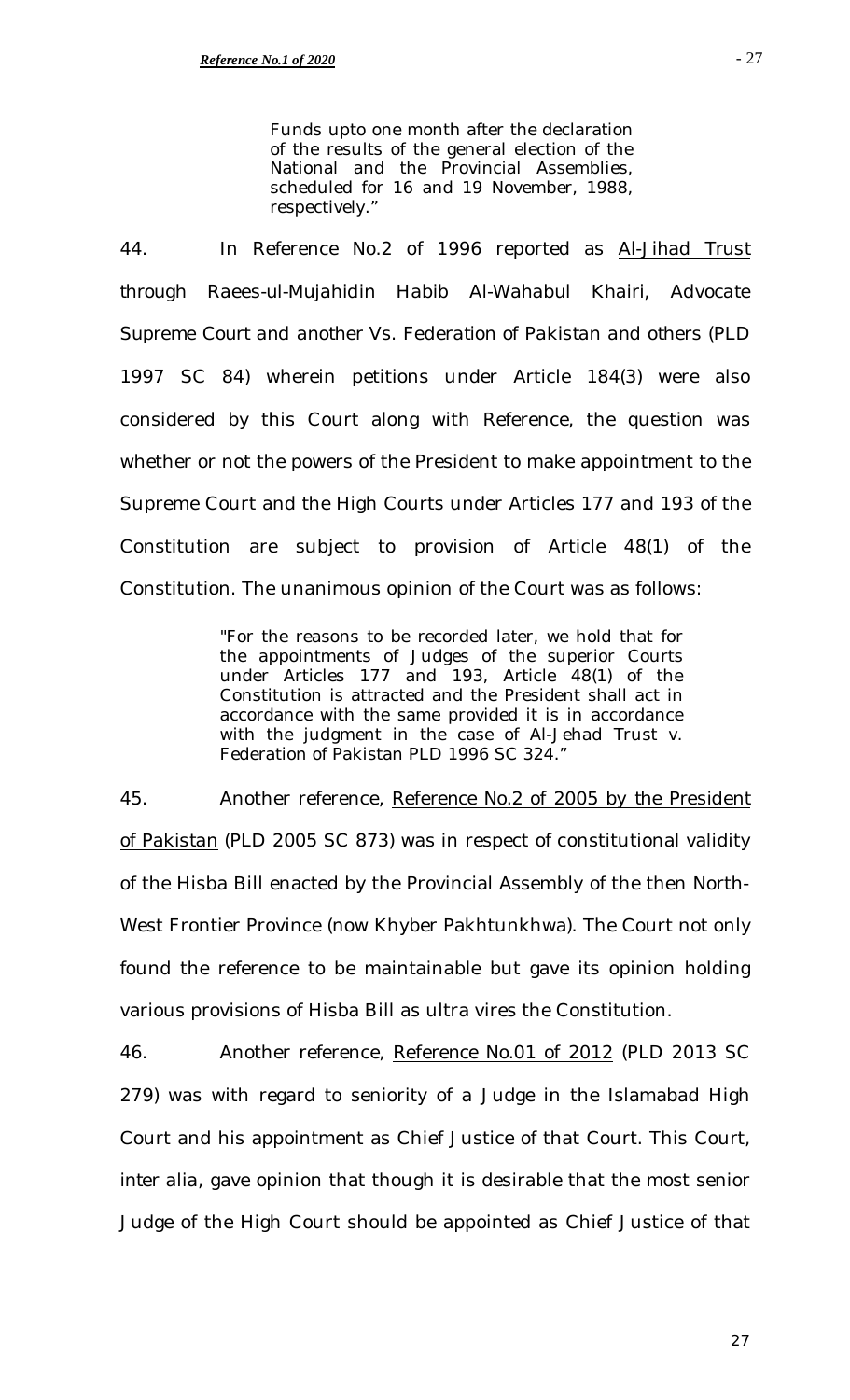Court, however, in view of clauses (2) and (3) of Article 175A read with clause (5) thereof, appointment of a judge not most senior judge as a Chief Justice of High Court is not violative of any provision of the Constitution.

47. The overall examination of the opinions rendered by this Court on the References made by the then Governor General and the President shows that most diverse questions have been sent for opinion of this Court, which questions were of law and of public importance. The consensus of these opinions show that whenever question or questions are sent to this Court for opinion, the Court has always given its opinion. However, where the question does not admit of opinion, the Court has answered it accordingly. As to what the opinion of the Court would be, the same can only be decided on examining the material placed before the Court for seeking of the opinion. In our view, the present Reference and the question posed before the Court is within the domain of Article 186 of the Constitution.

48. We may note that the very document of the Constitution of 1973, is a political document, which the people of Pakistan through their chosen representatives have given to themselves, in which limits of powers to be exercised by the State organs have been expressly laid down. The State and its organs have to function within those limits and all excesses of limits would be nothing but illegal. Broadly speaking, where the questions such as that of Foreign Policy, Defence of the Country from external threat, Monetary Policy, making amendments in the Constitution, organizing the governments at the Federal and Provincial level apparently, are the questions purely of

- 28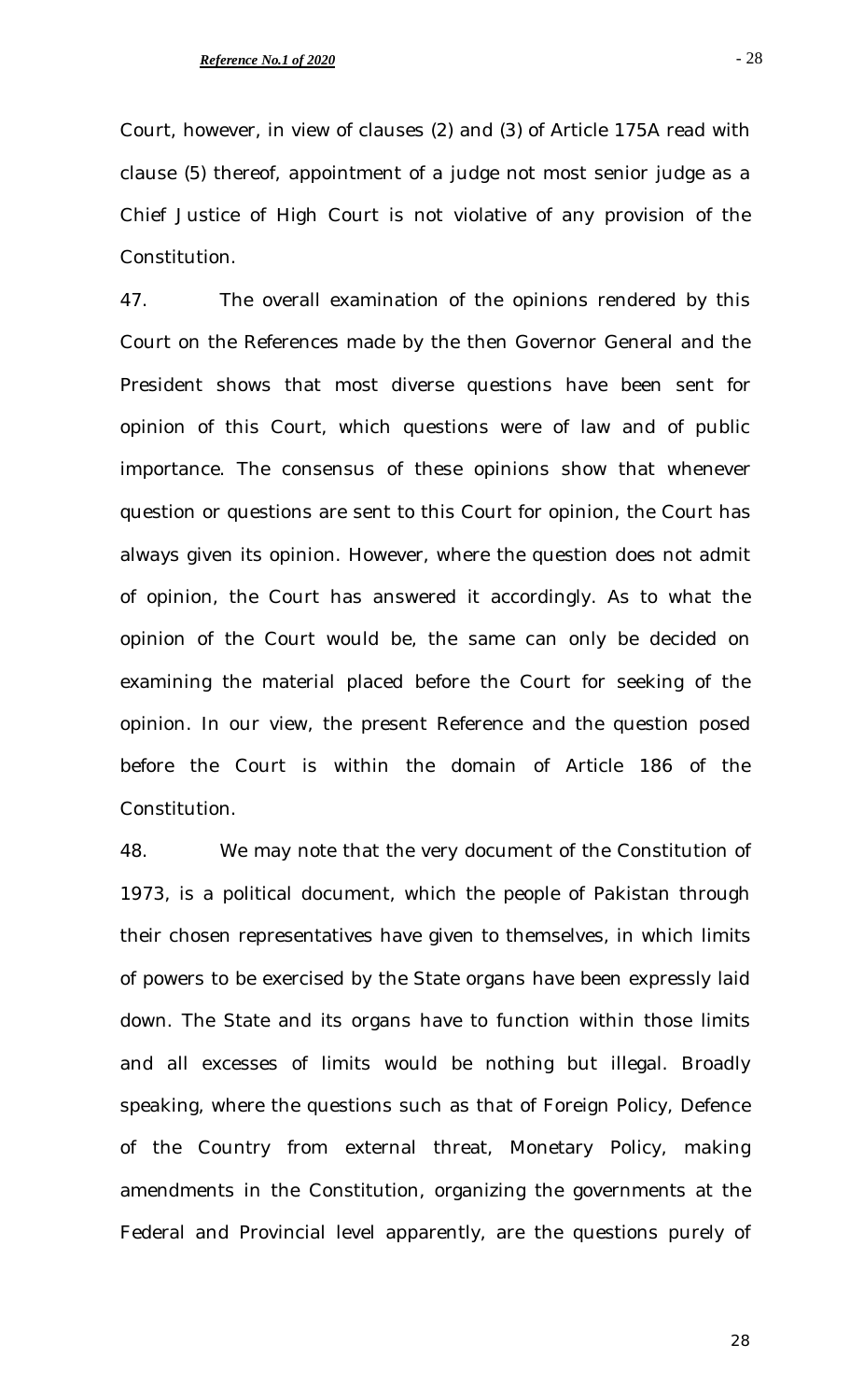political nature and the Courts always exercise restraint in entering upon such questions as these questions necessarily are best left to the people, subject, however to the law laid down by this Court in the case of District Bar Association, Rawalpindi v. Federation of Pakistan (PLD 2015 SC 401) which is a full Court decision.

49. The question that has been posed before the Court by the present Reference is more of interpretation of the Constitutional provisions, particularly, Article 226 of the Constitution and in all circumstances, it is the exclusive domain of the superior Courts especially this Court, to interpret the Constitutional provisions. In the *District Bar Association, Rawalpindi's case ibid* this Court has observed that in Pakistani Constitutional dispensation, the duty of the judiciary was to protect the Constitution as the embodiment of the will of the people. Failing to do so, would deny the role for which the Courts had been created. This important consideration must be factored into the role of the Courts and Judges while interpreting the Constitution. Powers vested in and exercisable by Courts were not a matter of Parliamentary grace or sufferance, but were granted to protect the people against the excesses, *inter alia*, of the State organs and functionaries. As such, these powers were to be guarded vigilantly against erosion and encroachment because the same were a grant of the Constitution for an important fiduciary purpose.

50. Thus, the superior Courts and this Court, being the exclusive forum for the interpretation of the constitutional provisions, conferred on it by the Constitution itself, and the question which is raised in the present Reference being primarily of interpretation of the constitutional provisions, particularly, its Article 226, we, in our

- 29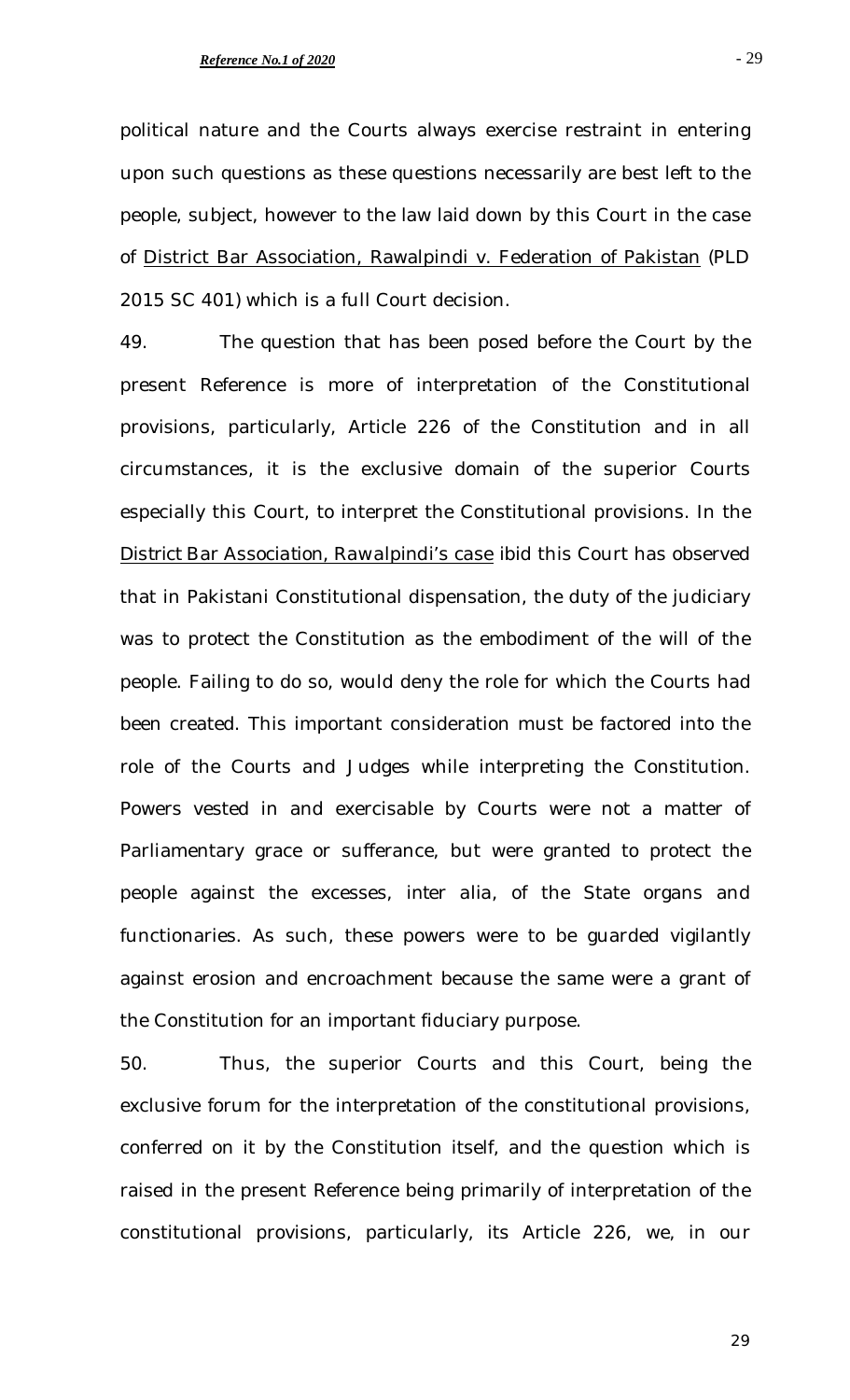opinion, find the Reference to be maintainable.

51. Now dealing with the question in the Reference, it is essential to read Article 226 of the Constitution, in the first place, which is as follows:-

> "**226. Election by secret ballot.-** All elections under the Constitution, other than those of the Prime Minister and the Chief Minister, shall be by secret ballot."

It is apparent from reading of Article 226 of the Constitution that it has made provision that all elections under the Constitution, other than those of the Prime Minister and the Chief Minister, shall be by secret ballot.

52. Before proceeding to interpret this Article of the Constitution, it is necessary to consider the scheme of the Constitution providing for the elections. The Constitution has provided Offices and Bodies, which are to be elected and those Offices are that of the President of Pakistan, the Prime Minister of Pakistan, the Speaker and the Deputy Speaker of the National Assembly, the Chairman and the Deputy Chairman of the Senate, the Chief Ministers of the Provinces and the Speaker and the Deputy Speaker of the Provincial Assemblies.

53. Article 41(3) of the Constitution provides that the President shall be elected in accordance with the provision of Second Schedule by the members of the Electoral College consisting of the members of both Houses, i.e. the National Assembly and the Senate and members of the Provincial Assemblies. The Second Schedule to the Constitution enjoins upon the Election Commission of Pakistan to hold and conduct the election of the Office of the President and whole procedure for the election and announcing of its result, has been laid down in the Second Schedule to the Constitution.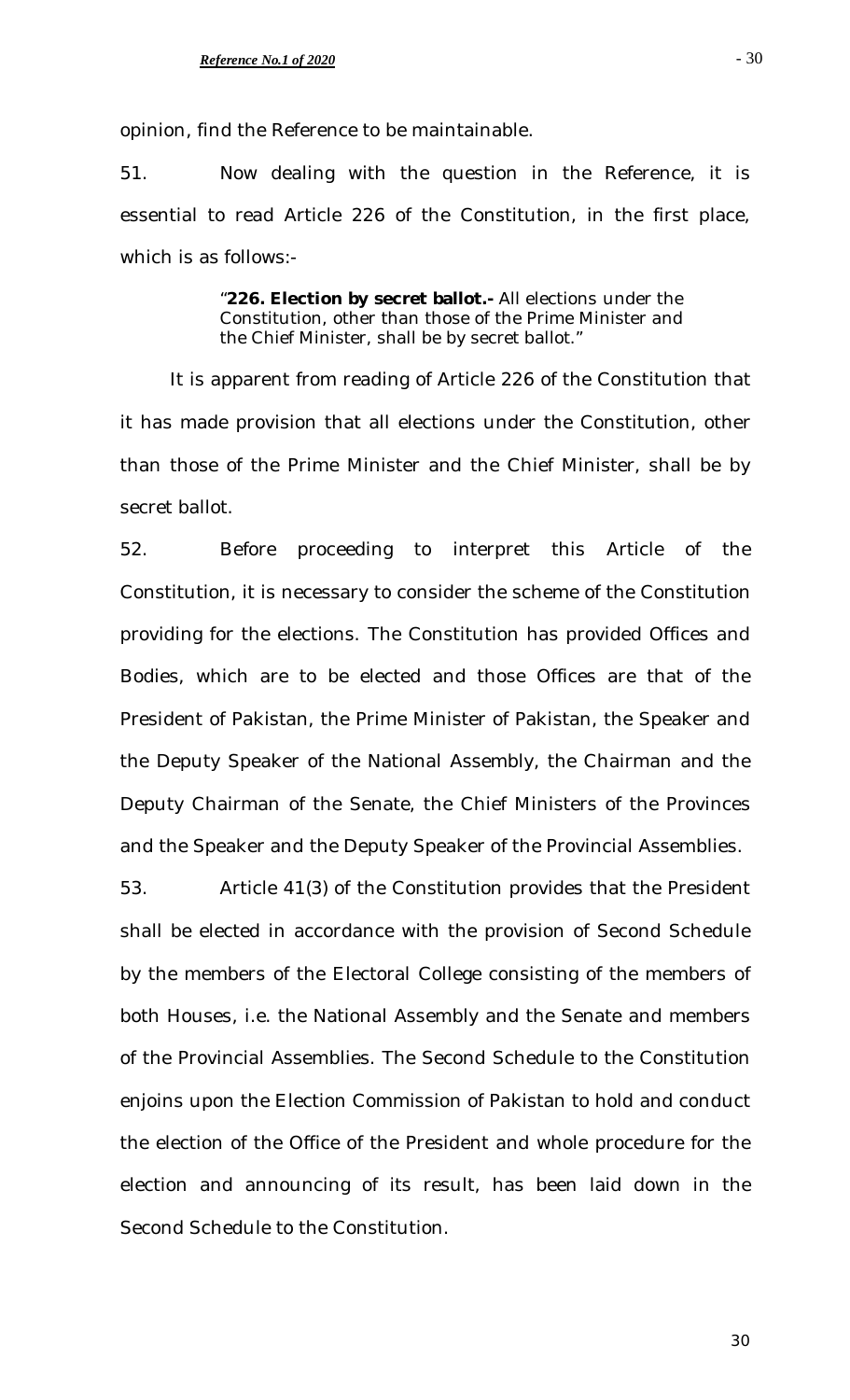54. The election to the Office of the Prime Minister is provided under Article 91(3) of the Constitution and clause (4) thereof provides that the Prime Minister shall be elected by the votes of the majority of the total membership of the National Assembly. The election to the Office of the Speaker and the Deputy Speaker of the National Assembly is provided in Article 53(1) of the Constitution, while election to the Office of the Chairman and the Deputy Chairman of the Senate is provided in Article 60(1) of the Constitution. The election to the Office of the Chief Minister of the Province is provided under Article 130(3) of the Constitution and clause (4) thereof provides that the Chief Minister shall be elected by the votes of the majority of the total membership of the Provincial Assembly. The election to the Office of the Speaker and the Deputy Speaker of the Provincial Assembly is provided under Article 108 of the Constitution. Article 51(6) of the Constitution provides for the election of the National Assembly. Article 59(1) and (2) of the Constitution provides for the election to fill seats in the Senate.

55. As we are dealing with the matter of election to the Senate. Article 59(1) & (2) needs to be responded as under:-

> "59. (1) The Senate shall consist of [ninety-six] members, of whom,-

> (a) fourteen shall be elected by the members of each Provincial Assembly;

> \* \* \* \* \* \* \* (c) two on general seats, and one woman and one technocrat including *aalim* shall be elected from the Federal Capital in such manner as the President may, by Order, prescribe;

> (d) four women shall be elected by the members of each Provincial Assembly;

> (e) four technocrats including *ulema* shall be elected by the members of each Provincial Assembly; and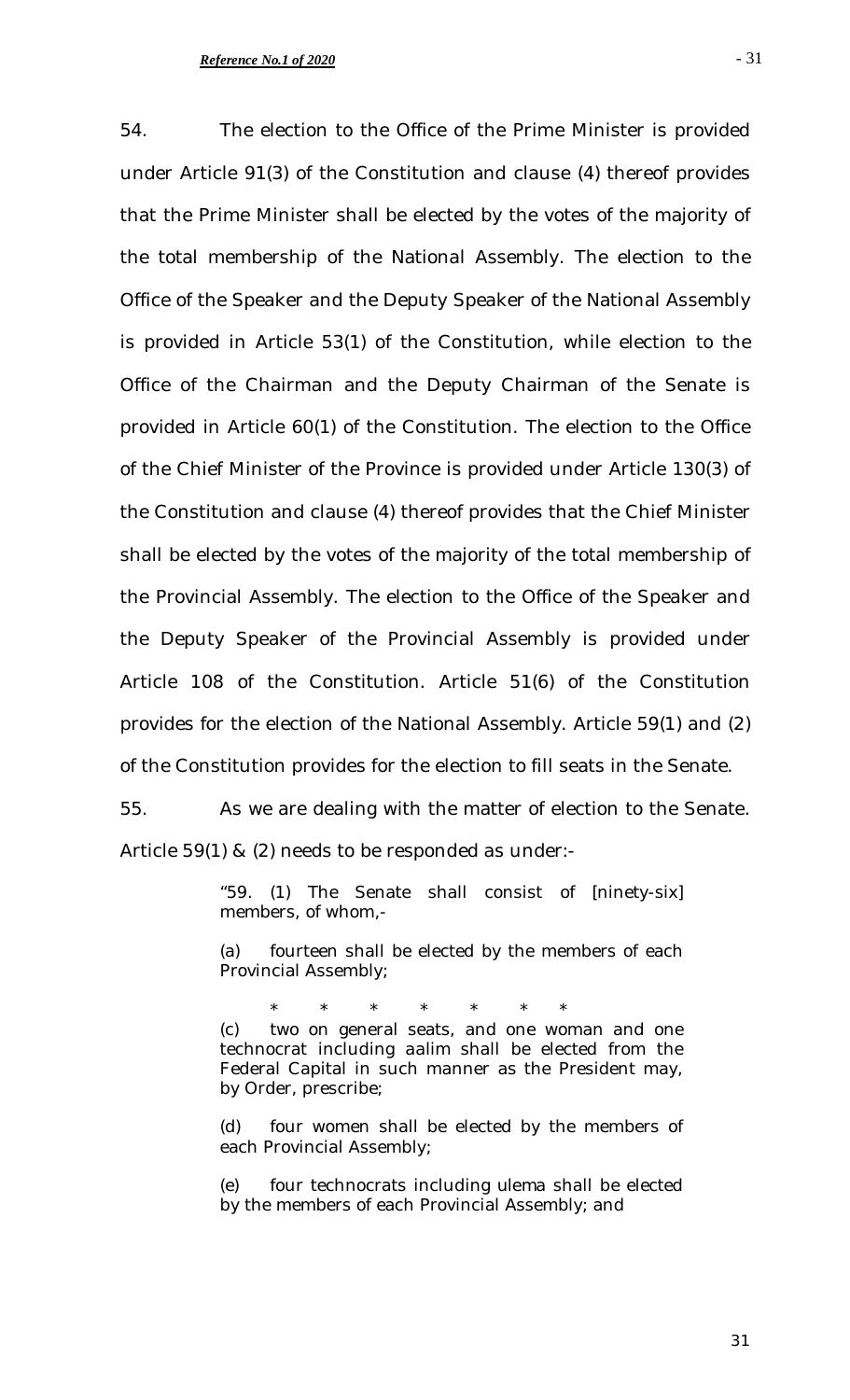(f) four non-Muslims, one from each Province, shall be elected by the members of each Provincial Assembly:

 Provided that paragraph (f) shall be effective from the next Senate election after the commencement of the Constitution (Eighteenth Amendment) Act, 2010.

(2) Election to fill seats in the Senate allocated to each Province shall be held in accordance with the system of proportional representation by means of the single transferable vote.

Clause (1) of Article 59 of the Constitution provides that the Senate shall consist of ninety-six members and paragraphs (a) to (f) provide for election of the members of the Senate. Clause (2) of Article 59 of the Constitution provides that the election to fill seats in the Senate allocated to each Province shall be held in accordance with the system of proportional representation by means of the single transferable vote.

56. The use of the word "elected", which is a second form of word elect of which noun is "election" will bring this very election within the term 'all elections under the Constitution', as provided in Article 226 of the Constitution and such elections are to be held by secret ballot. No other meaning to Article 226 of the Constitution can legitimately be given than the one that the election to the Senate are elections under the Constitution and they are to be held by secret ballot. No exclusion of elections either of the President, or that of the Speaker and the Deputy Speaker of the National as well as the Provincial Assemblies, and the Chairman and the Deputy Chairman of the Senate, from the ambit of Article 226 of the Constitution, which has itself excluded from its operation, the elections of the Prime Minister and the Chief Ministers.

57. Part VIII of the Constitution deals with the Elections.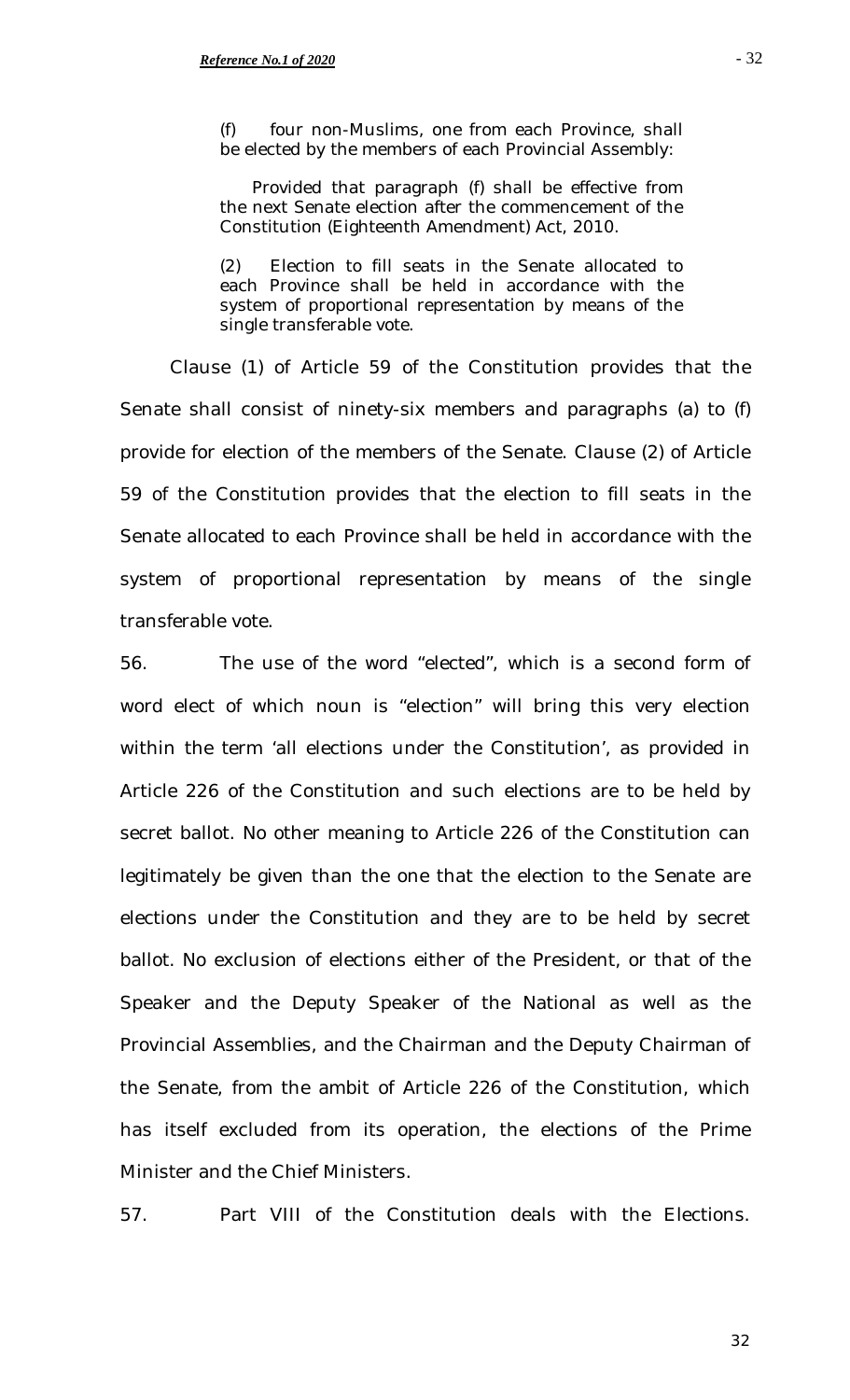Chapter 2 thereof contains, *inter alia,* Article 222, which is as follows: -

"**222.** Subject to the Constitution, [Majlis-e-Shoora (Parliament)] may by law provide for—

- (a) the allocation of seats in the National Assembly as required by clauses (3) and (4) of Article 51;
- (b) the delimitation of constituencies by the Election Commission [including delimitation of constituencies of local governments];
- (c) the preparation of electoral rolls, the requirements as to residence in a constituency, the determination of objections pertaining to and the commencement of electoral rolls;
- (d) the conduct of elections and election petitions the decision of doubts and disputes arising in connection with elections;
- (e) matters relating to corrupt practices and other offences in connection with elections; and
- (f) all other matters necessary for the due constitution of the two Houses [,] the Provincial Assemblies [and local governments];

but no such law shall have the effect of taking away or abridging any of the powers of the Commissioner or an Election Commission under this Part."

58. Pursuant to this very provision of the Constitution, the Majlis-e-Shoora (Parliament) has promulgated the Elections Act, 2017. Section 239 of the Act of 2017, gave powers to the Commission, by notification in the official gazette and published on the website of the Commission, to make rules for carrying out the purposes of the said Act. The Election Rules, 2017, have been made by the Election Commission of Pakistan, in the manner provided by Section 239 of the Act of 2017.

59. Chapter VII of the Elections Act, 2017, deals with the subject of conduct of election to the Senate and it contains Sections 105 to 131, where exhaustive manner has been provided for the conduct of election to the Senate. Section 122 thereof deals with the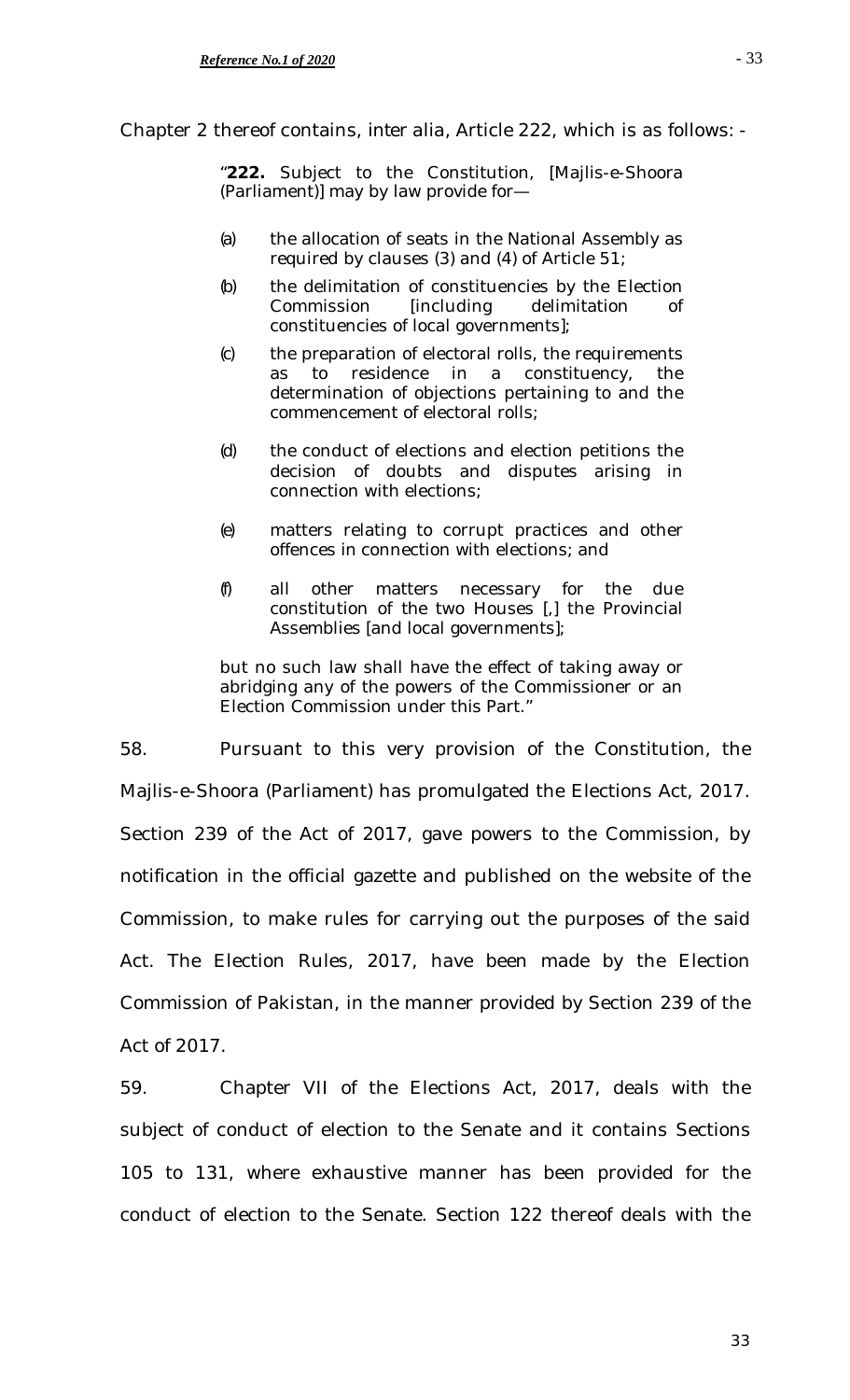procedure of voting and sub-section (6) thereof provides as follows:

"(6) The poll for election of Members of the Senate shall be held by secret ballot."

Though the above mention sub-section (6) of Section 122 of the Elections Act, 2017, has laid down that the poll for election of members of the Senate shall be held by secret ballot but making of this provision will not cast any shadow or doubt on provision of Article 226 of the Constitution, being a Constitutional provision which independently controls its own mandate being the supreme law of the land.

60. In Section 81 of the Elections Act, 2017, provision has been made that elections shall be held by secret ballot and, subject to provisions of Section 93 (Postal ballot), 94 (Voting by Overseas Pakistanis) and Section 103 (Electronic voting and biometric verification). This provision is contained in Chapter V of the Elections Act, 2017, which provides for the conduct of elections to the Assemblies.

61. The learned Attorney General has contended that the elections to the Assemblies by direct and free voting is provided in the very Constitution. Such voting cannot be held by open ballot as the very principle of direct voting and free voting requires secret ballot. Thus, providing for secret ballot in Section 81 of the Elections Act, 2017, does not change the very character of the elections, which are provided by the Constitution to be conducted through secret ballot. Same is the case with regard to the provision of sub-section (6) of Section 122 of the Elections Act, 2017, where it has provided for secret ballot in the election of the members of the Senate.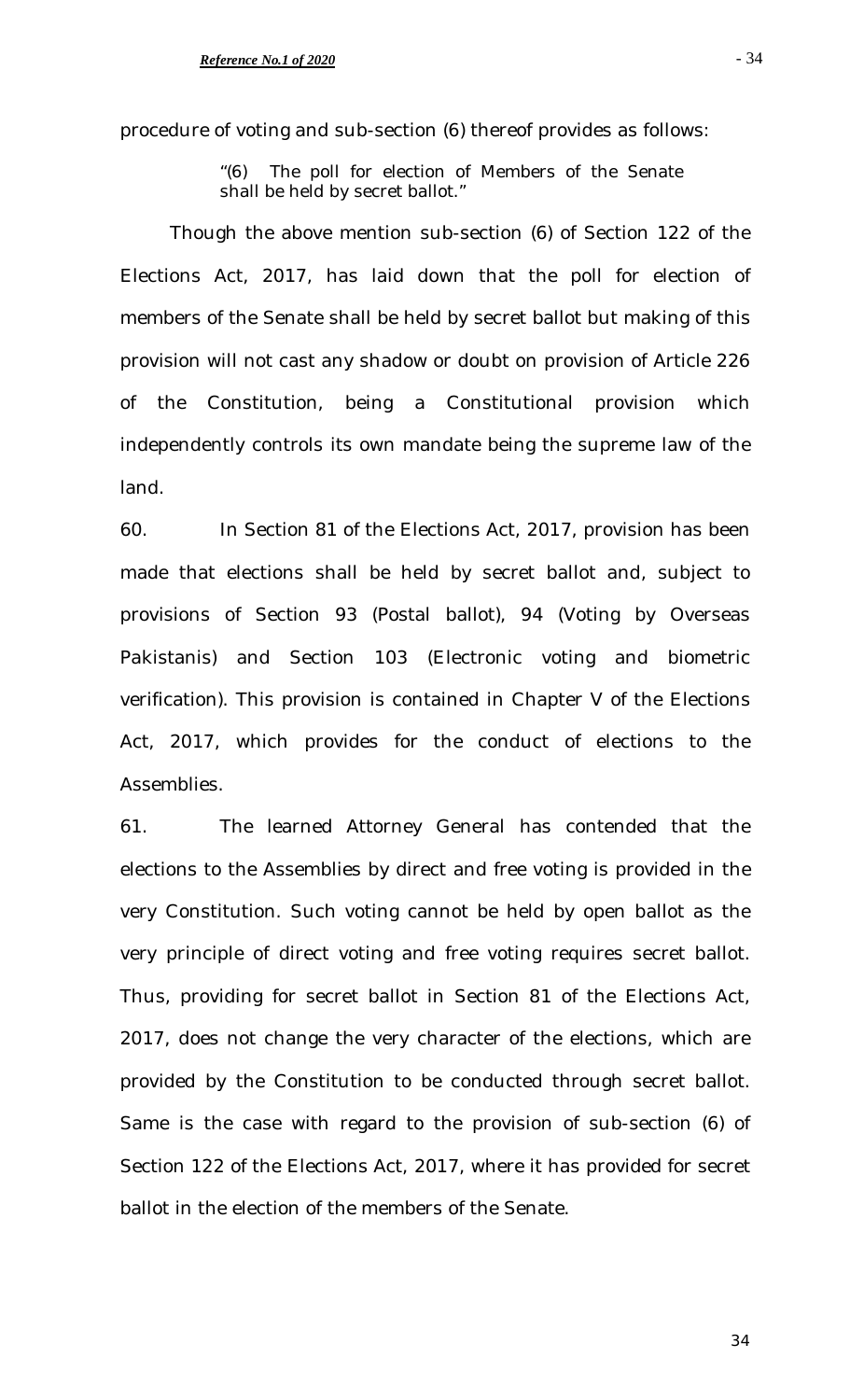62. We may also make reference to the provision of Article 225 of the Constitution, which provides that no election to a House or a Provincial Assembly shall be called in question except by an election petition presented to such Tribunal and in such manner as may be determined by Act of Majlis-e-Shoora (Parliament). The learned Attorney General has contended that this very Article of the Constitution i.e. Article 225 only provides for challenge to elections for House, which is defined under Article 260 of the Constitution to mean the Senate or the National Assembly, and to the Provincial Assemblies, and this bar does not extend to the elections that of the President, the Prime Minister, the Chief Minister, the Speaker and the Deputy Speaker of the National Assembly, the Chairman and the Deputy Chairman of the Senate and the Speaker and the Deputy Speaker of the Provincial Assemblies.

63. We may not like to give any opinion on this very submission of the learned Attorney General for that while making interpretation of Article 226 of the Constitution, the construction and interpretation of Article 225 of the Constitution substantially may not be of much relevance, as no nexus, apparently, is found between the two Articles.

64. The learned Attorney General during the course of his arguments has greatly emphasized upon the provisions of paragraphs (d) and (e) of clause (6) of Article 51 of the Constitution, to contend that the reserved seats for women and reserved seats for non-Muslims in the National Assembly are not filled in by direct and free vote rather by the proportional representation system of political parties' lists of candidates. He has contended that no election to these seats are held, in that, no voting or polling for these seats are conducted, rather the

- 35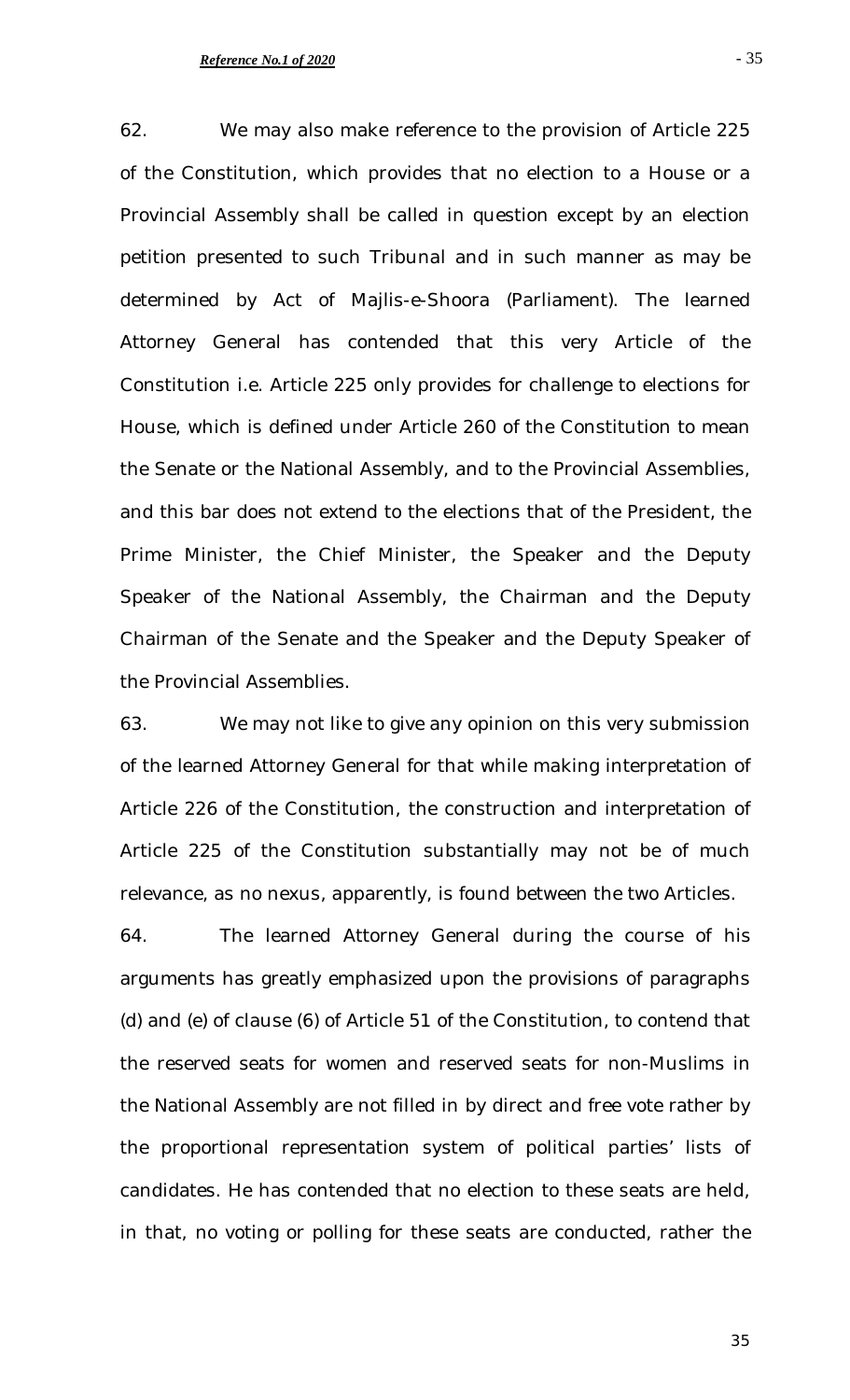names from the parties' lists for the seats provided in paragraphs (d) and (e) are accepted to be elected in the National Assembly. His contention was that this different manner of election of seats in the National Assembly, to be filled under paragraphs (d) and (e) will come in direct conflict with Article 226 of the Constitution but it can be reconciled, if it is accepted that Article 51 *ibid* only provides for composition and complexion of the National Assembly that is comprising of directly elected representative of the people on general seats, women seats and minority seats through method specified there, leaving the elections to be conducted in accordance with law.

65. We may note that such an interpretation as proposed by the learned Attorney General, apparently, does not read out from the Constitution as the elections to the National Assembly as a whole is provided in Article 51(6) *ibid* and a special method and manner of elections to the women seats and the minority seats has itself been provided in constitutional machinery, and these elections are to be held as elections under the Constitution, and cannot be legally and justifiably separated from the scheme of elections provided in the Constitution.

66. Paragraph (a) of clause (6) of Article 51 of the Constitution provides that the constituencies for the general seats shall be single member territorial constituencies and the members to fill such seats shall be elected by direct and free vote in accordance with law. This provision specifically deals with the manner in which constituencies for the general seats are to be voted and while election itself is to be conducted under the very Article 51(6) *ibid*, the manner of direct and free vote has been left to be in accordance with law. No such similar

- 36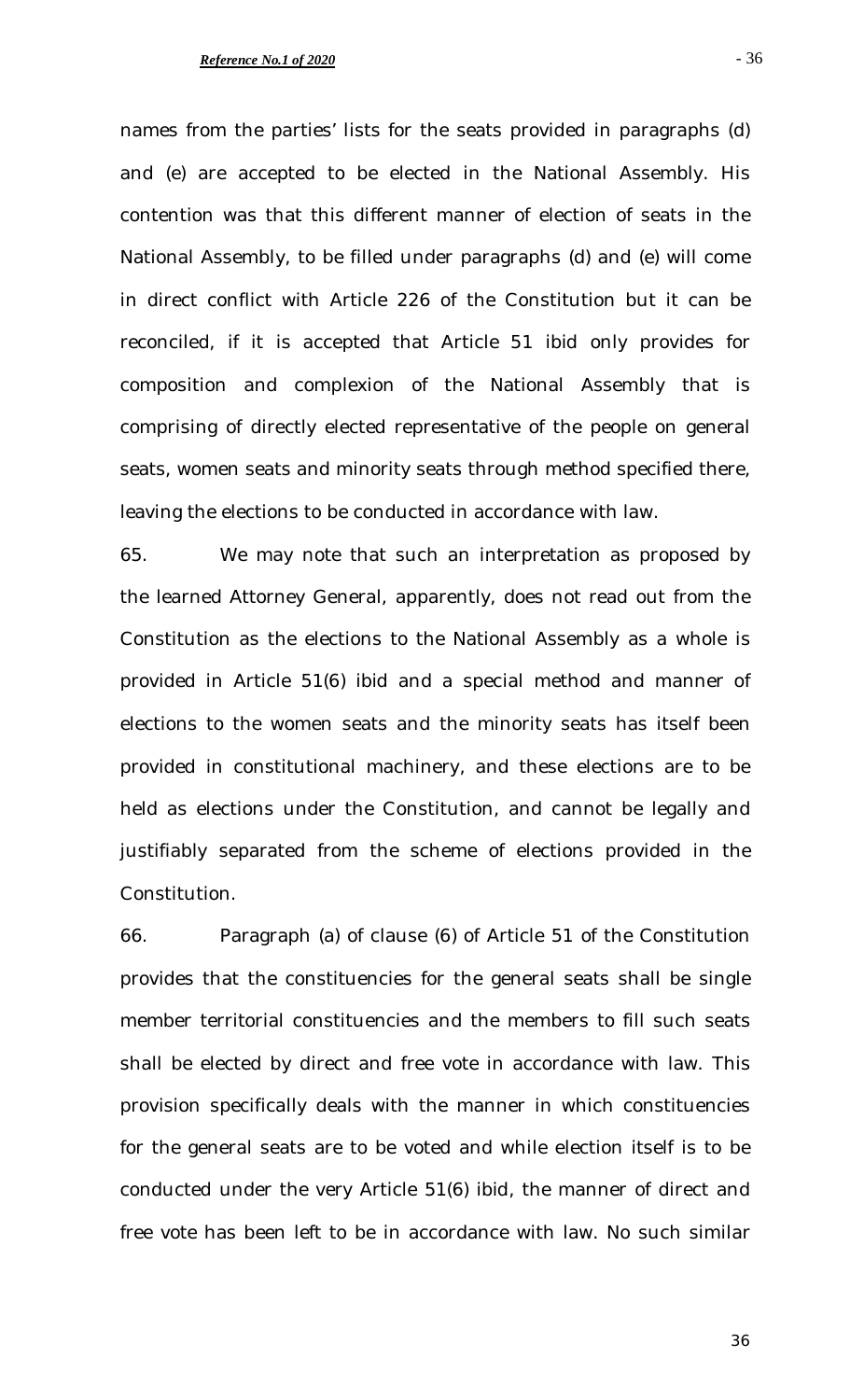### *Reference No.1 of 2020*

provision has been made in respect of the election to the seats reversed for women and seats reserved for non-Muslims, which are to be conducted in the manner as is provided in paragraphs (d) and (e) of clause (6) of Article 51 of the Constitution.

67. The learned Attorney General has contended that Article 226 of the Constitution does not use the term all elections, referred to in the Constitution, shall be by secret ballot or all elections, to the Offices and Bodies established under the Constitution, shall be by secret ballot.

68. We see no reason as to why Article 226 of the Constitution in any manner be read other than the language, which has been applied and used in the very Article and it plainly says all elections under the Constitution, other than those of the Prime Minister and the Chief Minister, shall be by secret ballot. Once the Article 226 itself uses the term 'all elections under the Constitution', it cannot be read in any other manner then that all elections under the Constitution, as stated and discussed in the preceding paras.

69. It is true that general principle of interpretation of the Constitution is that no specific provision of the Constitution has to be read in isolation. The Constitution is an organic whole. It is true that no provision of the Constitution could be interpreted in isolation, rather the Constitution has to be read organically and holistically, and articles and clauses of the Constitution, if read in isolation from the rest of the Constitution, may mislead the readers because the meaning of the Constitution has to be gathered from the Constitution as an integrated whole, not as a mechanical deduction but based on reasons. 70. In this background, the learned Attorney General has read

- 37

37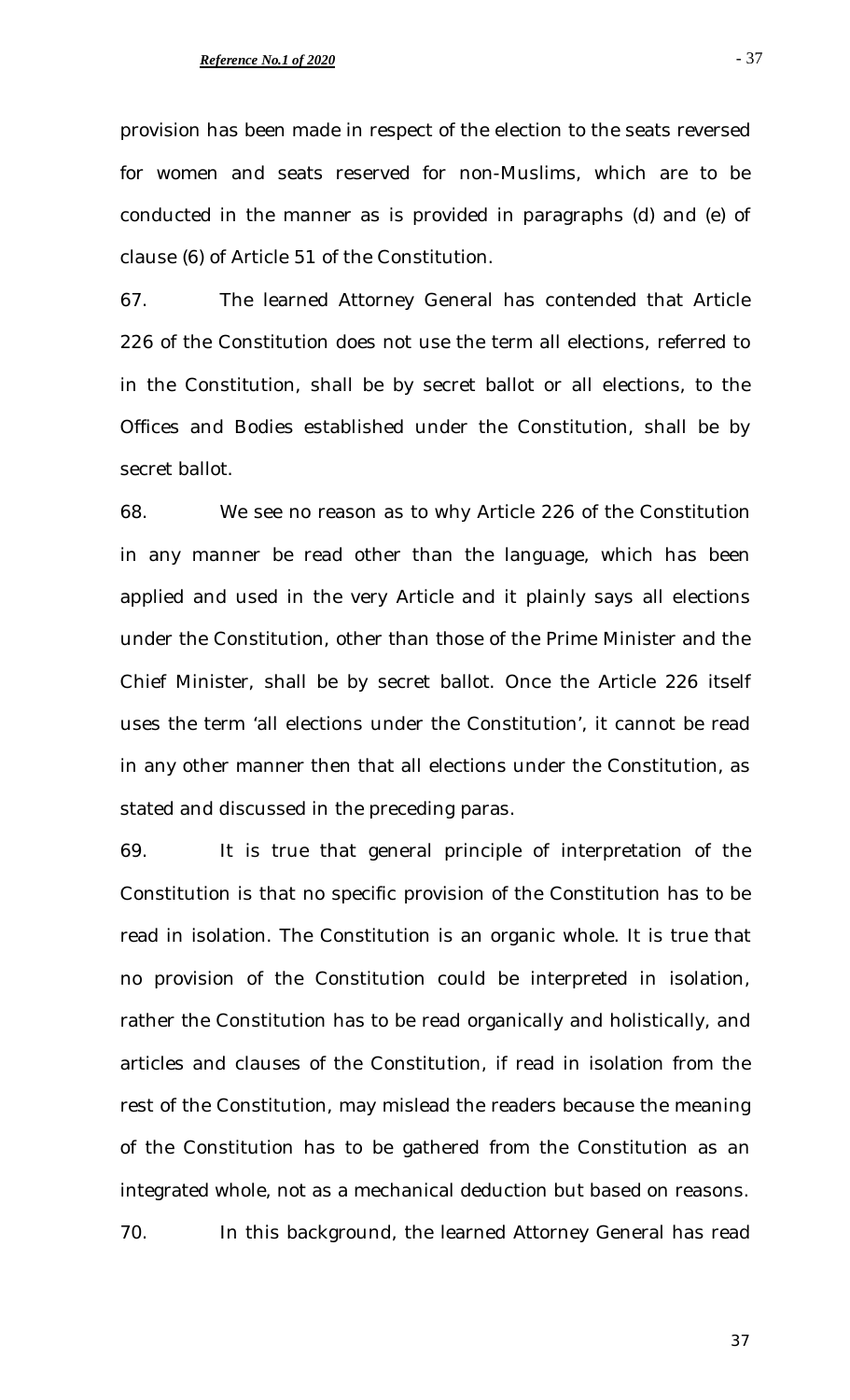different provisions of the Constitution to demonstrate that in some of the provisions of the Constitution, the Constitution has used the words 'by the Constitution', 'under the Constitution', 'by or under the Constitution', 'by the Constitution or by Act of Parliament', 'by the Constitution or by or under any law', 'by the Constitution or by law made by Parliament', 'by, under, or by virtue of the Constitution', 'in accordance with the Constitution', 'by or under an Act of Parliament, 'by or under any law' and 'by virtue of'. He contends that by use of different terminologies in the constitutional provisions, each of such terminologies is to be given meaning in the context in which the same has been used and thus, in the present context it only means that the Houses have to be constituted by law and under the Constitution. The elections to these Houses are elections under the Elections Act, 2017 and not under the Constitution, and reference to election under Article 226 of the Constitution is only restricted to the elections held under the Constitution itself, such as, election of the President and not the election of the Houses, which are held under the Elections Act, 2017.

71. It is also settled principle of interpretation of the constitutional provisions that there is a possibility of restricting the meaning of certain words in the Constitution, to the situation provided by the Constitution itself. No different meaning could be assigned to specific words in a given provision of the Constitution for the reason that in other places the Constitution has used different terminologies. Even though there may be different terminologies used in the Constitution but until any nexus is found by those other terminologies to the terminology used in a specific provision of the Constitution, in our view, the very specific provision has to be given plain meaning to it

38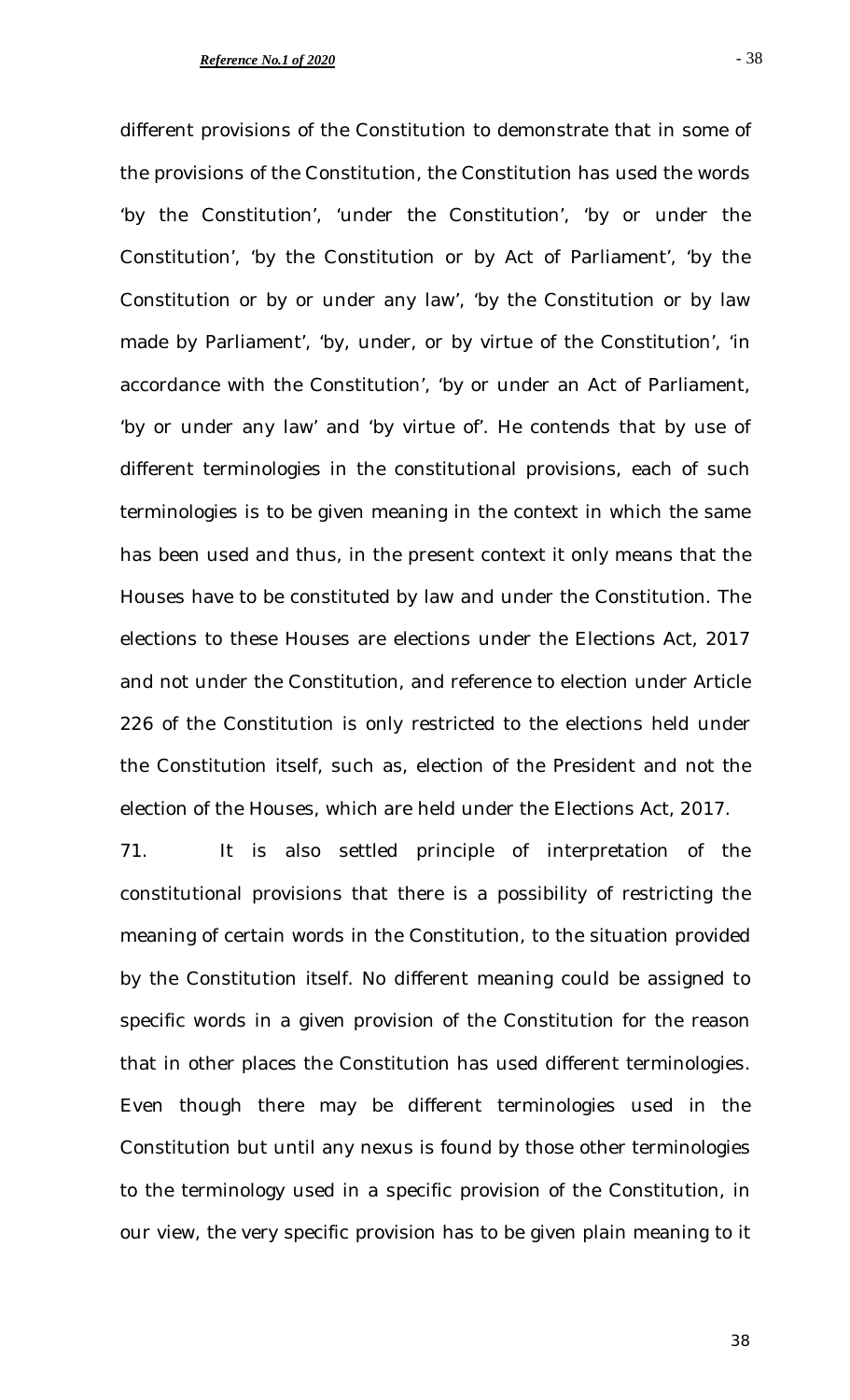without the reading into it.

72. As noted in the preceding discussion that the elections to the Houses are provided by the Constitution itself and we cannot see as to how the election, for Houses, which otherwise are to be held under the Constitution, could be taken out from the purview of the Constitution and hold that they are held under the Elections Act, 2017. Taking of the view, as propounded by the learned Attorney General, in our view, will not be harmonious and holistic construction of the Constitution.

73. Article 226 of the Constitution has its own characteristics and when read as a whole, leads to only one conclusion that the words 'all elections under the Constitution', are all those elections, which are provided in the Constitution including the elections to the Senate. The elections to the Senate are held under the Constitution and the procedure and machinery provision for conducting of the elections to the Senate is laid down in the Elections Act, 2017. The substantive provision of the elections to the Senate are contained in the Constitution while the Elections Act, 2017, only deals with the procedure and machinery provision for holding of such elections.

74. As regard the transparency and purity in the elections, Article 218(3) of the Constitution provides as follows: -

> **"218. Election Commission.-** (1) ……………………….. (2) ……………………………………………………………….. (3) It shall be the duty of the Election Commission to organize and conduct the election and to make such arrangements as are necessary to ensure that the election is conducted honestly, justly, fairly and in accordance with law, and that corrupt practices are guarded against."

In the case of *Workers' Party Pakistan through Akhtar Hussain,* 

- 39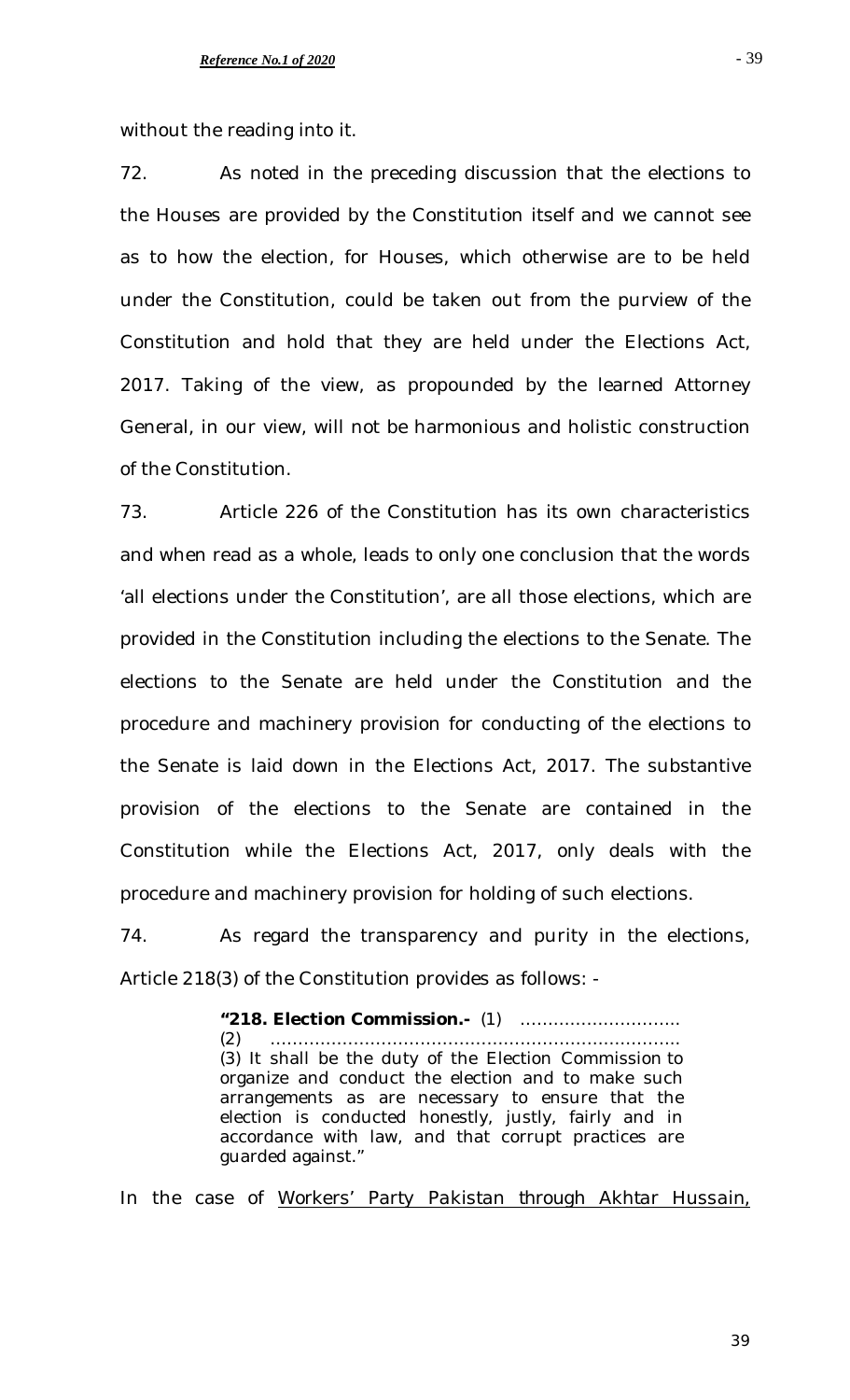# *Advocate, General Secretary and 6 others vs. Federation of Pakistan*

*and 2 others* (PLD 2012 SC 681), this Court while interpreting Article

218(3) of the Constitution has observed as follows:

"40. A bare reading of Article 218(3) makes it clear that the Election Commission is charged with the duty to 'organize' and 'conduct the election'. The language of the Article implies that the Election Commission is responsible not only for conducting the election itself, but also for making all necessary arrangements for the said purpose, prior to the Election Day. By conferring such responsibility on the Election Commission, the Constitution ensures that all activities both prior, on and subsequent to Election Day, that are carried out in anticipation thereof, adhere to standards of justness and fairness, are honest, in accordance with law and free from corrupt practices. This Court in *Election Commission of Pakistan v. Javaid Hashmi and others* (PLD 1989 SC 396), observed that "(g)enerally speaking election is a process which starts with the issuance of the election programme and consists of the various links and stages in that behalf, as for example, filing of nomination papers, their scrutiny, the hearing of objections and the holding of actual polls. If any of these links is challenged it really (is) tantamount to challenging the said process of election". It interpreted that the phrase 'conduct the election' as having "wide import" and including all stages involved in the election process. These observations subject all election related activities that take place between the commencement and the end of the election process to the jurisdiction conferred on the Election Commission under Article 218(3). The Election Commission therefore has to test all election related activities that are carried out in the relevant period, both individually and collectively, against the standards enumerated therein.

41. The Election Commission may also exercise its powers in anticipation of an ill that may have the effect of rendering the election unfair. In the case titled as *In Re: Petition filed by Syed Qaim Ali Shah Jellani* (PLD 1991 Jour. 41) the Elections Commission exercised its powers under Article 218(3) pre-emptively, by making all necessary arrangements to ensure that a certain class of people would be allowed to vote. This case implies that where a violation of the standards mentioned in Article 218(3) has not as yet taken place, the Election Commission is legally empowered under Article 218(3) to exercise its powers pre-emptively in order to avoid a violation of these standards. Furthermore, *Mst. Qamar Sultana v. Public at Large* (1989 MLD 360) and *In Re: Complaint of Malpractices in Constituency No. NA-57, Sargodha-V* (supra) both reinforce the argument that the Election Commission is fully empowered by Article 218(3) to make 'such orders as may in its opinion be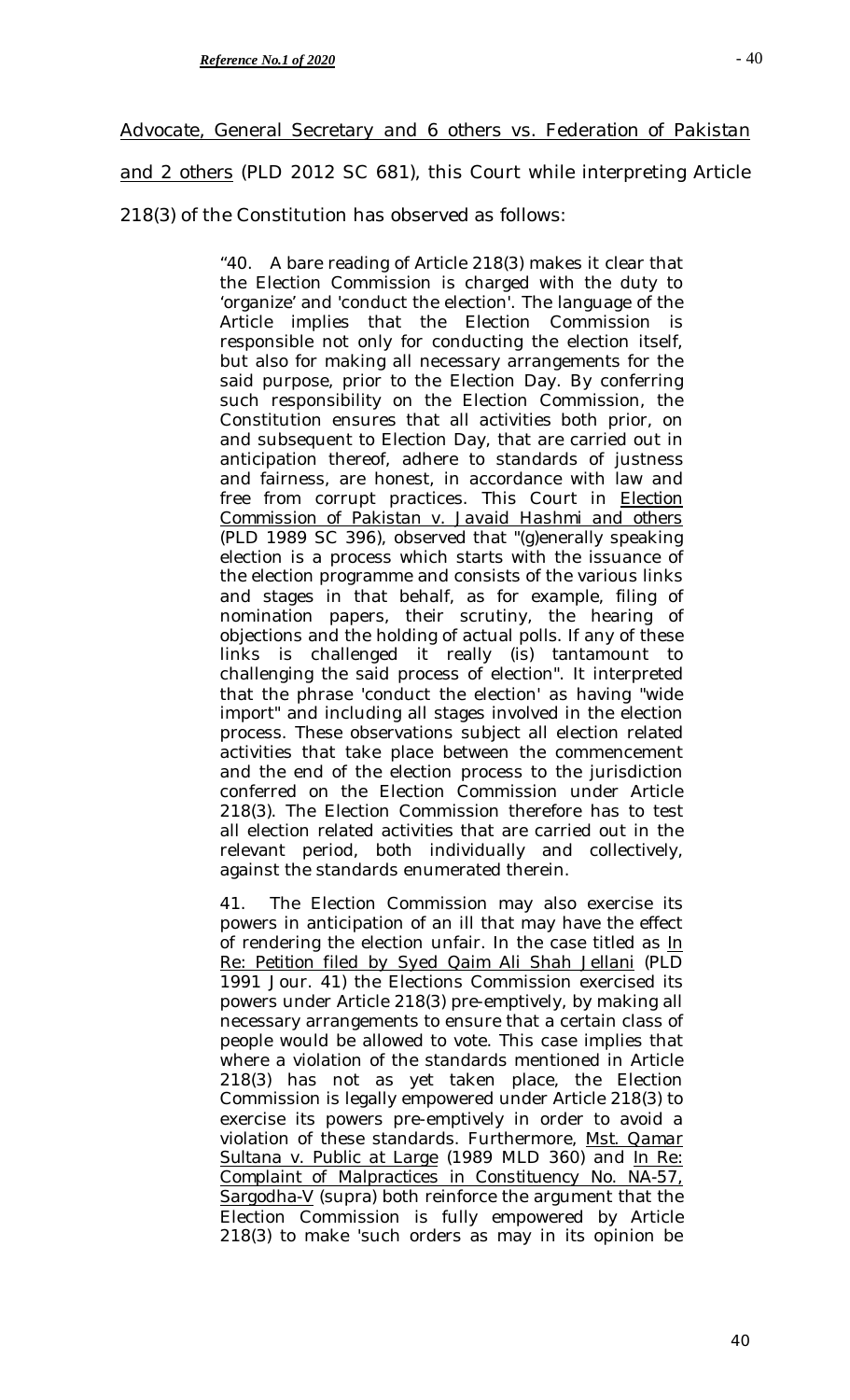necessary for ensuring that the election is fair, honest etc'. These decisions recognize that the Election Commission enjoys broad powers not only to take preemptive action but also to pass any and all orders necessary to ensure that the standards of 'honesty, justness and fairness' mentioned in Article 218(3) are met.

While dealing with the provision of Article 220 of the Constitution, this

Court has observed as follows:

"42. … Article 220 of the Constitution also directs the Federal and Provincial machinery to assist the Election Commission in fulfilling its constitutional responsibilities. The law, therefore, entrusts the Election Commission with exclusive, broad and extensive powers to attend to all issues related directly and ancillary to the election process."

In the case of *Ch. Nasir Iqbal and others v. Federation of Pakistan* 

*through Secretary Law and others* (2013 SCMR 874), while considering

the difficulties faced by the Election Commission of Pakistan regarding

identification of Pakistani voters living abroad, this Court observed as

follows:

... Firstly, amendment in the Representation of the People Act, 1976 and signing of MOUs with the countries where ECP proposed to extend the facility of voting to Overseas Pakistanis on the plea that in some of the countries such congregations are prohibited. Attending to this aspect of the case, we observe that as at present interim Government is functioning, the amendments so desired or required can be made by adhering to the procedure of temporary legislation, as provided under Article 89 of the Constitution. So far as signing of MOUs is concerned, no law has been cited, however, in this behalf if need be, the ECP can solicit opinion from the Ministry of Foreign Affairs;

Secondly, the issue of non-availability of software, which shall he used by the Overseas Pakistanis for the purpose of extending facility/benefit to cast their votes and if the Ministry of I.T. is taken into confidence or independently the I.T. experts are engaged with the mandate to prepare such software under the instruments as early as possible but in any case much before the date of polling this difficulty can also be overcome; and

Thirdly, the issue of identification of the voters/electors who are living in different countries.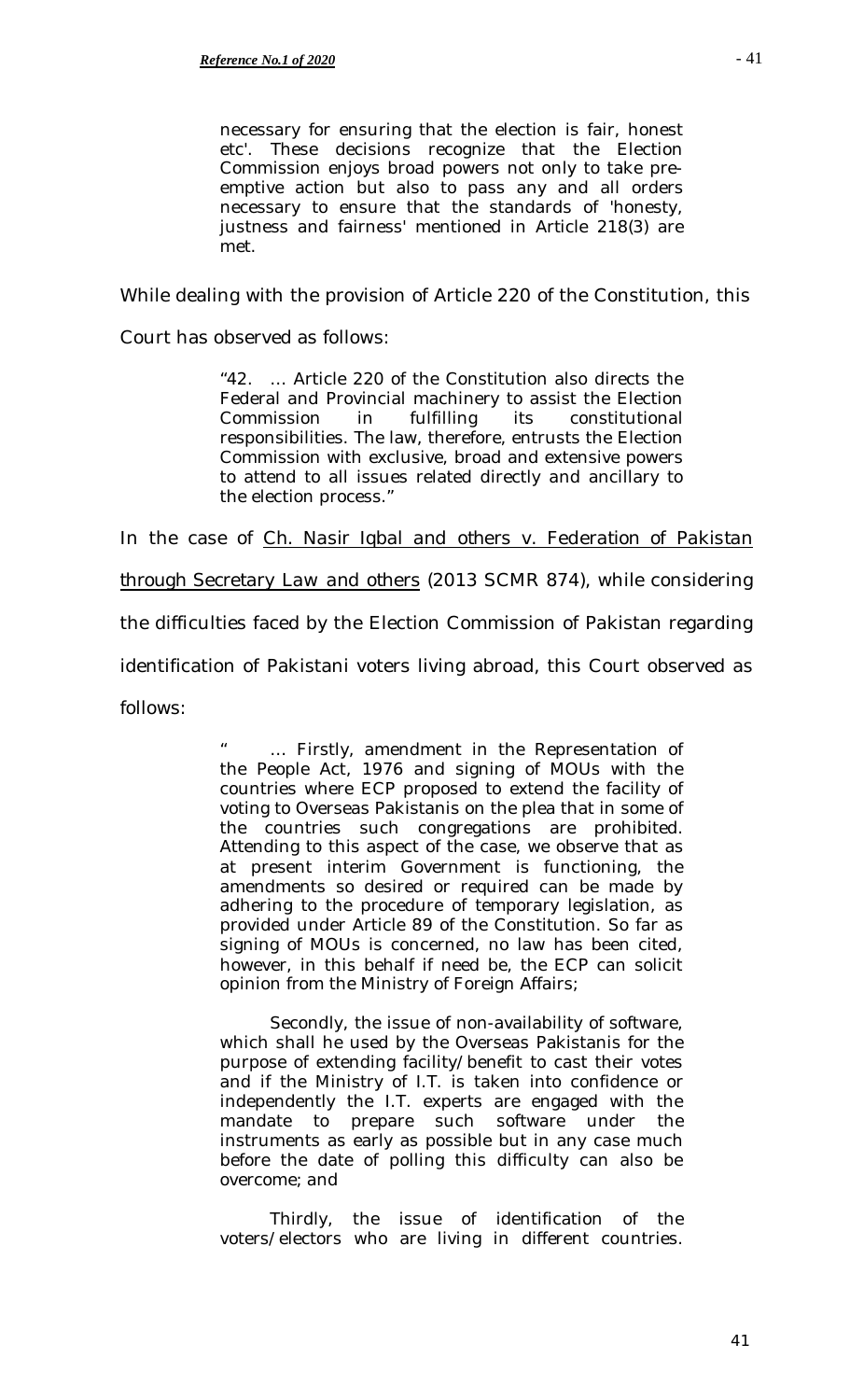Again this issue relates to NADRA and on taking on board the authorities of NADRA, the issue being faced by the ECP can conveniently be resolved.

2. We are constrained to observe that these petitions are pending since 2011 onward and much time has already been given to the ECP to do the needful, but so far no progress in this behalf has been made except analyzing suggestions which were put forward by the Court itself and offering explanation to convince the Court that extending the right of franchise to the Overseas Pakistani Citizens is not possible this time but we are not persuaded because as has been observed time and again that these difficulties are not insurmountable and could conveniently be solved within a shortest possible time if there is a coordinated effort between the ECP, Ministry of Foreign Affairs, Ministry of Law and Justice, NADRA and other authorities relevant in this behalf in order to achieve the object and all possible efforts must be made to allow an opportunity to the Overseas Pakistanis so they may participate in the election of their representatives in National and Provincial Assemblies."

77. Article 222 of the Constitution while empowering the Majlis-e-Shoora (Parliament) to make laws, *inter alia,* providing for matters relating to corrupt practices and others offences in connection with elections but has provided that no such law shall have the effect of taking away or abridging any of the powers of the Commissioner or the Election Commission. This very provision of the Constitution itself prohibits the Majils-e-Shoora (Parliament) from making of such law which shall have the effect of taking away or abridging any of the powers of the Commissioner or the Election Commission, thus, the Commissioner or the Election Commission has all powers vested in them to ensure that the elections are organized and conducted honestly, justly, fairly and in accordance with law and corrupt practices are guarded against.

78. Article 220 of the Constitution also provides that it shall be the duty of all executive authorities in the Federation and in the Provinces to assist the Commissioner and the Election Commission in the discharge of his or their functions.

- 42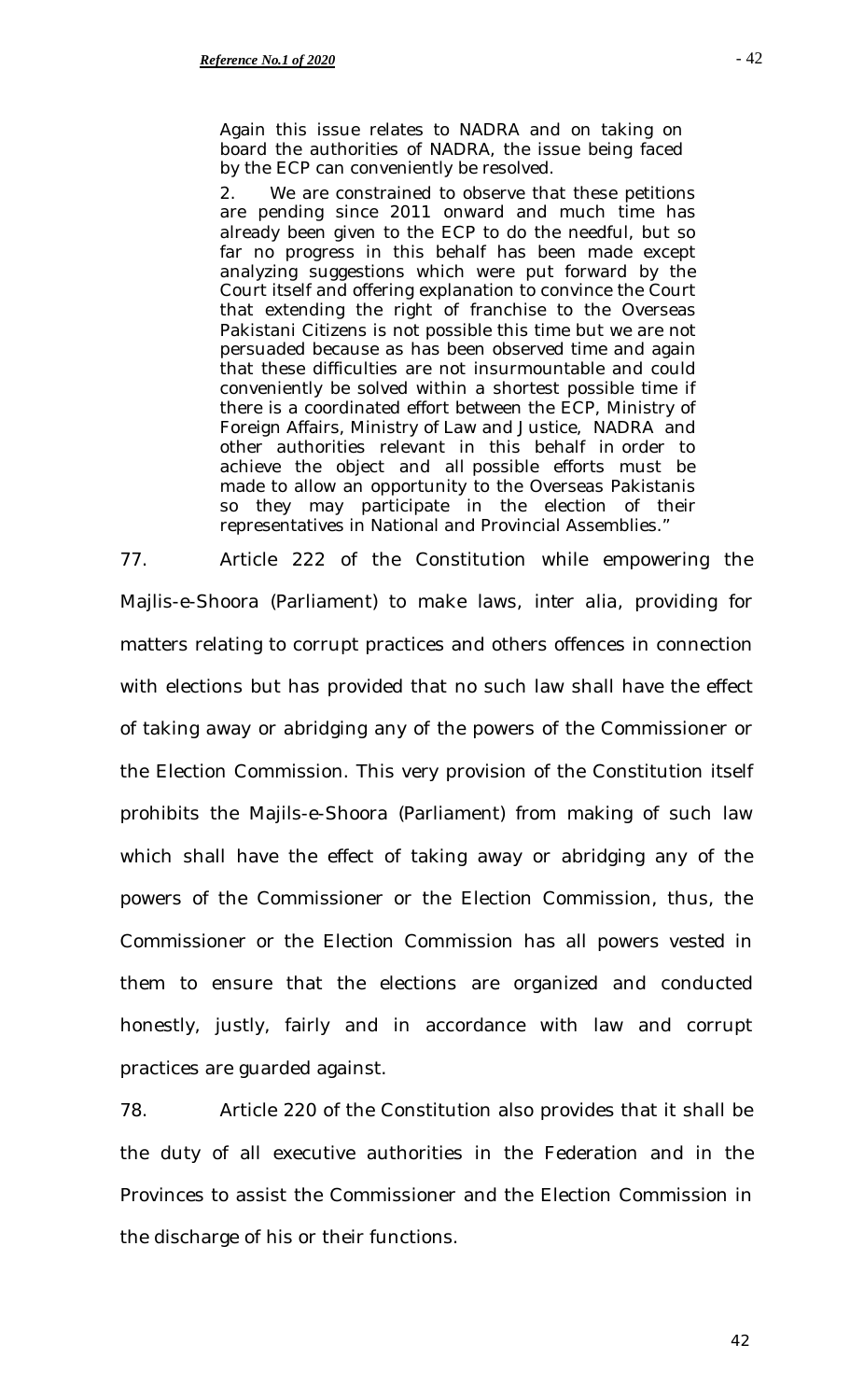79. We may her make reference to the case reported as *Niaz Ahmad v. Azizuddin and others* (PLD 1967 SC 466), wherein there was a dispute for election to the Electoral College of Pakistan in Electoral Unit No.446, Garden Quarters, Karachi, in which some 48 votes where challenged. The Presiding Officer endorsed ballot papers, issued to the challenged voters, with the serial numbers of the Electors in the Voters' List and in some cases, the names of the voters and their parentage was also endorsed on the ballot papers. The Court dealt with the matter as follows:

> "It will be seen that the majority judgment in the High Court turned on the true effect of Article 172 of the Constitution, which enjoins that all elections and referendums under Part VII of the Constitution shall be decided by secret ballot. The first question, therefore, that arises for consideration is whether this provision should be interpreted as implying that absolute and ideal secrecy is to be aimed at, during an election. If this had been the intention, however, one would have expected some further guide-lines to be given in the Constitution itself, on this point. On the contrary, the matter has been left to be regulated by sub-constitutional Legislation, as laid down in Article 164 of the Constitution. That Article reads as follows:-

> > "Elections and referendums required to be held under this Constitution shall, subject to this Constitution, be conducted and decided in such manner as may be provided by law."

The relevant provisions of the Act, therefore, are referable to this Article. Waheeduddin Ahmad, J., in support of his position that the Constitutional injunction regarding secrecy is an absolute one, referred to an English decision, reported as Woodward v. Sarsons & Sadler (32 L T R 867). In that case, which related to Municipal elections in England, the Presiding Officer at one of the polling stations had marked on the face of 294 ballot papers, the numbers on the burgess rolls, of the voters in question. The ballot papers so marked were rejected by the Returning Officer as invalid and his decision was upheld. It has, however, been pointed out by Anwarul Haq, J., and recognised by Farooqi, J that the case is distinguishable from the present one in so far as there was express provision in section 2 of the Ballot Act, to the effect that any ballot paper, which has not on its back the official mark or on which votes are given to more candidates than the voter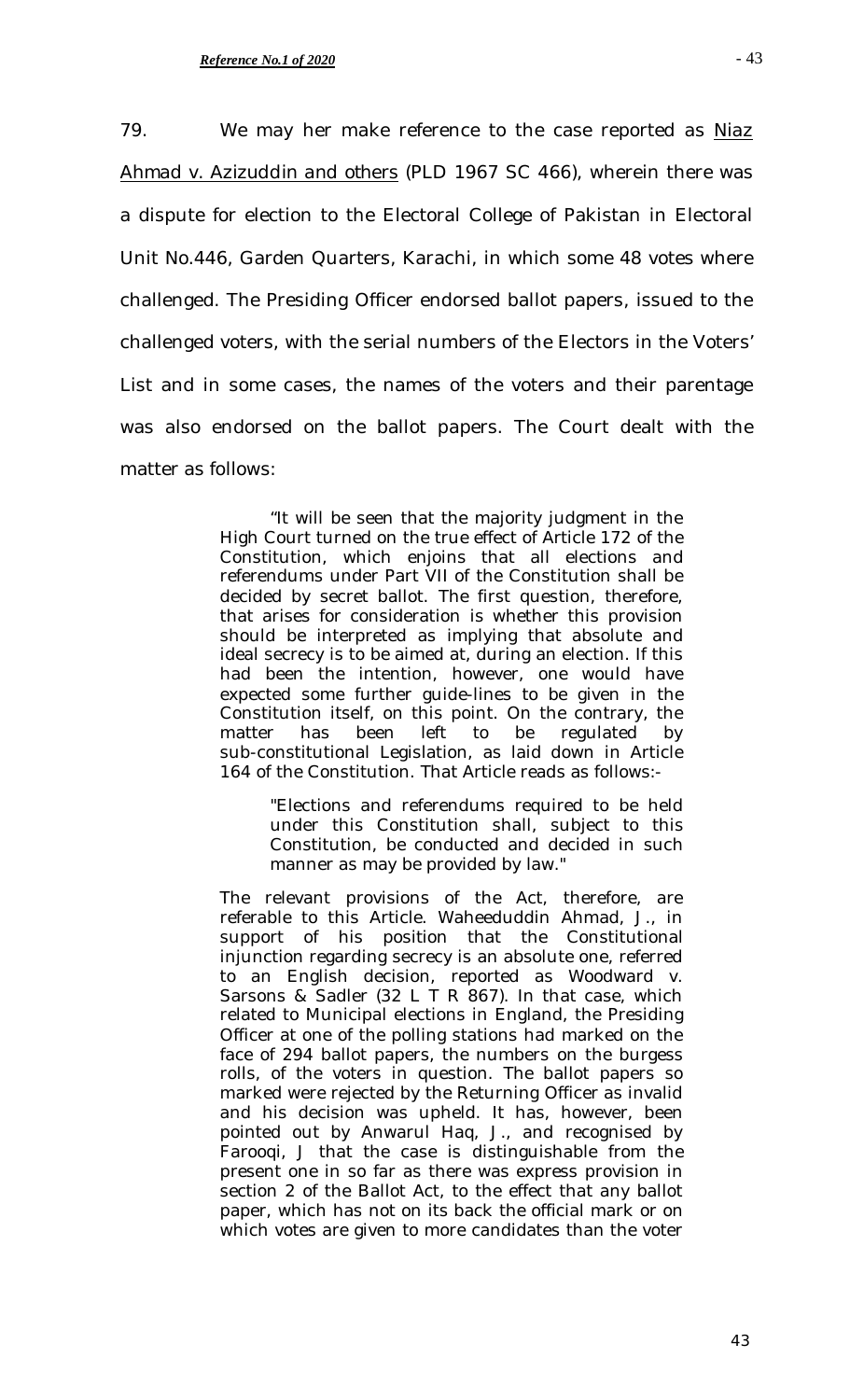is entitled to vote for, or on which anything except the said number on the back is written or marked, by which the voter can be identified, shall be void and not counted. It cannot be said, therefore, that the decision in that case was based on any notion of absolute secrecy apart from the specific provision of the statute.

As has been noticed even in the High Court, some guidance could be obtained from the decision of this Court in Mir Ghulam Nabi Khan v. The Election Petitions Tribunal, on this point. The case dealt with a dispute about the election to the West Pakistan Interim Legislature. The arrangements made by the Governor for the conduct of elections under para. 10, Second Schedule, Establishment of West Pakistan Act, 1955, consisted of certain rules and notes of guidance issued to the Returning Officers. The rules, inter alia, provided that the poll shall be by secret ballot and that the ballot paper was to be deposited by the voter in the ballot box bearing the symbol or colour assigned to the candidate in whose favour the voter wished to vote. In addition to this, one of the directions in the notes of guidance was to the effect that the ballot boxes should be placed on the table of the Returning Officer. It was contended that the latter direction amounted to breach of the rule requiring secrecy of the ballot. It was held that in an election conducted by means of the coloured box system, it would be in the nature of things necessary that the ballot boxes were kept in the view of the Presiding Officer or some other officer appointed by him, so that foul play could be successfully averted and blind or colour blind voters could be helped to cast their votes. The reasonable interpretation of the relevant rule was that it required secrecy consistent with the supervision which was essential for a fair election to be held. It was further observed that even if absolute secrecy was contemplated by the arrangement, it did not seem fair or reasonable to disfranchise voters merely because a rule had been violated by the Returning Officer. Reliance was placed in that case on the following passage occurring in Vol. 18 of American Jurisprudence, Elections, 225:

> "It may, therefore, be stated as a general rule that if ballots are cast by voters who are, at the time, qualified to cast them and who have done all on their part that the law requires of voters to make their voting effective, an erroneous or even unlawful handling of the ballots, by the election officers charged with such responsibility, will not be held to disfranchise such voters, by throwing out their votes, on account of erroneous procedure had solely by the election officers, provided the votes are legal votes in their inception and are still capable of being given proper effect as such. Nor will an election be set aside because of irregularities on the part of the election officials, unless it appears that such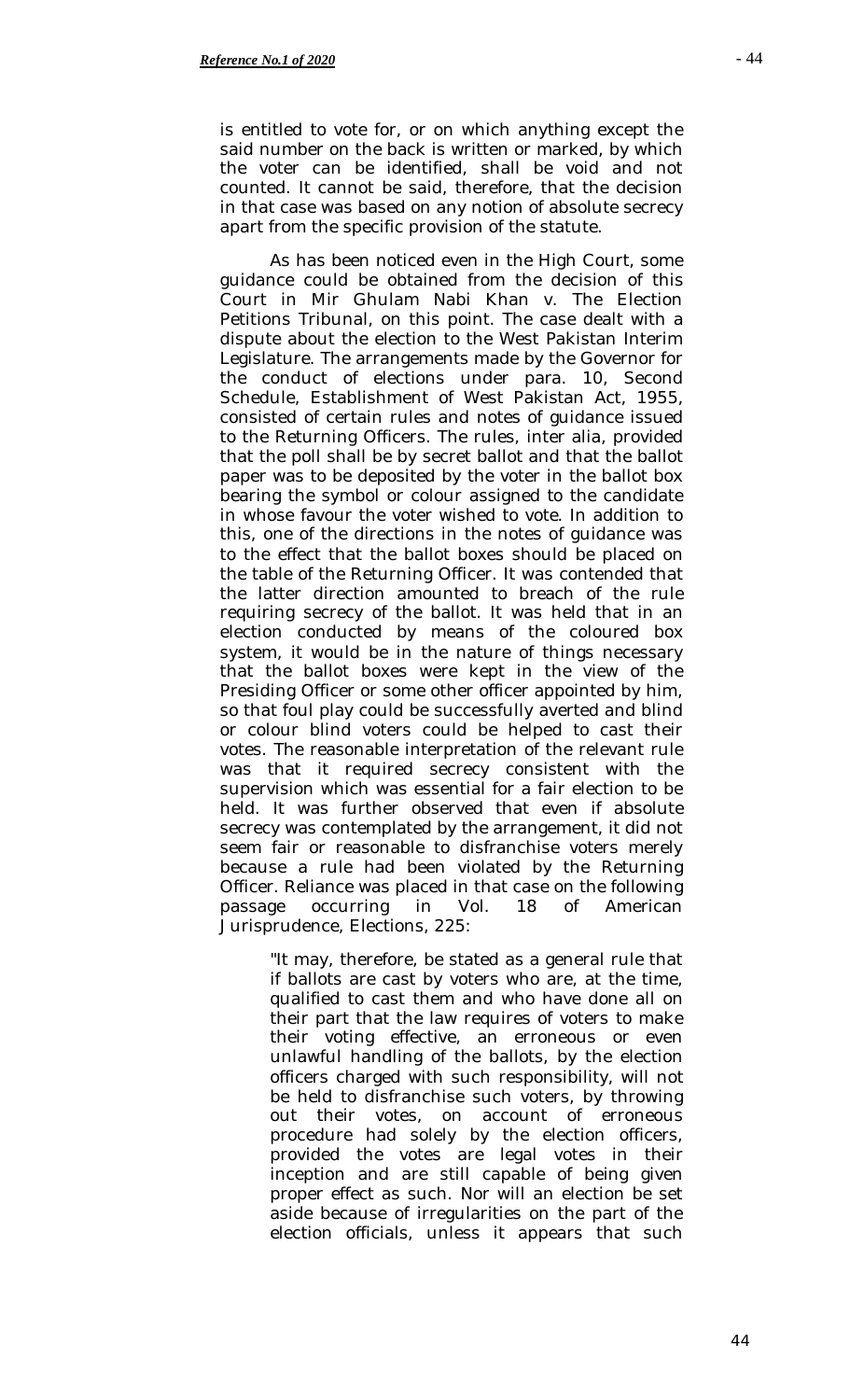# irregularities affect the result."

The secrecy of the ballot, therefore, has not to be implemented in the ideal or absolute sense but to be tempered by practical considerations necessitated by the processes of election. Viewed in this light the question whether the provisions of Article 172 of the Constitution are to be regarded as mandatory or directory, would not apparently arise."

80. After we have heard the learned counsel for the parties, we

have announced our opinion, which is as follows: -

# **OPINION OF THE COURT**

For the detailed opinion to be recorded later, by majority of 4 against 1 (*Yahya Afridi, J.*) dissenting, the REFERENCE is answered as follows:

- (i) The Elections to the Senate of Pakistan are held "under the Constitution" and the law;
- (ii) It is the duty of the Election Commission of Pakistan in terms of Article 218(3) of the Constitution, to ensure that the election is conducted honestly, justly, fairly and in accordance with law and that corrupt practices are guarded against on which this Court has given successive judgments and the most exhaustive being *Workers' Party Pakistan through Akhtar Hussain, Advocate, General Secretary & 6 others v. Federation of Pakistan & 2 others* (PLD 2012 SC 681);
- (iii) The Election Commission of Pakistan is required by the Constitution to take all necessary steps in order to fulfil the above mandate/duty in terms of Article 222 of the Constitution, which empowers the Parliament, subject to the Constitution to legislate, *inter alia*, on the conduct of elections and matters relating to corrupt practices and other offences in connection with elections but categorically provides that, *"no such law shall have the effect of taking away or abridging any of the powers of the Commissioner or the Election Commission"* under Part VIII, Chapter 1 of the Constitution;
- (iv) Further in terms of Article 220 of the Constitution, all the executive authorities in the Federation and Provinces are obliged to assist the Commissioner and the Election Commission of Pakistan in discharge of his or their functions, as provided for in Article 218(3) of the Constitution;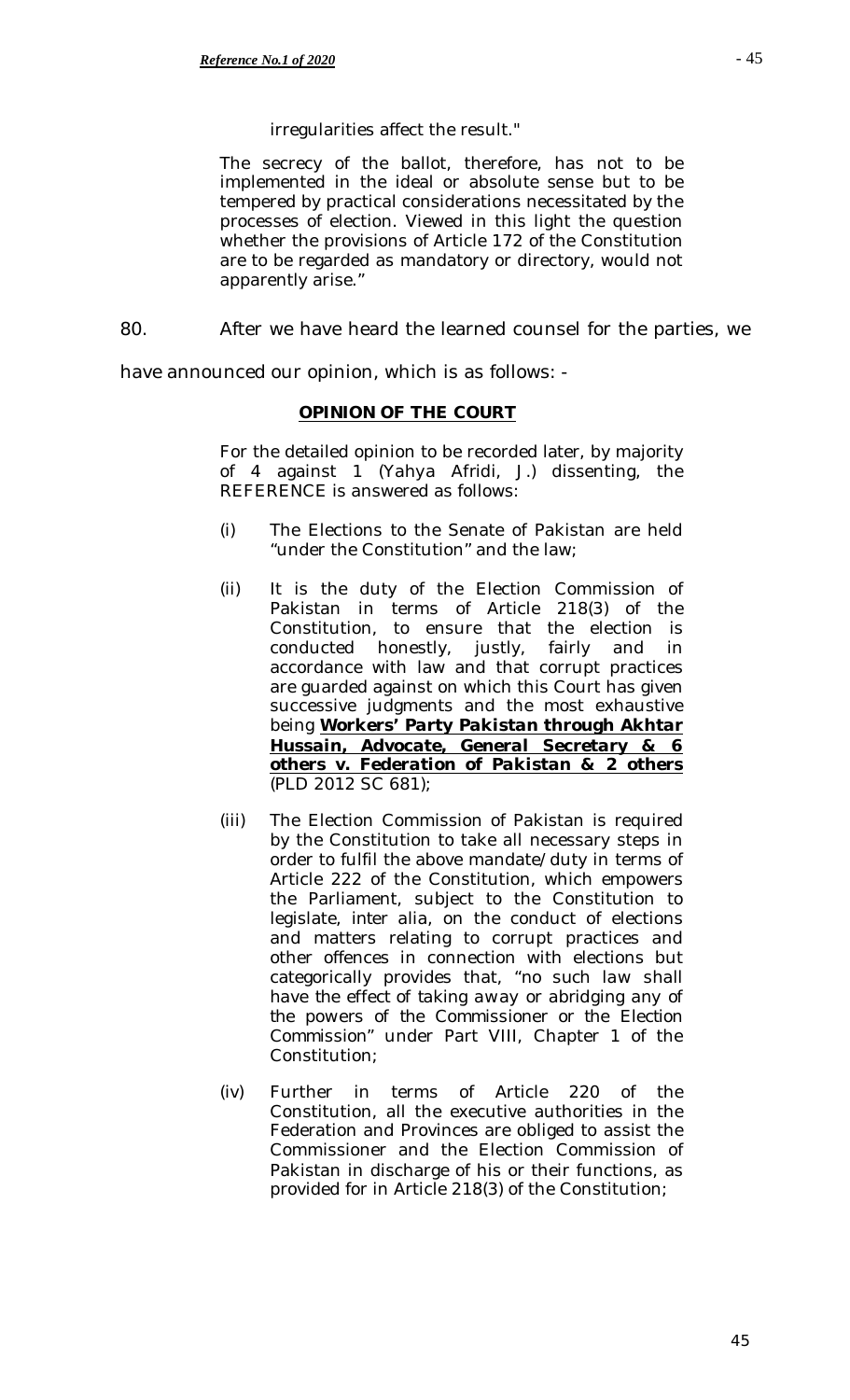- (v) As far as the secrecy of ballot is concerned, this Court has already answered this question in a judgment of a 5-member Bench of this Court reported as *Niaz Ahmad v. Azizuddin & others* (PLD 1967 SC 466), where it has been held that secrecy is not absolute and that *"the secrecy of the ballot, therefore, has not to be implemented in the ideal or absolute sense but to be tempered by practical considerations necessitated by the processes of election"*;
- (vi) Furthermore, in order to achieve the mandate of the Election Commission in terms of Article 218(3) read with Article 220 and other enabling provisions of the Constitution and the law, the Election Commission is required to take all<br>available measures including utilizing available measures including utilizing technologies to fulfil the solemn constitutional duty to ensure that the election is "conducted honestly, justly, fairly and in accordance with law and that corrupt practices are guarded against".
- 81. Above are the reasons of the same.

## **CHIEF JUSTICE**

**JUDGE JUDGE**

**LARGER BENCH** ISLAMABAD 01.03.2021 *\*Rabbani\**

**JUDGE JUDGE**

I with respect differ with the above, and have noted my reasons for the dissent.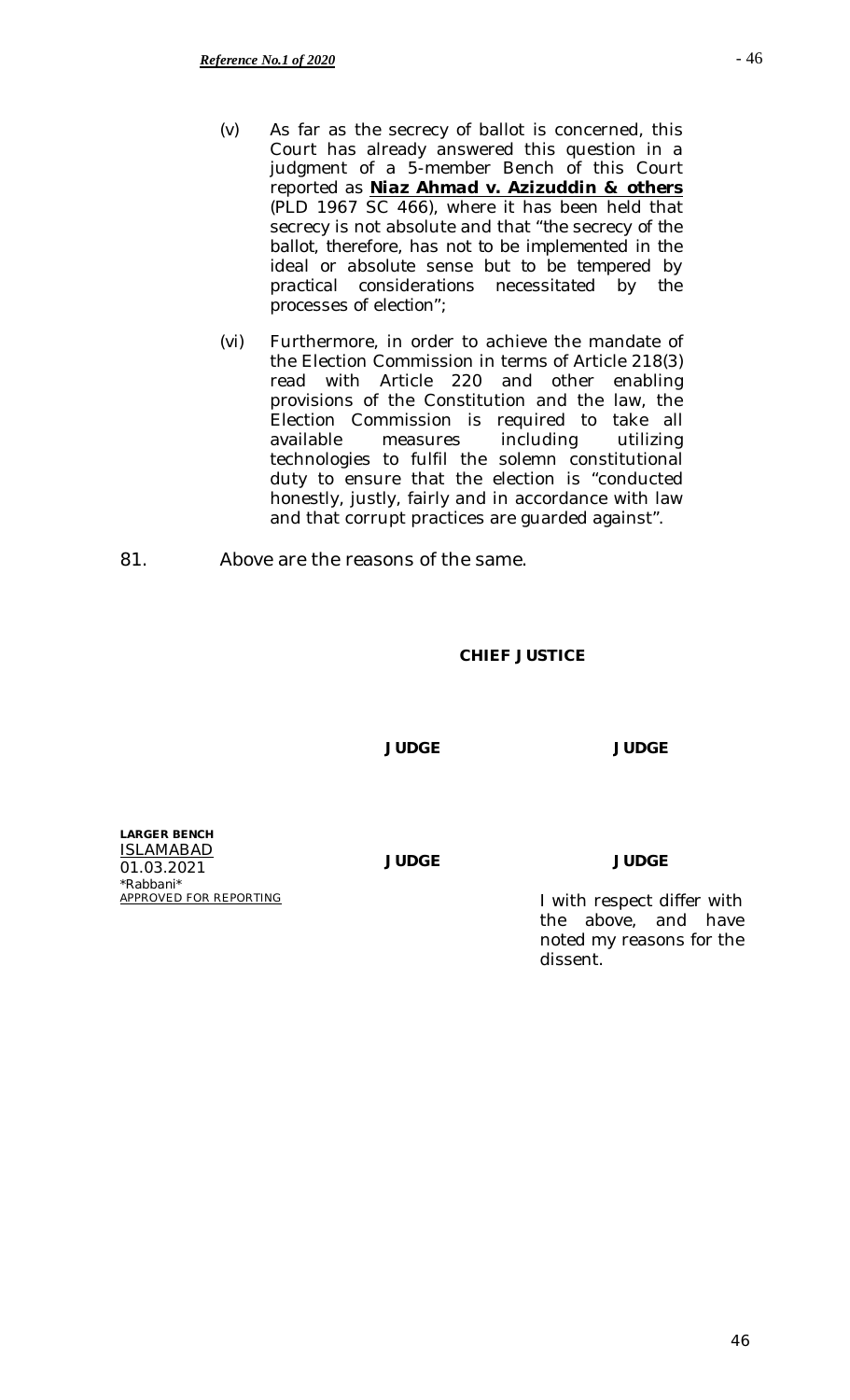**YAHYA AFRIDI, J.**- The worthy President of the Islamic Republic of Pakistan **("President")** has sought the opinion of this Court under Article 186 of the Constitution of the Islamic Republic of Pakistan, 1973 **("Constitution")** on the following question:

Whether the condition of 'secret ballot' referred to in Article 226 of the Constitution of Islamic Republic of Pakistan, is applicable only for the elections held 'under' the Constitution such as the election to the office of President of Pakistan, Speaker and Deputy Speaker of National Assembly, Chairman and Deputy Chairman of Senate, Speakers and Deputy Speakers of the Provincial Assemblies and not to other elections such as the election for the members of the Senate of Pakistan held under the Elections Act, 2017, enacted pursuant to Article 222 read with Entry 41, Part 1, Fourth Schedule to the Constitution, which may be held by way of secret or open ballot, as may be provided for in the Election Act, 2017?

The Hon'ble Chief Justice of Pakistan was pleased to constitute a Bench of five Judges to consider, and report the opinion of the Court on, the question referred in the Reference. After thorough deliberation of all aspects of the question referred in the Reference, and considering the valuable submissions of the learned Attorney-General for Pakistan and all other learned counsel representing the persons, who had applied and were allowed by the Court to be heard in the present Reference, I came to the conclusion that:

"the opinion sought by the Worthy President, Islamic Republic of Pakistan in the instant Reference, is not [on] a question of law within the contemplation of Article 186 of the Constitution of the Islamic Republic of Pakistan, 1973, accordingly, the same is returned unanswered."

### **Submissions**

2. The learned Attorney-General for Pakistan **("Attorney-General")**  was first to address the Court. He commenced his submissions by adroitly submitting the concern of the worthy President regarding the state of political affairs in the then approaching Senate elections, which warranted an urgent opinion of the Court on the referred question. The core submission of the Attorney-General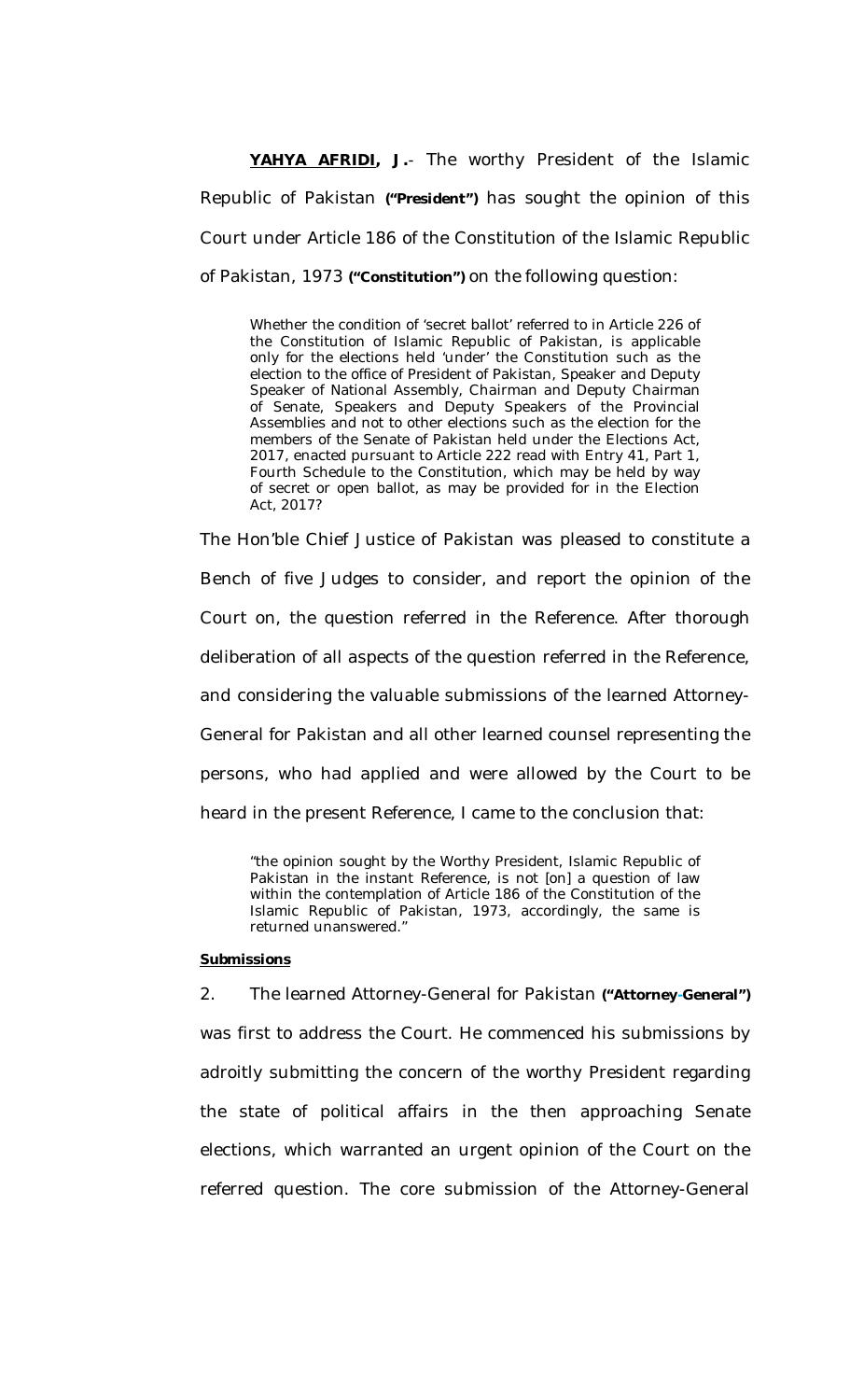was that Article 226 of the Constitution requiring "secret ballot" is restricted to elections for offices and authorities, the procedure whereof is expressly provided under the Constitution and not under the Election Act, 2017 **("Act")**. He, thus, concluded that as the procedure for election to the Senate is not provided in the Constitution but in the Act, the requirement of "secret ballot" under Article 226 of the Constitution does not apply thereto. His stance was endorsed in unison by the Provincial Governments, 1 where the political party that forms the Federal Government, <sup>2</sup> or a political party in coalition with that party is in power, while the said stance was starkly opposed by the Government of Sindh, where the governing political position is otherwise.

3. Similarly, the position of the political parties who had applied and were allowed audience before the Court, also exposed a clear divide between the ruling and major opposition political parties in the Parliament. A brief resume of the stand taken by the said opposition parties is as follows:

### **Jamiat Ulema-e-Islam (F)**

3.1. The learned counsel for Jamiat Ulema-e-Islam (F) contended that during the pendency of the present Reference, the Election (Amendment) Ordinance 2021 ("Ordinance of 2021") was issued which undermined the pending judicial proceedings of the present Reference; that different attempts are being made to ensure that the Senate elections are conducted by open ballot; and that the President cannot overreach legislative power which vests in

 $\overline{\phantom{a}}$ 

<sup>&</sup>lt;sup>1</sup> Government of Punjab, Government of Khyber Pakhtunkhwa, and Government of Baluchistan.

<sup>2</sup> Pakistan Tehreek-e-Insaf.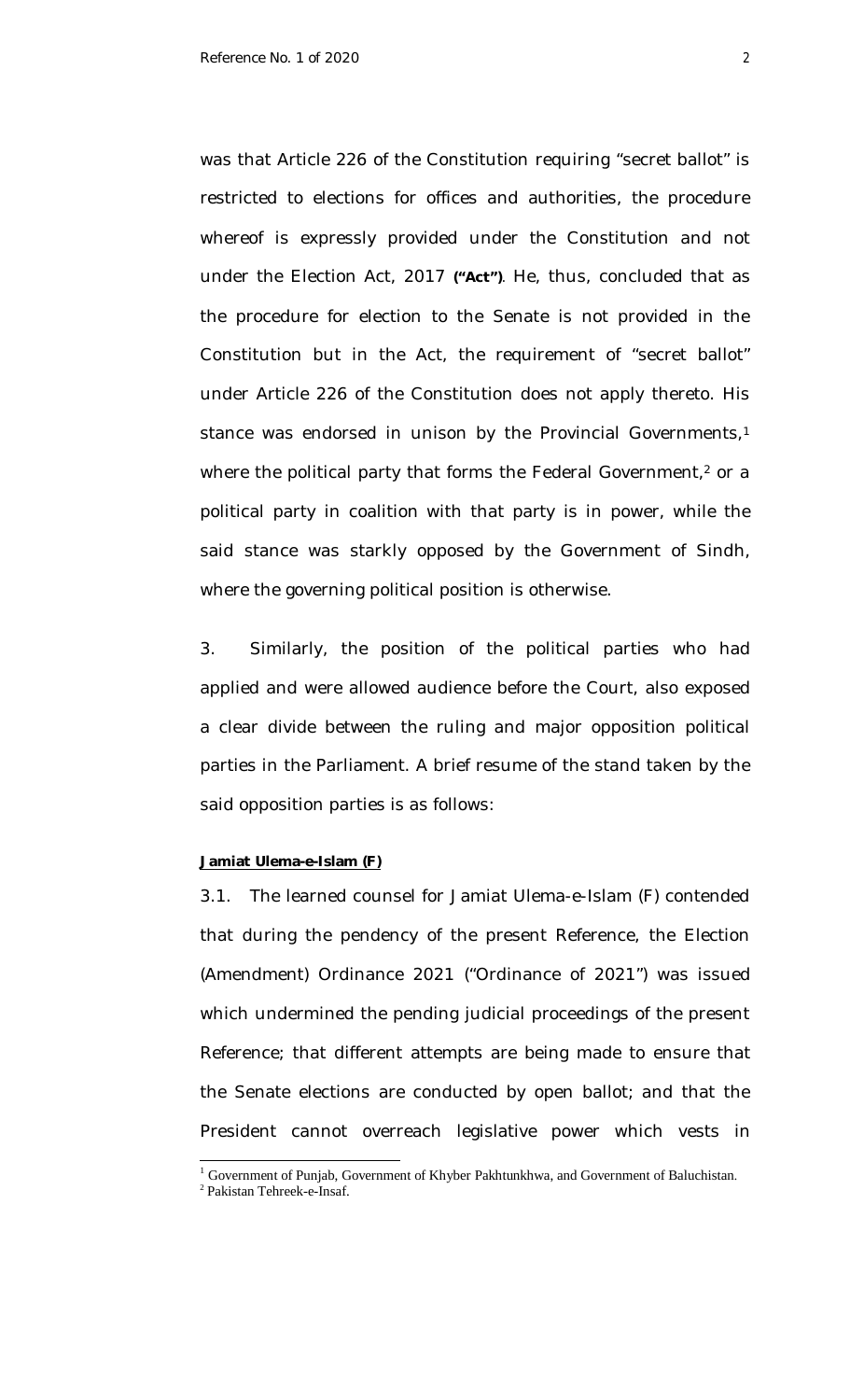Parliament. He prayed that the Ordinance of 2021 may be declared void and *ultra vires* to the Constitution as it undermines the judicial proceedings of the present pending Reference.

### **Jammat-e-Islami**

3.2. The learned counsel for Jamaat-e-Islami contended that the present Reference is not maintainable and should be returned unanswered, as it raises a political question for which the appropriate forum would be the Parliament to amend section 122(6) of the Election Act 2017; that the advisory jurisdiction of this Court under Article 186 of the Constitution is not binding on the other branches of government; and that, the Federal Government seeks to amend the Constitution indirectly by obtaining an opinion from this Court *via* the present Reference.

### **Pakistan People's Party (PPP)**

3.3. The learned counsel for the Pakistan People's Party (PPP) contended that the present Reference should be returned unanswered, as it comprises of a political question, which is nonjusticiable. Reference was made to the failure of the Federal Government to get the 26th Constitutional Amendment Bill passed through the National Assembly for amendment of Clause 2 of Article 59 and Article 226 of the Constitution, thereby submitting that the said Reference seeks to further political objectives. Without prejudice to the said contention, the learned counsel also contended that the elections to the Senate are held under the Constitution. Reliance was placed on various Articles of the Constitution to show that the Senate elections being under the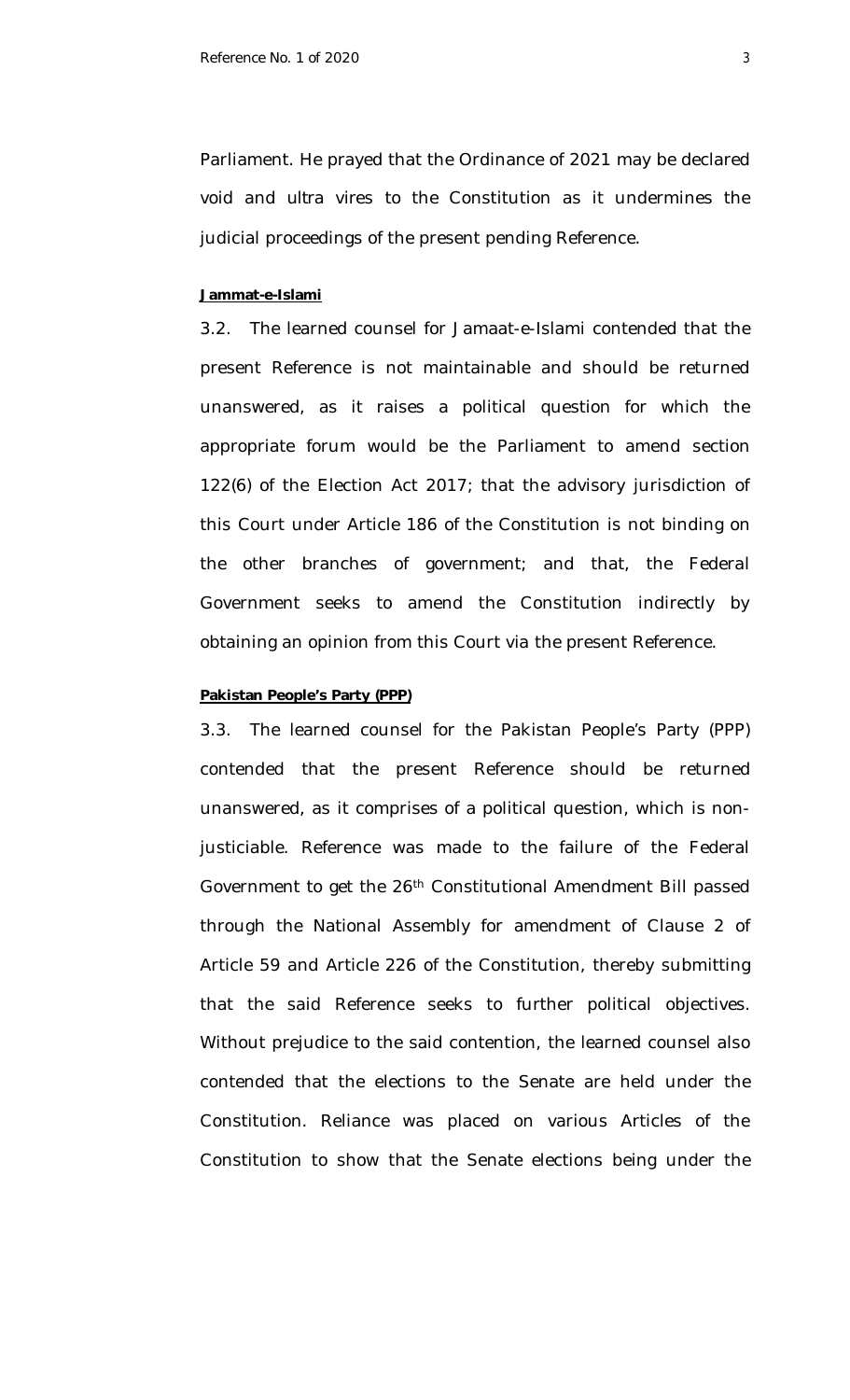Constitution are to be held by secret ballot as per Article 226 of the Constitution.

### **Pakistan Muslim League (N)**

3.4. The learned counsel for Pakistan Muslim League (N) contended that, the question whether the election to the Senate should be by secret ballot or by open ballot is a political question, which the Court should refrain from answering, as the proper forum to address this question is the Parliament; that the present Reference is politically motivated to achieve an outcome, which could not be achieved by a constitutional amendment due to a failure of the Federal Government to pass the 26<sup>th</sup> Constitution Amendment Bill from the Parliament. Therefore, it was urged that the present Reference seeks to bypass the Parliament. It was finally prayed that the present Reference may be returned unanswered.

### **Article 186 of the Constitution - Advisory Jurisdiction**

4. Before I attend to the submissions of the learned Attorney-General and other learned counsel for the persons that were allowed audience by the Court, it would be appropriate to first explain the import and extent of the 'Advisory Jurisdiction' vested in this Court under Article 186 of the Constitution.

5. The constitutional genesis of the 'Advisory Jurisdiction' of this Court originates from Section 213 of Government of India Act, 1935 **("Act of 1935")**. It was under the said provision that the Governor-General of India could send a 'question of law' to the Federal Court of British India for consideration, and that Court, after such hearing, as it thought fit, had the discretion to report its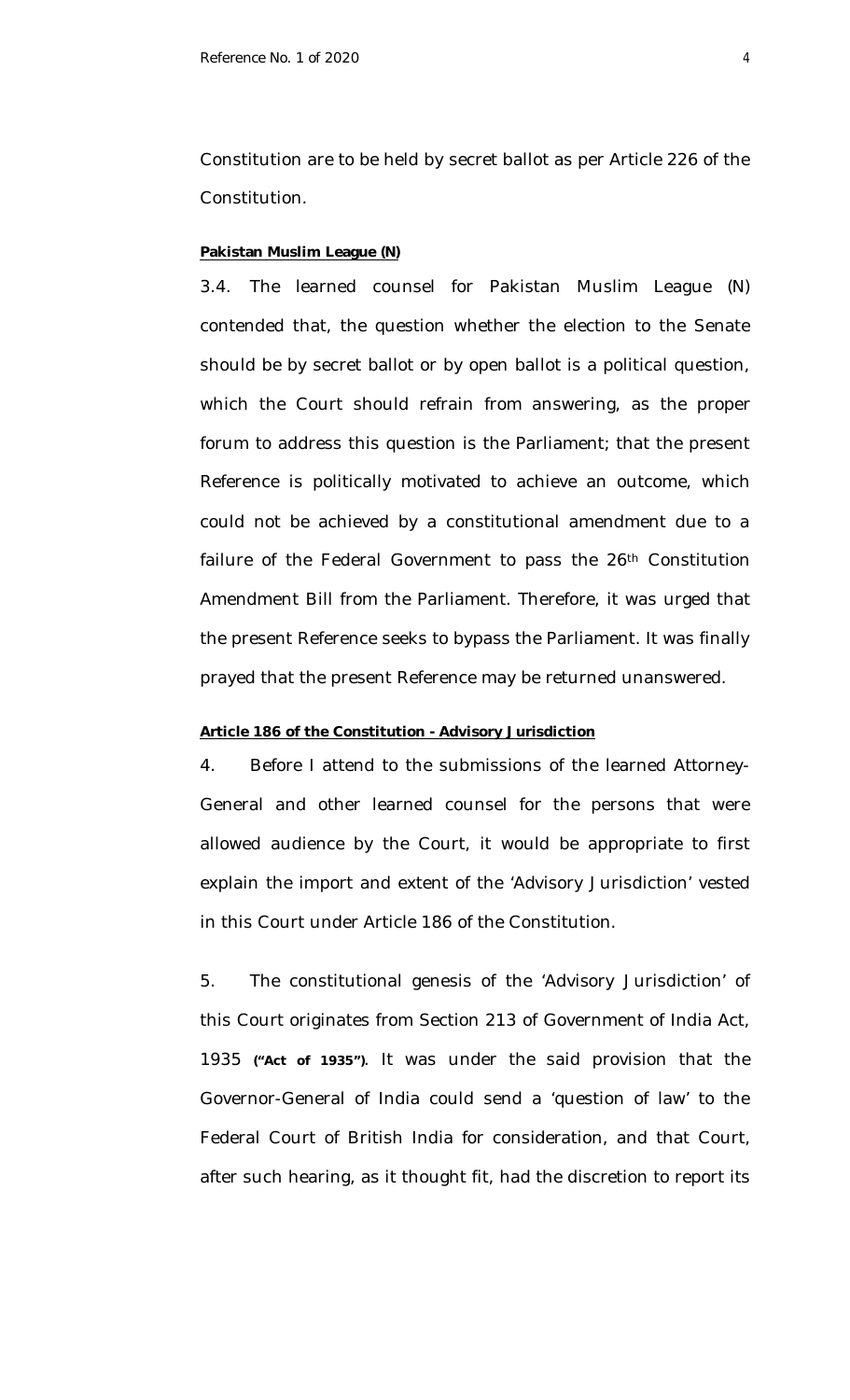opinion thereon to the Governor-General. After independence and partition of British India, the Islamic Republic of Pakistan was governed in accordance with the Act of 1935 by virtue of Section 8 of the Indian Independence Act, 1947 till promulgation of the Constitution of Pakistan, 1956 **("Constitution of 1956")**. Therefore, the Federal Court of Pakistan possessed the 'Advisory Jurisdiction' under Section 213 of the Act of 1935, and in fact, exercised that jurisdiction in the year 1955 in a Reference<sup>3</sup> made by the then Governor-General of Pakistan. This Court was established under Article 148 of the Constitution of 1956, and it then replaced the Federal Court of Pakistan, as the apex court of the country. By Article 162 of the Constitution of 1956, this Court was conferred the same 'Advisory Jurisdiction'; the only difference was in the language of the provision, by substituting the words "Governor-General" and "Federal Court" with "President" and "Supreme Court", respectively. Article 59 of the Constitution of Pakistan, 1962 and later Article 187 of the Interim Constitution of Pakistan, 1972 provided for and carried on the 'Advisory Jurisdiction' of this Court. Finally, Article 186 of the present Constitution has retained the said jurisdiction of this Court, which is reproduced hereunder for reference:

#### **186. Advisory Jurisdiction**

(1) If, at any time, the President considers that it is desirable to obtain the opinion of the Supreme Court on any question of law which he considers of public importance, he may refer the question to the Supreme Court for consideration.

(2) The Supreme Court shall consider a question so referred and report its opinion on the question to the President. (Emphasis added)

<sup>&</sup>lt;sup>3</sup> Opinion of the Federal Court is reported in PLD 1955 FC 435.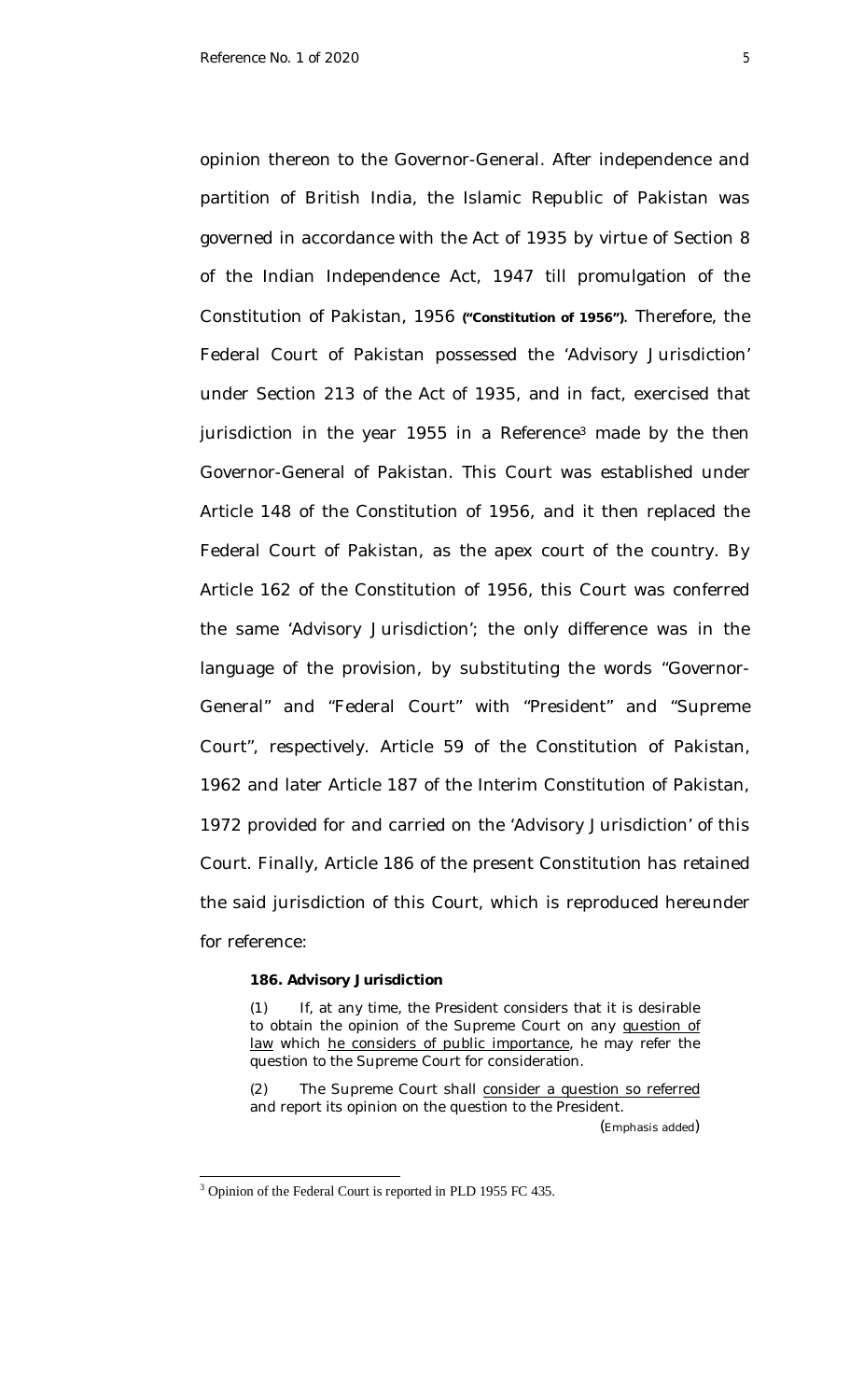A careful reading of Article 186 of the Constitution highlights three essentials: first, the worthy President has the power to refer a 'question of law' to the Supreme Court for consideration and reporting its opinion thereon; second, the worthy President must consider the said question to be of 'public importance'; and lastly, the Supreme Court is to consider and report its opinion on the referred 'question of law' of 'public importance'. The authority to determine, whether a particular 'question' is of 'public importance' is conferred by the Constitution on the worthy President, but the determination, as to whether or not the same is a 'question of law', respectfully stated, does not fall within his exclusive domain - but remains with this Court. And that too, as a jurisdictional fact, before this Court ventures to render its opinion on the question referred to it in the Reference. Thus, once the Court finds that the 'question' referred to it is a 'question of law', only then will this Court consider the same, and report its opinion thereon to the President.

6. It is noted that the opinions of this Court as well as of the Federal Court given in ten References are reported, the particulars of which are as under:

- 1. Reference No.1 of 1955 under Section 213 of Government of India Act, 1935 (PLD 1955 FC 435).
- 2. Reference No. 1 of 1957 under Article 162 of the 1956 Constitution (PLD 1957 SC 219).
- 3. Reference No.1 of 1973 under Article 187 of the 1972 Interim Constitution (PLD 1973 SC 563).
- 4. Reference No. 1 of 1988 under Article 186 of the 1973 Constitution (PLD 1989 SC 75).
- 5. Reference No. 1 of 1996 under Article 186 of the 1973 Constitution. 4

<sup>&</sup>lt;sup>4</sup> It was subsequently withdrawn.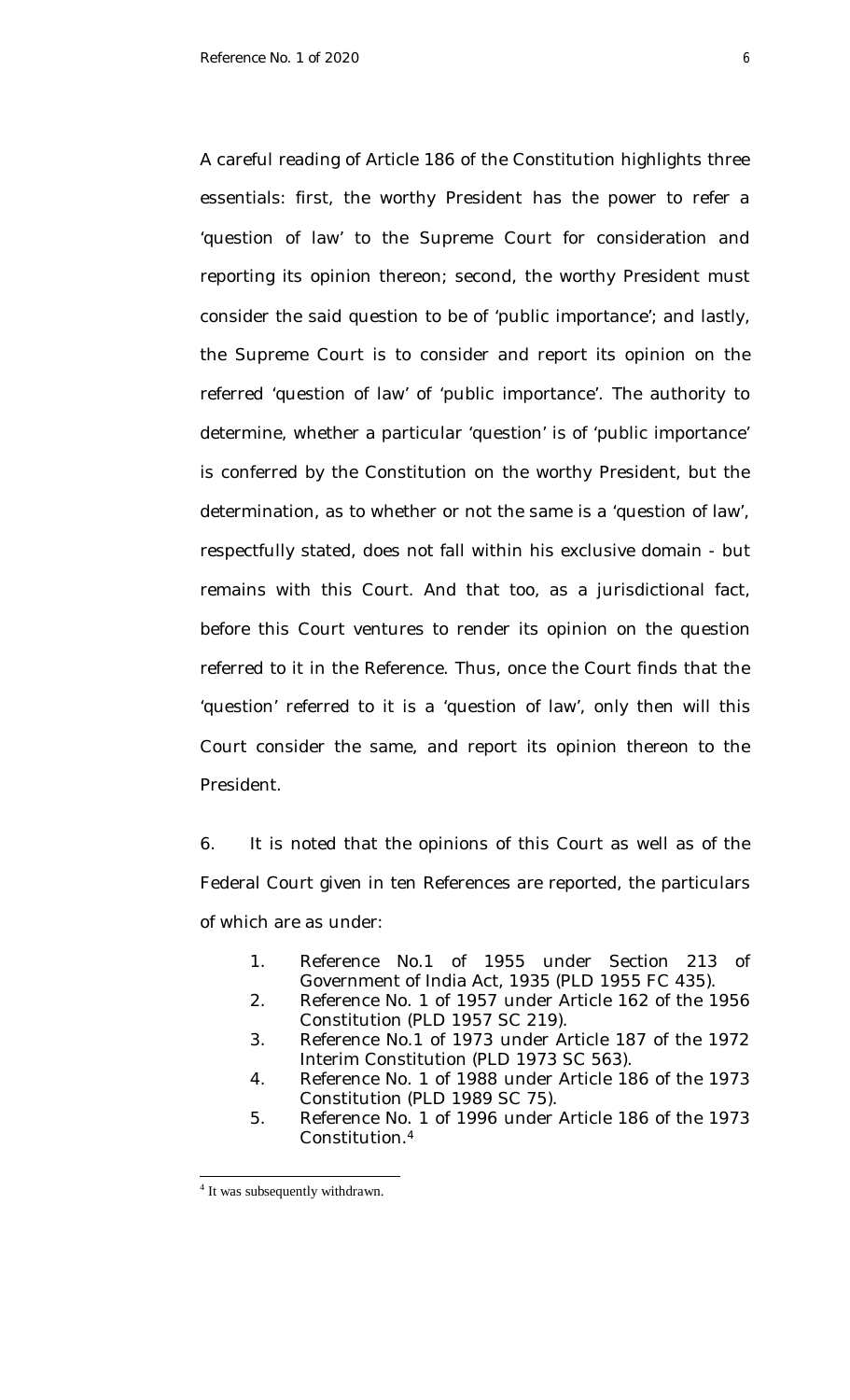- 6. Reference No. 2 of 1996 under Article 186 of the 1973 Constitution (PLD 1997 SC 84).
- 7. Reference No. 2 of 2005 under Article 186 of the 1973 Constitution (PLD 2005 SC 873).
- 8. Reference No. 1 of 2006 under Article 186 of the 1973 Constitution (2007 SCMR 817).
- 9. Reference No. 1 of 2011 under Article 186 of the 1973 Constitution<sup>5</sup>
- 10. Reference No. 1 of 2012 under Article 186 of the 1973 Constitution (PLD 2013 SC 279).

In the aforementioned References, this Court had the occasions to explore the nature and scope of its 'advisory jurisdiction', and the principles, which are relevant for the present Reference, are described succinctly, as under:

- i. Advisory jurisdiction of this Court can be invoked by the President on the advice of the Cabinet or the Prime Minister, as per Article 48(1) of the Constitution. 6
- ii. Advisory jurisdiction of this Court is comprehensive to cover both the question of law, which has arisen or the question of law, which is likely to arise in the future. 7
- iii. Guidance of this Court is sought in advisory jurisdiction with the object to avoid controversies and to ensure that Constitutional provisions are fully enforced. 8
- iv. No one is strictly a party to the Reference and right of hearing cannot be claimed by anyone as of right in advisory jurisdiction. 9
- v. The principles of law laid down by Supreme Court in adjudicatory jurisdiction cannot be reviewed in advisory jurisdiction. 10
- vi. This Court sitting in advisory jurisdiction is not a factfinding Tribunal and the Reference has to be answered on the assumption of facts on which it has been made

<sup>&</sup>lt;sup>5</sup> It is still pending.

<sup>6</sup> (PLD 1997 SC 84 (5-MB)

<sup>7</sup> (PLD 2005 SC 873 (9-MB).

<sup>8</sup> (PLD 2005 SC 873 (9-MB). <sup>9</sup> (PLD 1973 SC 563 (5-MB).

 $10$  (PLD 2013 SC 279 (5-MB).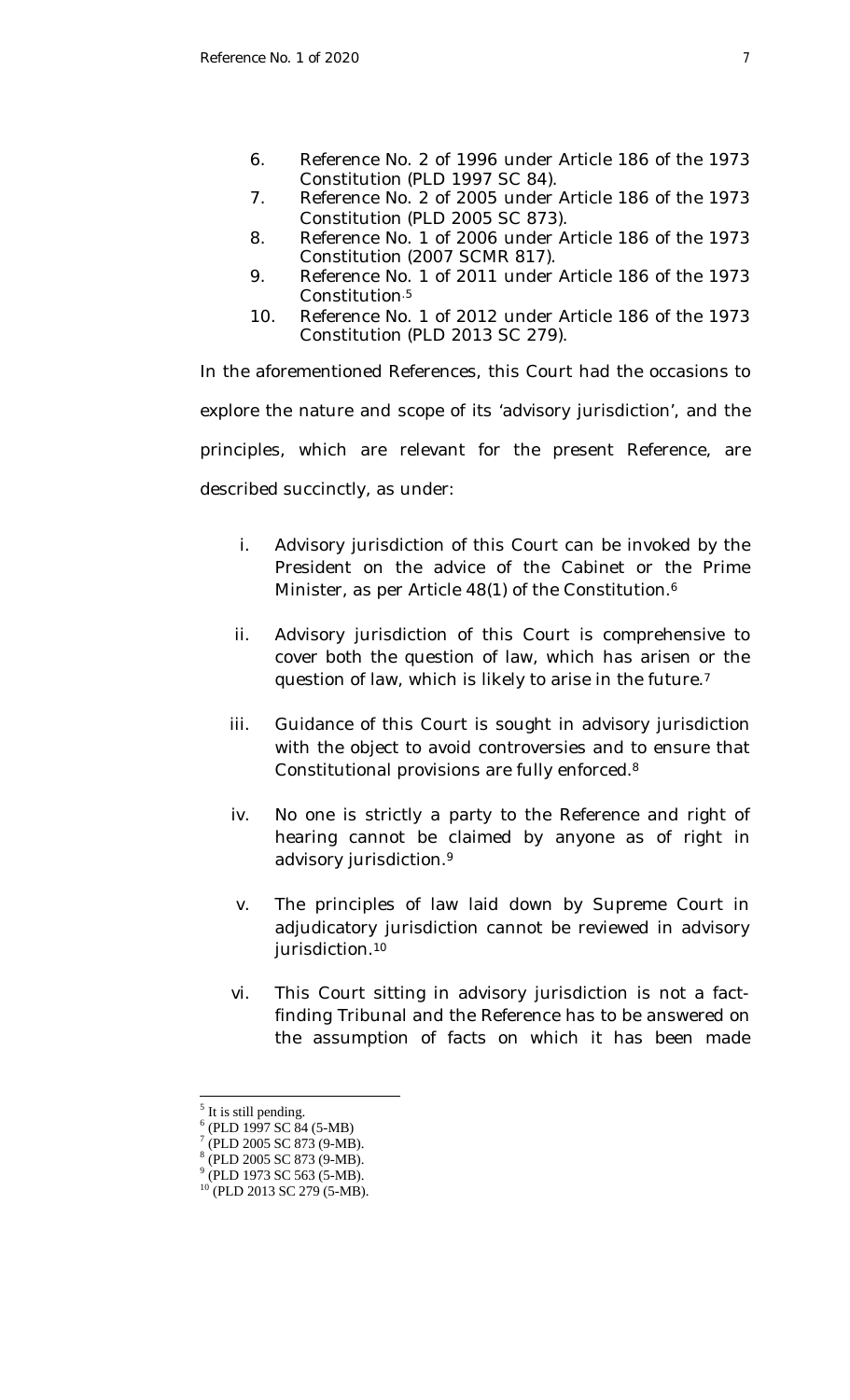without entering into a fact-finding enquiry as to their accuracy.<sup>11</sup>

- vii. **Opinion** of this Court given in advisory jurisdiction **has** the **binding effect,** when it is formed and delivered after undertaking an extensive judicial exercise of hearing, evaluating and appreciating the arguments advanced by the Advocates appearing on behalf of the parties summoned by the Court, and is to be esteemed utmost by all the organs of the State. 12
- viii. This **Court** is **not bound to answer every question referred** to it for opinion in advisory jurisdiction. The Court may return the question unanswered for some cogent reasons, like, if it finds that the question is of a too general character,  $13$ or the question is not suitable to be determined in advisory jurisdiction, $14$  or the question has already been decided by the Court in adjudicatory jurisdiction.<sup>15</sup>
- ix. Questions of law referred for advisory **opinion must be cast in a precise and exact form**, and it should not be too general. 16
- x. **This Court cannot, in advisory jurisdiction**, decide the matter as a *lis* between the parties, wherein exercise of other powers are available to the Court including discretionary powers and **pass consequential directions**. 17

In particular, the last four principles stated above are relevant to the question referred in the present Reference, and therefore, are dilated upon in some detail, in seriatim:

 $11$  (PLD 1989 SC 75 (11-MB).

<sup>&</sup>lt;sup>12</sup> (PLD 2005 SC 873 (9-MB). <sup>13</sup> (PLD 1955 FC 435 (5-MB).

<sup>14</sup> (PLD 2013 SC 279 (5-MB).

<sup>&</sup>lt;sup>15</sup> (PLD 2013 SC 279 (5-MB).

<sup>&</sup>lt;sup>16</sup> (PLD 1955 FC 435 (5-MB).

<sup>&</sup>lt;sup>17</sup> (PLD 1989 SC 75, per Muhammad Afzal Zullah, J.; approvingly quoted by the majority in PLD 2013 SC 279.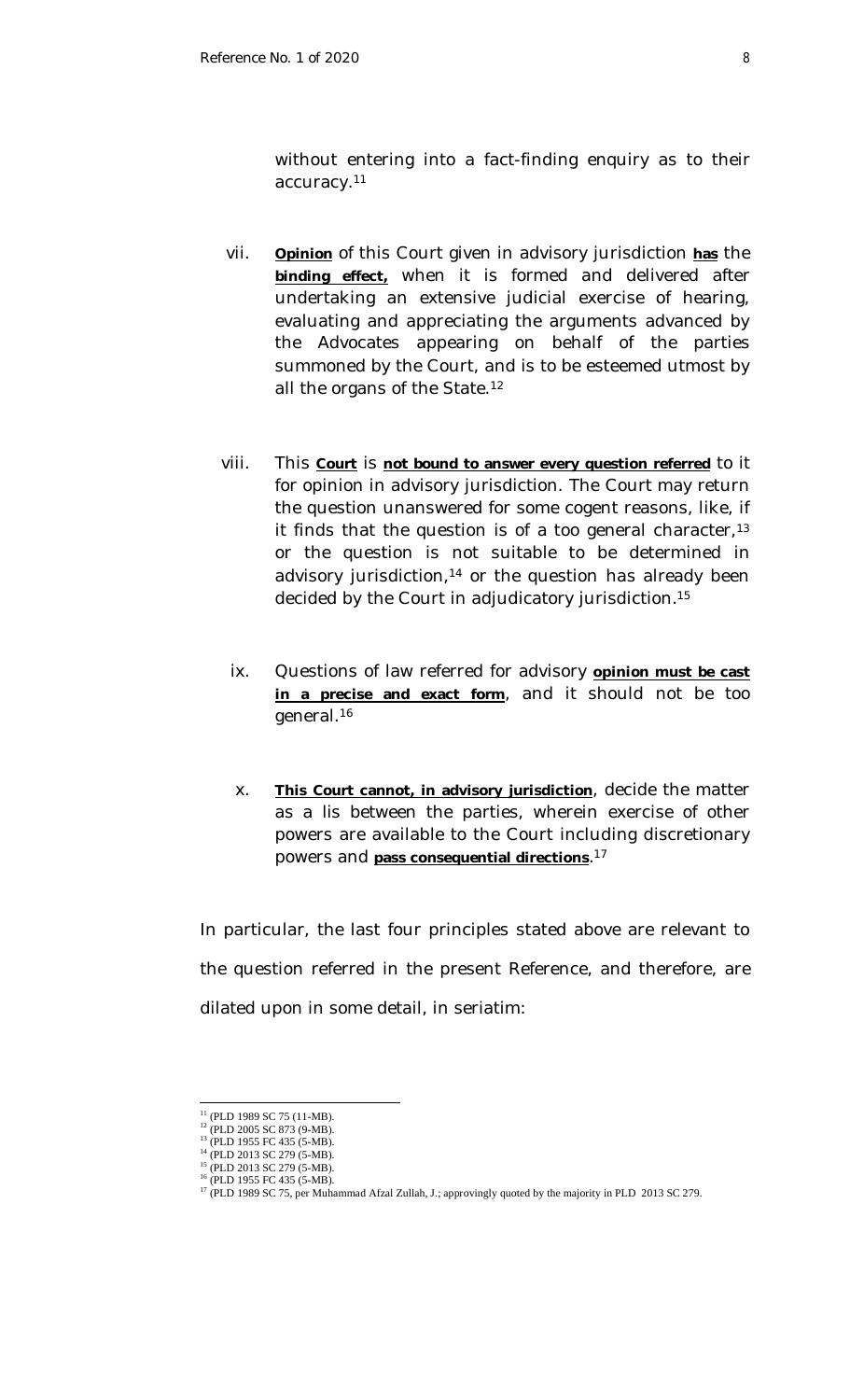### **Binding effect of the Opinion**

7. An 'opinion' recorded by this Court in its 'Advisory Jurisdiction' conferred by Article 186 of the Constitution, is distinct from the 'judgment', 'decision' or 'order' rendered by this Court under its 'adjudicatory jurisdiction' conferred by Articles 184, 185, 187 and 188 of the Constitution. The distinction is apparent from the very meaning of the said relevant terms, as the same have been defined in Black's Law Dictionary:<sup>18</sup>

"**Advisory Opinion**. A formal opinion by judge or judges or a court or a law officer upon a question of law submitted by a legislative body or a governmental official, but not actually presented in a concrete case at law.

**Judgment.** The official and authentic decision of a court of justice upon the respective rights and claims of the parties to an action or suit therein litigated and submitted to its determination.

**Decision.** A judgment or decree pronounced by a court in settlement of a controversy submitted to it and by way of authoritative answer to the questions raised before it.

**Order.** A mandate, precept; a command or direction authoritatively given; a rule or regulation.

**Adjudication**. The giving or pronouncing a judgment or decree in a cause; also the judgment given."

Apart from the stark difference in the meaning of the terms, the distinction between a 'decision' of a dispute between the contesting parties by this Court in its 'adjudicatory jurisdiction', and reporting an 'opinion' on a referred question by this Court to the worthy President in its 'advisory jurisdiction' is also accentuated by the variance in their respective procedures. In 'adjudicatory' proceedings, the Court is in substantial control of its proceedings: leave to amend the pleadings could be given at any stage, new parties may be added, and names of existing parties may be deleted; persons against whom no claim is made, but whose rights

 $18$  Black's Law Dictionary (Revised  $4<sup>th</sup>$  edn)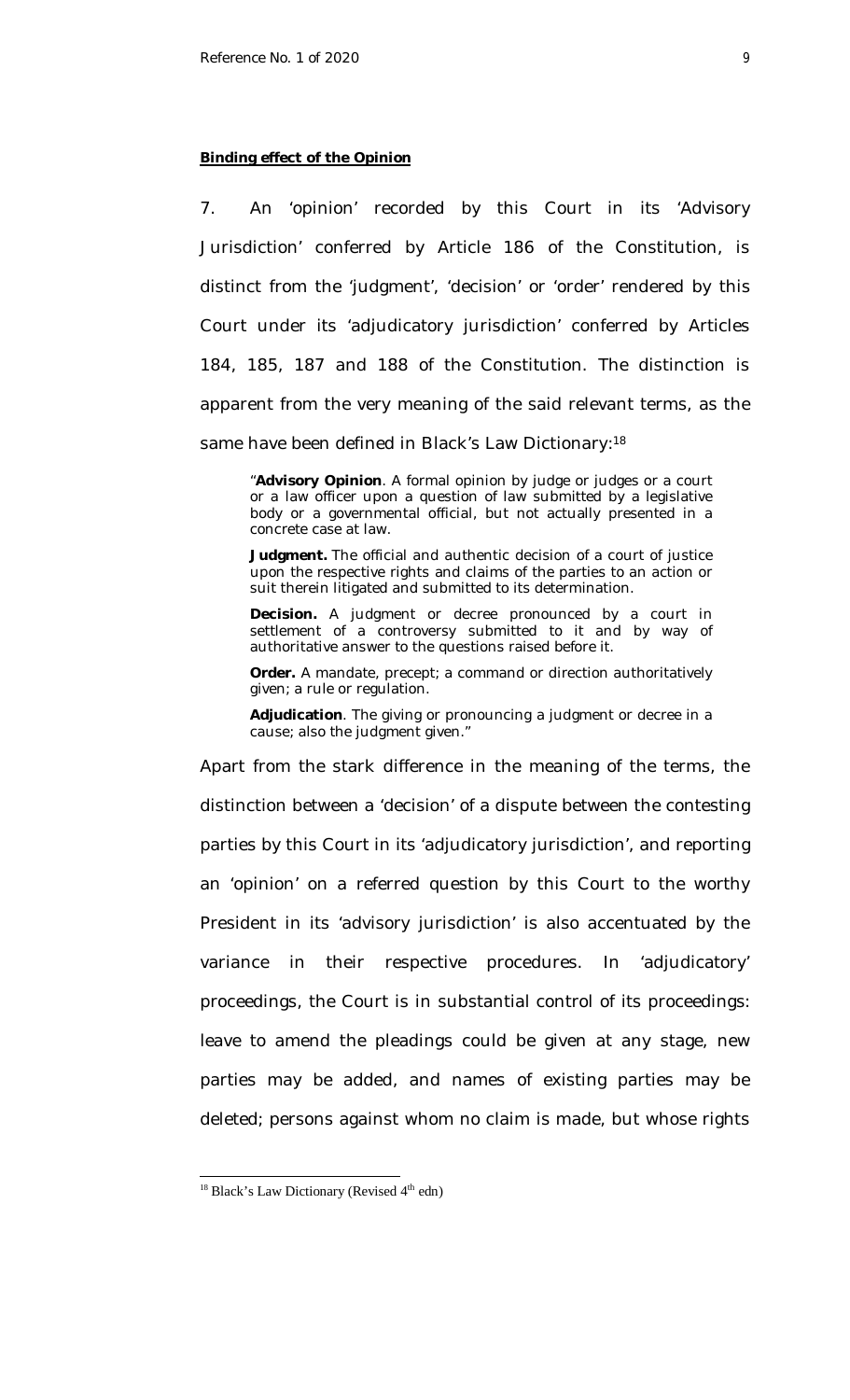might be affected by the decision of the court, may be joined as proper parties; issues are framed by the court and may be amended at any time before judgement is delivered; if the correctness of facts is disputed, evidence must be led to prove the correct facts; further, an "*ex-parte*" decision of the court would bind the parties, if the party served with notice has chosen not to appear; and the judgment so recorded would operate as *res judicata* and equally operates as a binding precedent, if it lays down a principle of law.<sup>19</sup> In contrast, in advisory proceedings of this Court under Article 186 of the Constitution, it is the President, and not the Court, who is in substantial control of proceedings: first, the President is to decide and formulate the 'question of law' of 'public importance', as he thinks fit for seeking an opinion of the Court; second, the Court must proceed on the facts, as stated in the Presidential Reference; and third, the Court must take, consider and report its opinion on the question referred in the Reference, as it is referred to it, lacking the legal mandate to amend the same.

8. It seems, the framers of the Constitution being cognisant of the intended legal efficacy of an 'opinion' of this Court given in its 'advisory jurisdiction' did not provide a forum of redressal to any person aggrieved thereof. This conspicuous omission of providing a forum of redressal against an 'opinion' of this Court rendered in its 'advisory jurisdiction' to an aggrieved person, becomes more distinct, when we note that the Constitution framers expressly

<sup>&</sup>lt;sup>19</sup> H.M. Seervai, Constitutional Law of India (4th edn, Volume 3)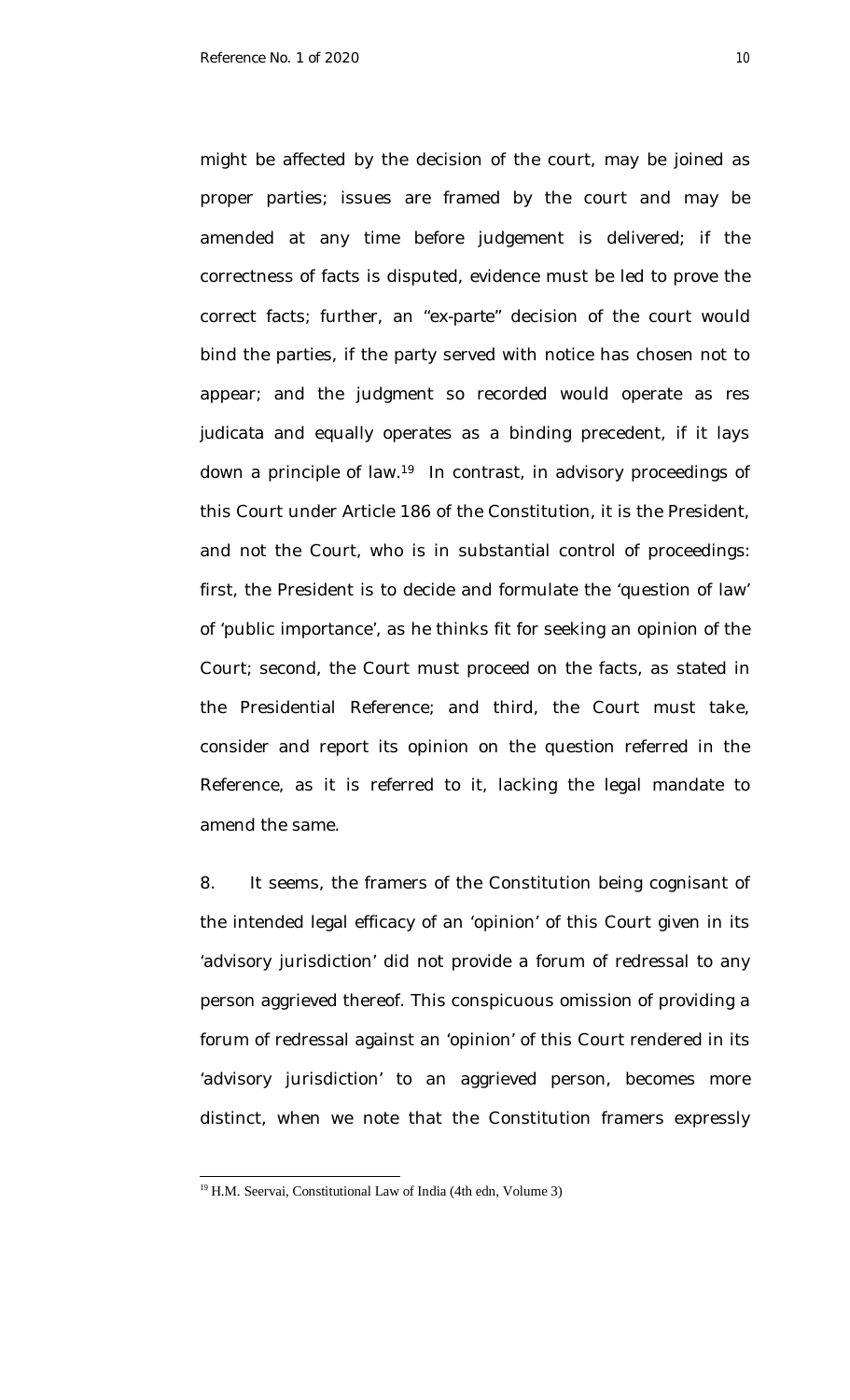provided the remedy of a 'review' against a judgment or an order of this Court passed in its 'adjudicatory jurisdiction', but not against the opinion given in its 'advisory jurisdiction', by enacting Article 188 in the Constitution, which is quoted below for ease of reference:

**188. Review of Judgments or Orders by the Supreme Court.** The Supreme Court shall have power, subject to the provisions of any Act of [Majlis-e-Shoora (Parliament)] and of any rules made by the Supreme Court, to review any judgment pronounced or any order made by it.

9. The evolution of the judicial approach to the nature and status of the 'opinion' may be traced back to the celebrated judgment of the Privy Council in **AG Ontario v. AG Canada (1912 AC 571)**, a Reference appeal from the Canadian jurisdiction, wherein it was held that:

"the answers [to the questions referred to for opinion of the Court] are only advisory and will have no more effect than the opinions of the law officers".

The Federal Court of British India reiterated this view of the Privy Council in the **Reference of Estate Duty Bill (AIR 1944 FC 73)**, and the Supreme Court of India in the **Reference on the matter of U.P. Legislative Assembly (AIR 1965 SC 745)** and **St. Xavier's College Society v. State of Gujarat (AIR 1974 SC 1389).** Similarly, in our jurisdiction, a five-member Bench of this Court, while deciding two constitution petitions and answering a Reference together in **Al-Jehad Trust v.** 

**Federation (PLD 1997 SC 84)**, observed that:

 $\overline{a}$ 

"[o]pinion of the Supreme Court [given in advisory jurisdiction under Article 186 of the Constitution] is just opinion with explanation on the question of law and is not of binding nature and it is up to the President or the Federal Government to act upon it or not."<sup>20</sup>

 $^{20}$  Majority view, per Sajjad Ali Shah, C.J., Fazal Ilahi Khan and Raja Afrasiab Khan, JJ. agreeing.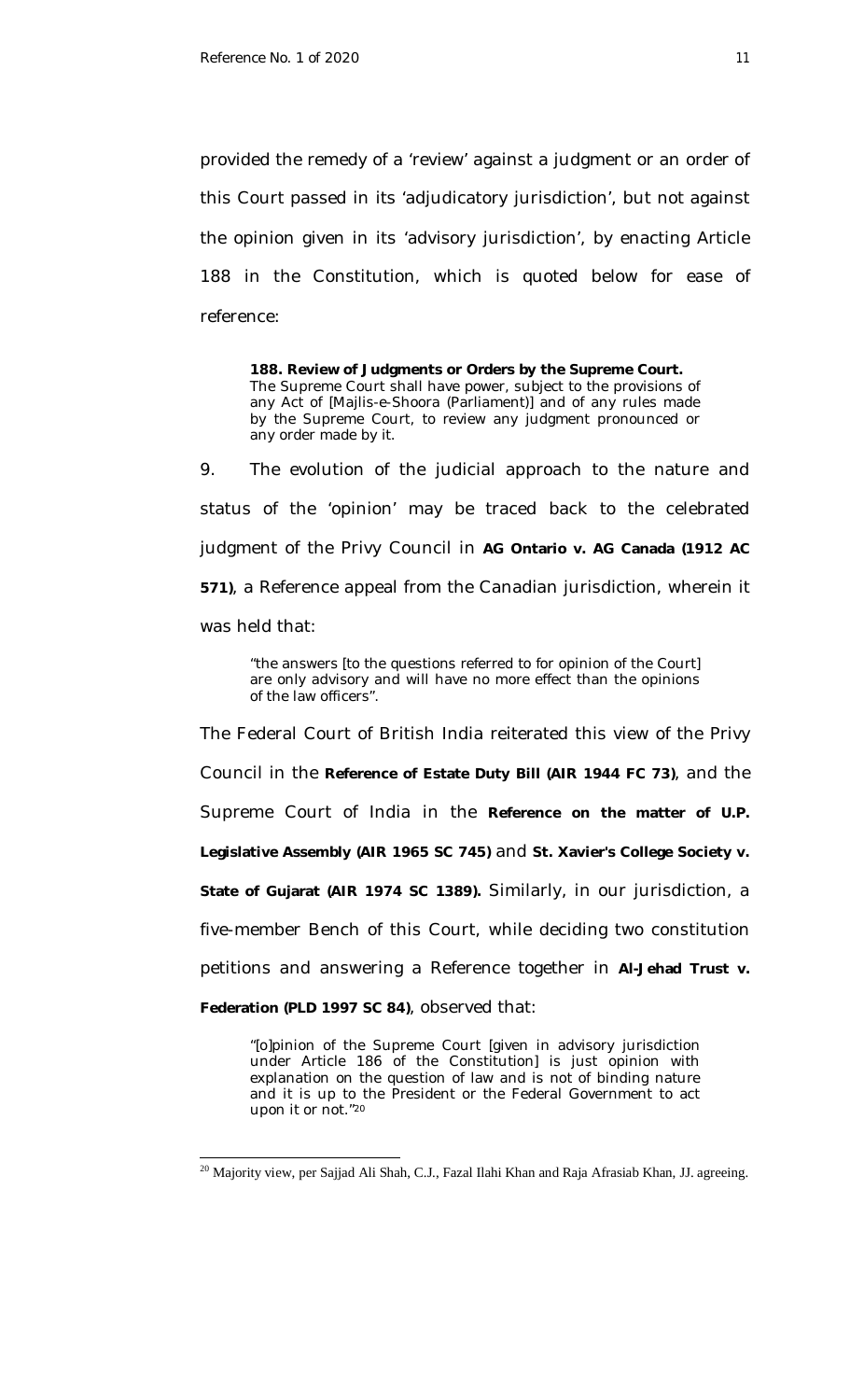Without taking any judicial heed to the above stated principle of law enunciated by this Court exercising its 'adjudicatory jurisdiction', this Court later in the **Hisba Bill Reference (PLD 2005 SC 873)**, declared the 'opinion' of the Court recorded in its 'advisory jurisdiction' to have binding effect. The nine-member bench unanimously observed:

"It is true that opinion by the Court on the reference by the President is not a decision between the parties but the Court undertakes an extensive judicial exercise during which the arguments advanced by the Advocates appearing on behalf of the parties summoned by the Court are evaluated and appreciated and then **an opinion is formed, therefore, it has binding effect**… [O]pinion expressed by the Supreme Court in a reference under Article 186 is required to be esteemed utmost by all the organs of the State, therefore, it would not be fair to say that the opinion expressed by the Supreme Court on Presidential Reference under Article 186 of the Constitution has no binding effect." **(Emphasis provided)**

It appears that this Court, while making the above finding, was influenced by the view so recorded by Chandrachud, C.J. of the Indian Supreme Court in **Reference of Special Courts Bill (AIR 1979 SC 478)** when he, speaking for the majority, observed:

"We are inclined to the view that though it is always open to this Court to re-examine the question already decided by it and to over-rule, if necessary, the view earlier taken by it insofar as all other courts in the territory of India are concerned, they ought to be bound by the view expressed by this Court even in the exercise of its advisory jurisdiction under Article 143(1) of the Constitution…….It would be strange that a decision given by this Court on a question of law in a dispute between two private parties should be binding on all courts in this country but the advisory opinion should bind no one at all even if as in the instant case, it is given after issuing notice to all interested parties, after hearing everyone concerned who desired to be heard, and after a full consideration of the questions raised in the reference. Almost everything that could possibly be urged in favour of and against the Bill was urged before us and to think that our opinion is an exercise in futility is deeply frustrating."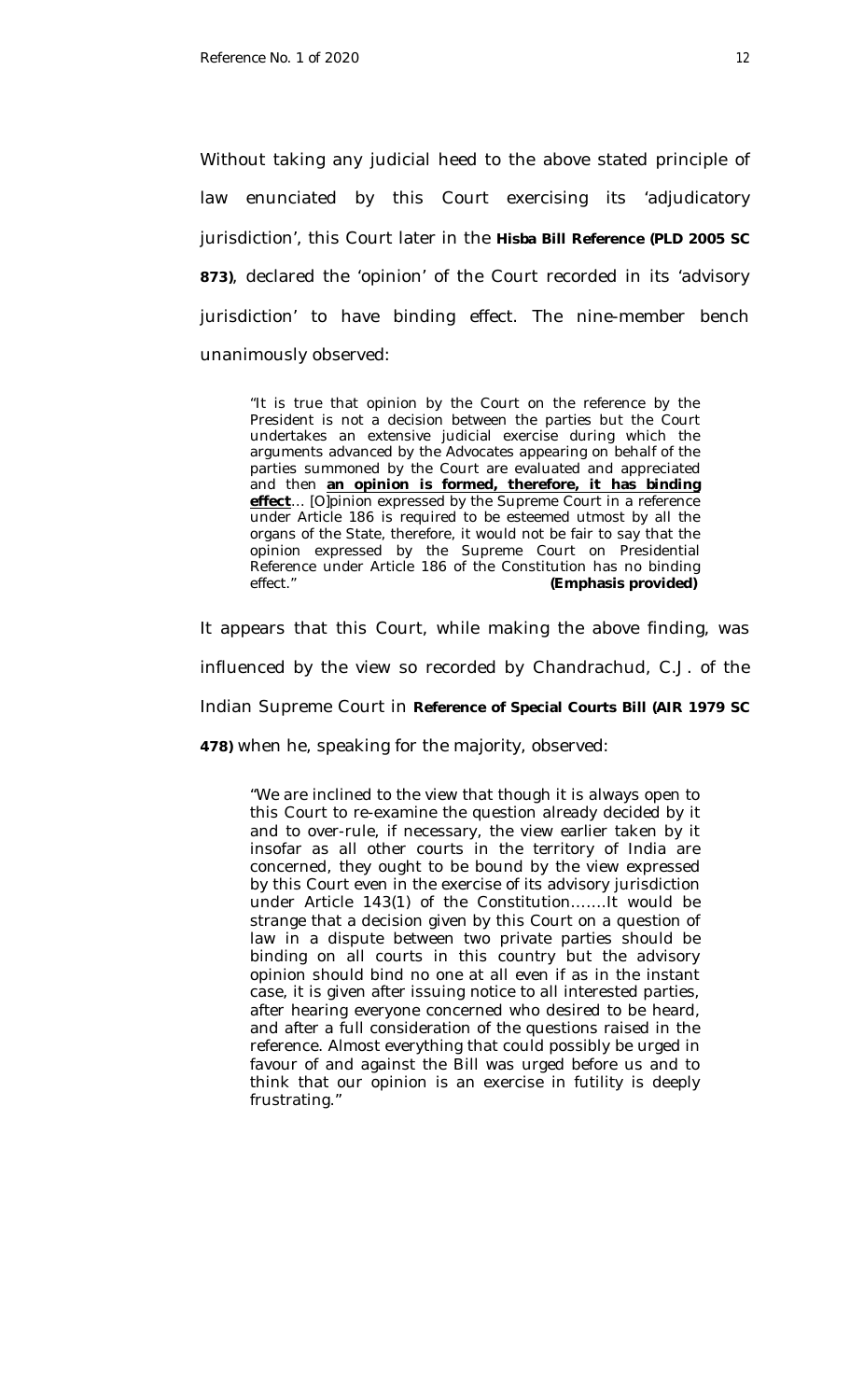We are not to lose sight of the fact that the above finding regarding the binding nature of the 'opinion' recorded by the nine-member Bench of this Court in **Hisba Bill Reference,** and by the Indian Supreme Court in **Special Courts Bill Reference***,* were made by both the Supreme Courts in the course of exercising its 'advisory', not 'adjudicatory', jurisdiction. This subtle yet crucial aspect of the jurisdiction, whereunder the said finding has been recorded gives rise to a question, whether the very finding can be treated as a "decision", deciding a "question of law" or enunciating a "principle of law", and thus binding on all other courts in Pakistan, within the meaning of that expression used in Article 189 of the Constitution, which provides:

**189. Decisions of Supreme Court binding on other Courts.** Any decision of the Supreme Court shall, to the extent that it decides a question of law or is based upon or enunciates a principle of law, be binding on all other courts in Pakistan.

10. Keeping in perspective the above legal position, the finding of a nine-member bench of this Court in **Hisba Bill Reference (PLD 2005 SC 873)** declaring the 'opinion' recorded by the Court under Article 186 of the Constitution to be binding has, in my earnest view, disturbed the settled jurisprudential consensus on the status of 'opinion' recorded in exercise of its 'advisory jurisdiction'. Article 186 of the Constitution ordains an answer of the Court to the 'question of law' of 'public importance' referred to it, as a mere 'opinion' not a 'decision', yet the effect thereof with the pronouncement in **Hisba Bill Reference** *(supra)* is now held to be binding.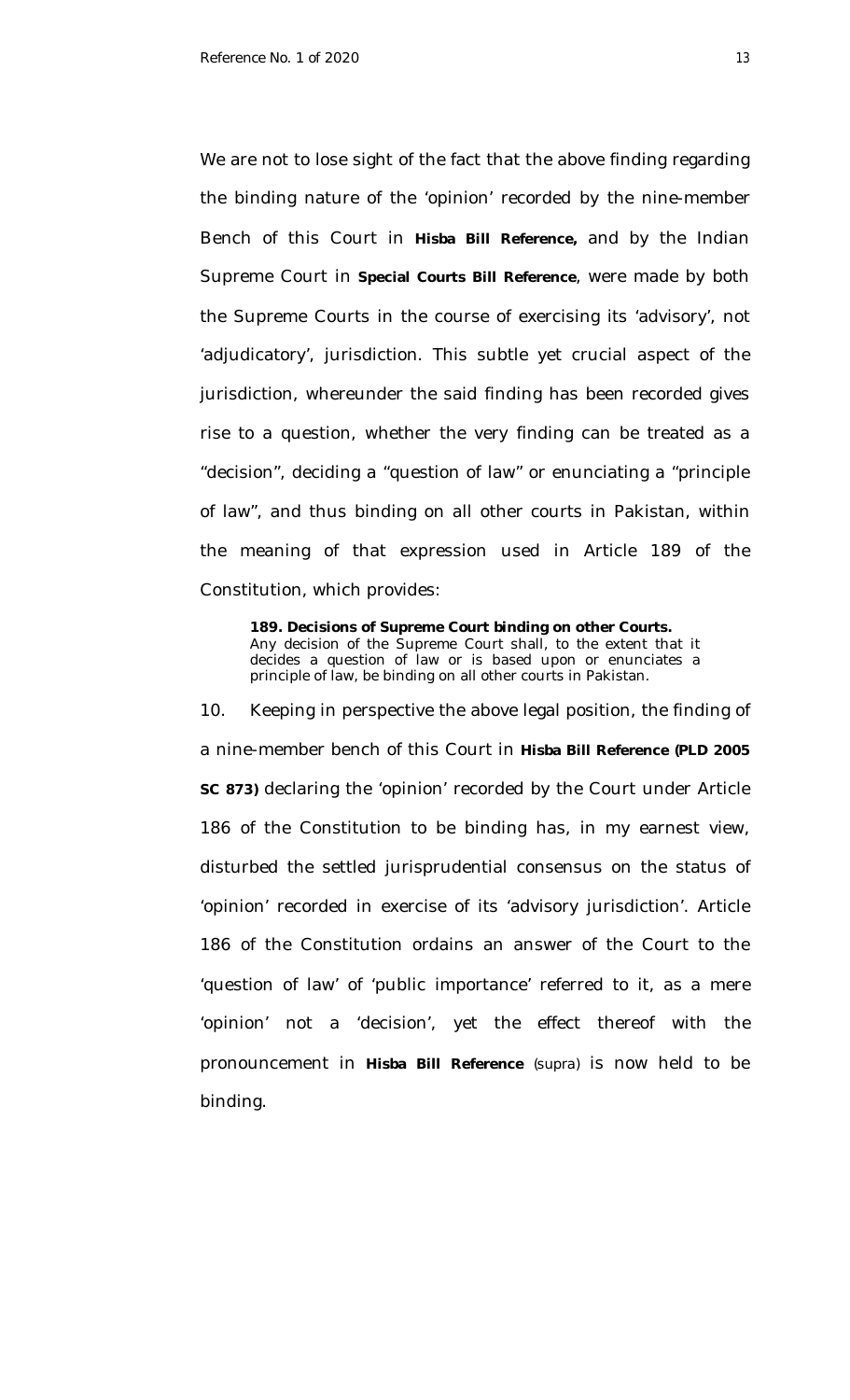11. The declaration as to the binding nature of the 'opinion' reported by this Court in its 'advisory jurisdiction' has created grey areas in defining its jurisdictional contours. Nonetheless, I myself, also sitting in a Bench of this Court exercising its 'advisory jurisdiction' do not consider it judicially proper to take up and pass a finding on the said question, rather find it appropriate to leave this for an authoritative decision in an appropriate case by this Court in its 'adjudicatory', and not 'advisory', jurisdiction.

### **Discretion to decline answering the question referred**

12. The discretion of this Court to answer or decline to answer the question referred by the worthy President is well established. Sir Zafrullah Khan J., while on the bench of the Federal Court of British India that was hearing the **Reference of Estate Duty Bill (AIR 1944 FC 73**), observed that the questions of law referred for advisory opinion must be cast in a precise and exact form, and it should not be left to counsel to supplement the Reference during the course of the hearing by oral submissions. His lordship, finding the material supplied in the Reference insufficient, declined to express any opinion on the questions referred. Following the cue, the Federal Court of Pakistan, also returned one question unanswered in **Reference No.1 of 1955 (PLD 1955 FC 435**) <sup>21</sup> with the observation that the question is too general. In the **Bangladesh Reference (1973 PLD SC 563)** this Court recognised the autonomy of the Legislature to freely legislate but reserved its opinion regarding any determination as to the constitutional validity of the legislative measures, which had

 $\overline{\phantom{a}}$ 

<sup>&</sup>lt;sup>21</sup> Majority opinion, Per Muhammad Munir, C.J; Akram and S.A. Rahaman, JJ agreeing.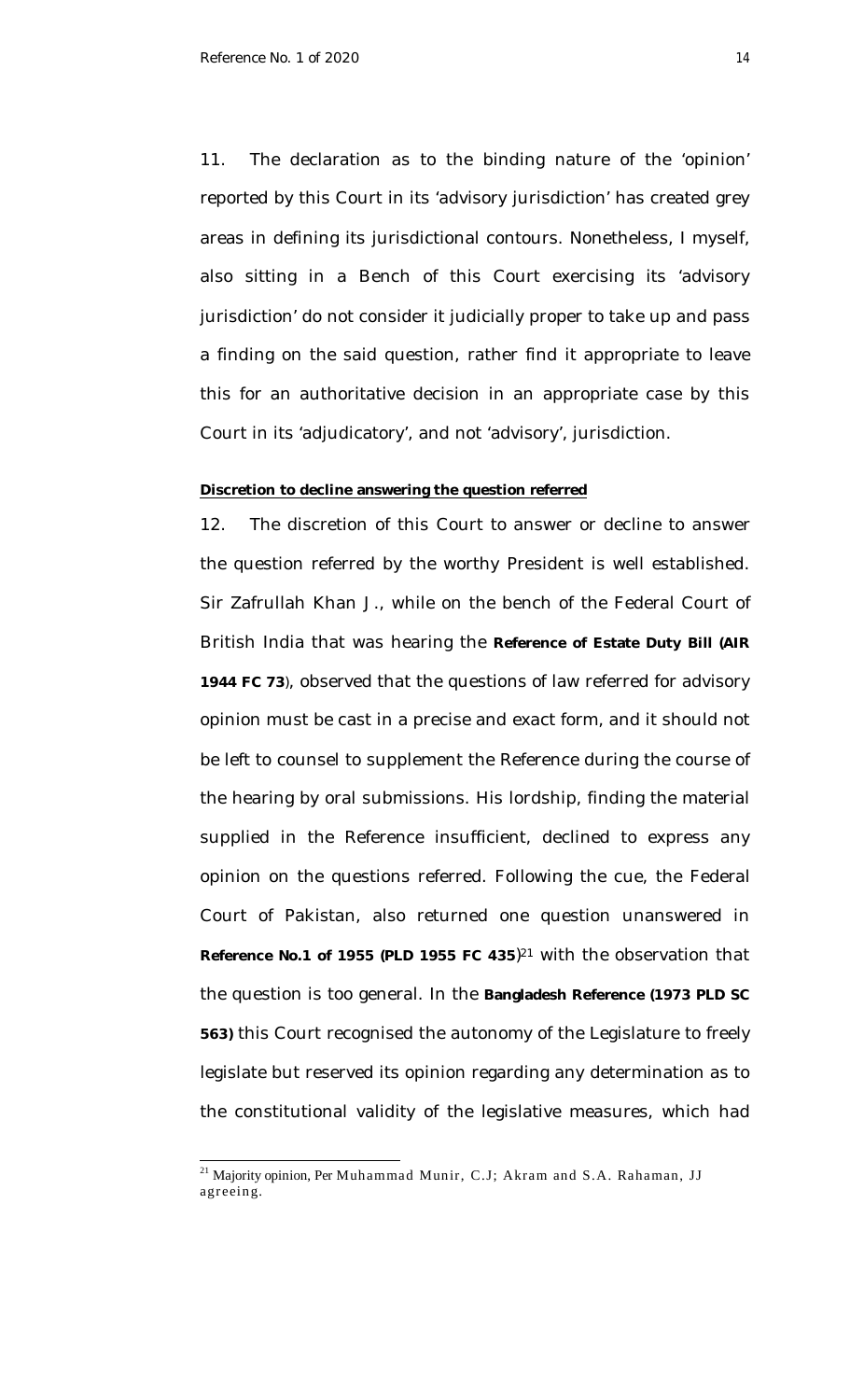yet to be adopted. The Court highlighted that though it chose to reserve its opinion at this stage, such legislative measures, once adopted, could be challenged before the Courts on valid grounds. Similarly, this Court in **Reference No. 1 of 2012 (PLD 2013 SC 279)** did not answer one question, considering it unsuitable to be determined in the advisory jurisdiction, essentially for the reason that the person whose rights were likely to be affected was not before the Court. The Indian Supreme Court also returned **Reference No.1 of 1993 (AIR 1995 SC 605)** unanswered, considering it not proper to answer mainly for the reason that it involved a religious dispute.

#### **Lack of clarity and precision in the question referred**

13. Given the judicial inclination to refrain from reporting its 'opinion' on a vague question, let us revisit the question referred in the present Reference, which is reproduced here again for better understanding of the discussion:

**Whether the condition of 'secret ballot' referred to in Article 226 of the Constitution of Islamic Republic of Pakistan, is applicable only for the elections held 'under' the Constitution** such as the election to the office of President of Pakistan, Speaker and Deputy Speaker of National Assembly, Chairman and Deputy Chairman of Senate, Speakers and Deputy Speakers of the Provincial Assemblies **and not to other elections** such as the election for the members of the Senate of Pakistan held under the Elections Act, 2017, enacted pursuant to Article 222 read with Entry 41, Part 1, Fourth Schedule to the Constitution, which may be held by way of secret or open ballot, as may be provided for in the Election Act, 2017?

#### (Emphasis added)

A careful reading of the above question reveals that it contains three statements: the first two statements are couched as instances by the use of expression **'such as'**; and the third statement adjoined with the second statement of instance by the use of expression **'which'.** To further clarify the point, and highlight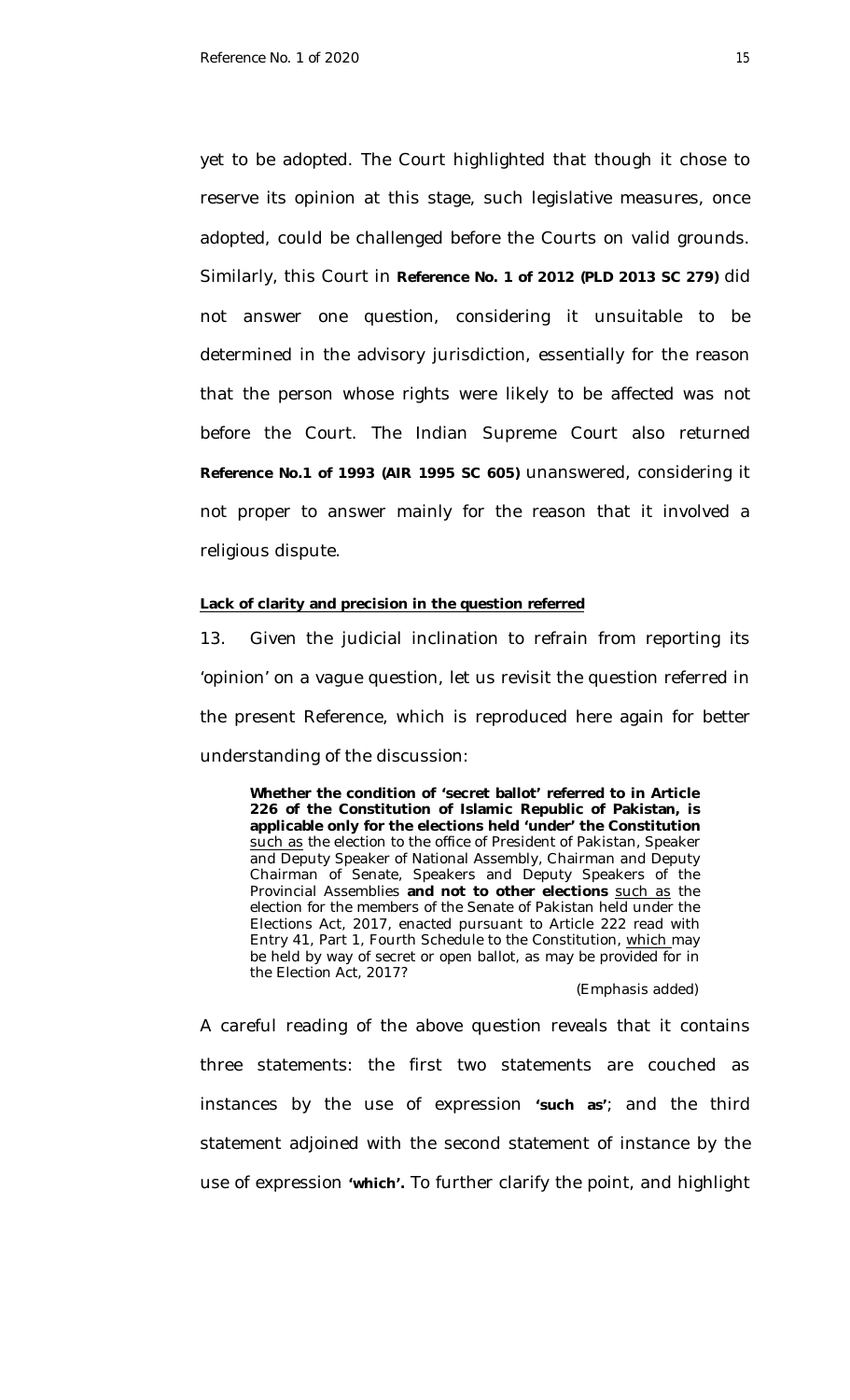the ambiguity in the actual question sought to be answered, we may segregate the three statements from the text of the question referred to the Court in the Reference. The said three statements are:

- (i) the election to the offices of President of Pakistan, Speaker and Deputy Speaker of National Assembly, Chairman and Deputy Chairman of Senate, Speakers and Deputy Speakers of the Provincial Assemblies are held under the Constitution;
- (ii) the election for the members of the Senate of Pakistan falls within the category of elections other than those held under the Constitution and is held under the Elections Act, 2017, enacted pursuant to Article 222 read with Entry 41, Part 1, Fourth Schedule to the Constitution; and
- (iii) the elections that are held under the Elections Act, 2017 may be held by way of secret or open ballot, as may be provided for in the Election Act, 2017.

With the said statements separated, the actual question that remains to be answered by the Court is:

Whether the condition of 'secret ballot' referred to in Article 226 of the Constitution of Islamic Republic of Pakistan, is applicable only for the elections held 'under' the Constitution…and not to other elections…?

Upon a patient reading of the above actual question referred to this Court, the present Reference does not provide the essential clarity to be ascertained therefrom. Thus, the referred question fails to reveal, in what respect, with what object, or to avoid what controversy, guidance of the Court has been sought in its 'advisory jurisdiction'. In fact, it appears to be a general question in abstract, and requires one to guess the true purport thereof - the election of Senate. The composite form in which the question referred to this Court in the Reference, in my opinion, remains a cause of concern. The articulation of the question could have been made simpler to avoid ambiguity and vagueness. More than one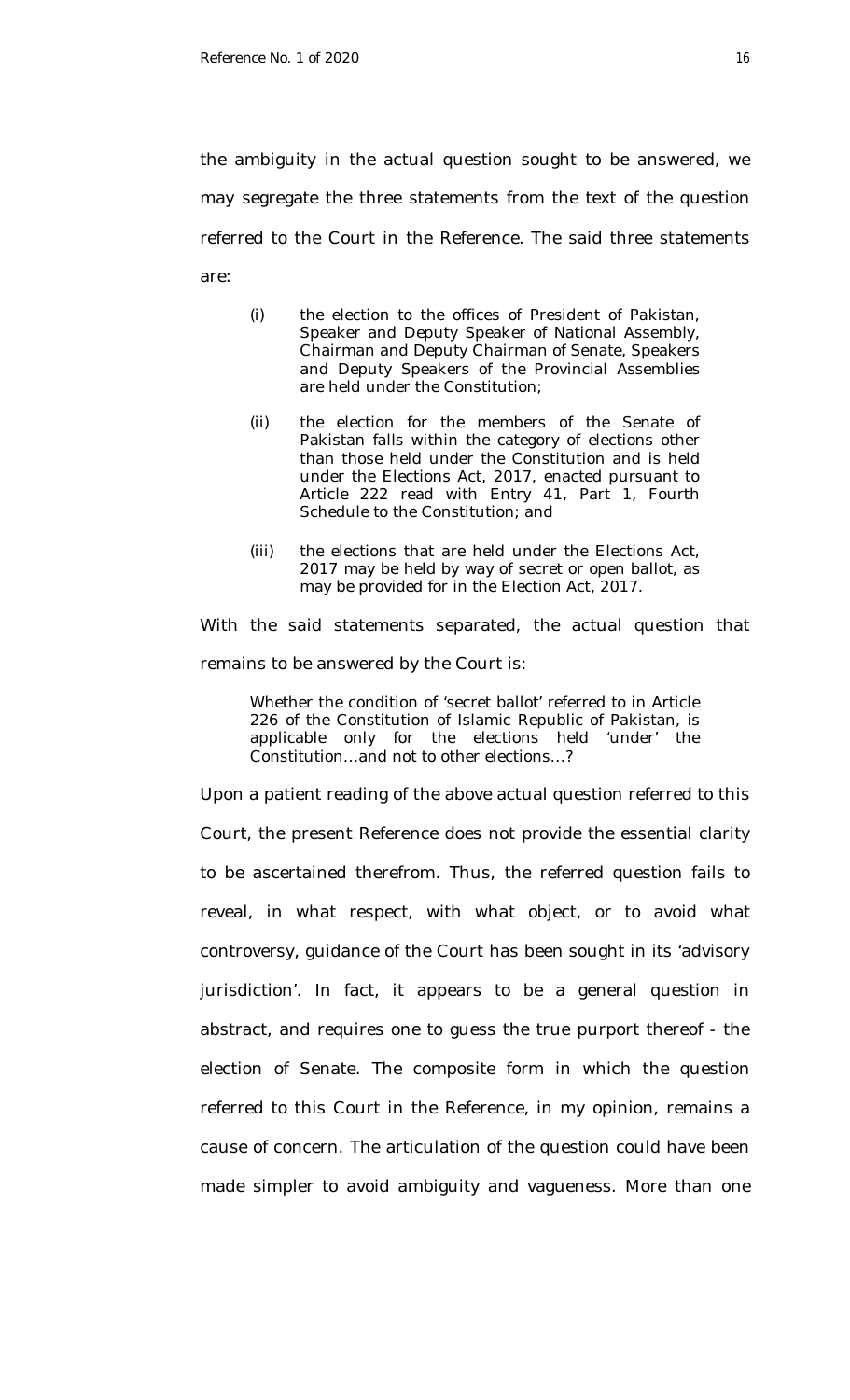questions could have been framed in clear, concise and precise terms, and referred to for opinion in a single Reference, as there is no legal compulsion to restrict a Reference to only one question.

### **No power to dispute or amend the question referred**

14. The learned Attorney-General and other learned counsel, who appeared before this Court in the present Reference have tried to contextualise the question and focused, in their arguments, on the procedure of the Senate election. However, the expression, 'question so referred', as provided in clause (2) of Article 186 of the Constitution, makes it clear that this Court cannot change, amend and rephrase the text of the question referred by the President or add any further question thereto. The 'Advisory Jurisdiction' of this Court, under Article 186 of the Constitution, is restricted only to the text of the question referred by the President.

15. There is also another strong reason for the Court not to amend the 'question so referred' by the President. The power of referring a question to this Court by the President involves the constitutional process of 'acting on' and 'in accordance' with the 'advice' of the Cabinet or the Prime Minister under the provisions of Article 48(1) of the Constitution, as earlier explained by this Court, while answering Reference No. 2 of 1996 and deciding connected constitution petitions in **Al-Jehad Trust v. Federation (PLD**  1997 SC 84). The relevant observations<sup>22</sup> are reproduced hereunder for ready reference:

 $\overline{a}$  $^{22}$  Majority view, per Sajjad Ali Shah, C.J., Fazal Ilahi Khan and Raja Afrasiab Khan, JJ. agreeing.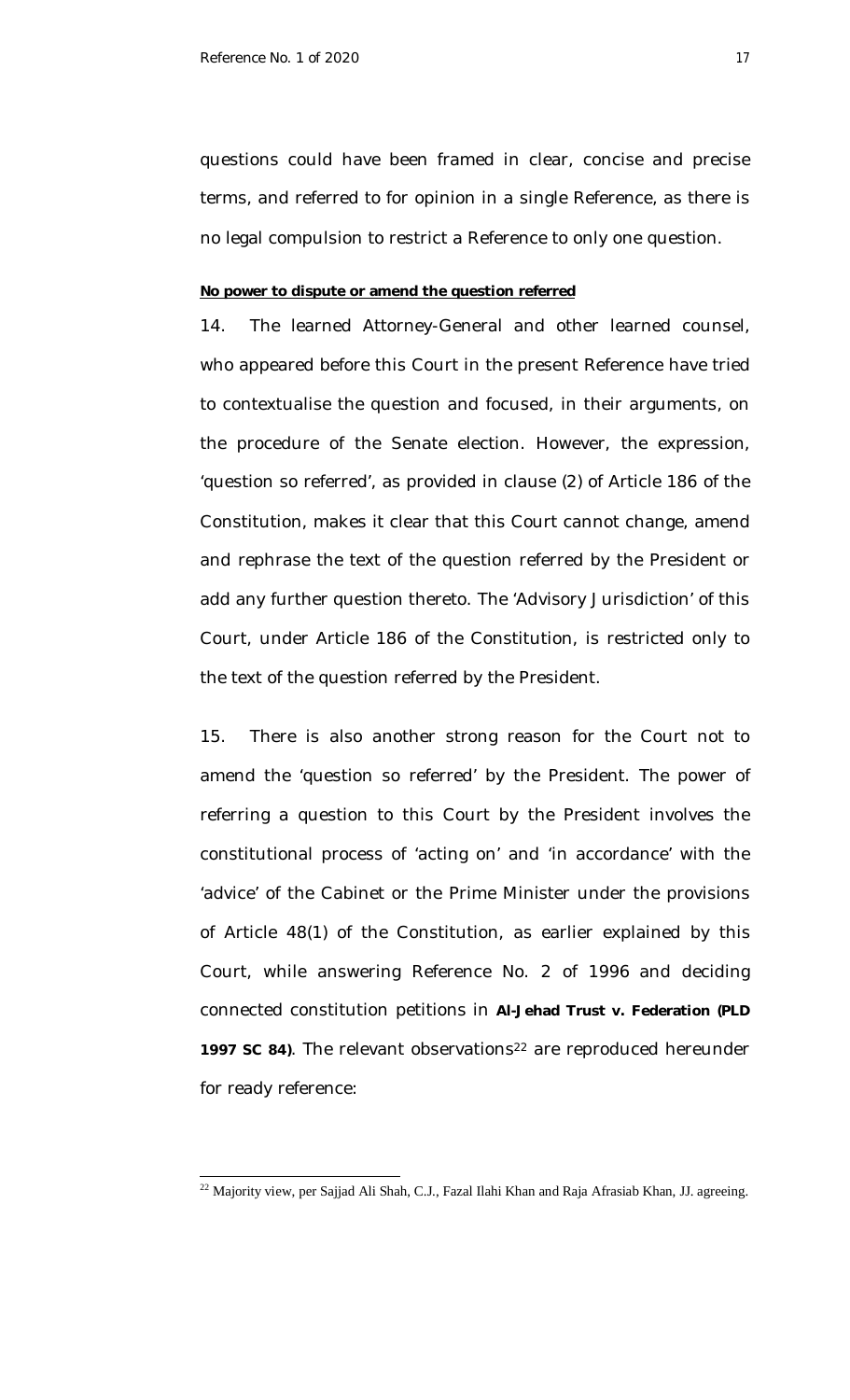"19. [I]t is indisputable that advisory jurisdiction of the Supreme Court can be invoked by the President on the advice of the Prime Minister…..

20. Article 90 of our 1973 Constitution envisages that the Executive Authority of the Federation shall vest in the President and shall be exercised by him either directly or through officers subordinate to him in accordance with the Constitution. Article 99 provides that all Executive actions of the Federal Government shall be expressed to be-taken in the name of the President. In exercise of powers conferred by both these Articles, the Federal Government has' made Rules of Business of 1973 under Schedule V-B, Rule 15-A(1), list is made of cases requiring orders of President on the advice of the Prime Minister. Entry No.54 specifically mentions Reference to the Supreme Court on any question of law to be filed under Article 186, which is to be done on the advice of the Prime Minister….."

This constitutional process of identifying and then referring the question by the President on advice of the Prime Minister cannot be circumvented by this Court, by amending or changing, or adding to, the question referred for its opinion. In **Reference No.1 of 1955 (PLD 1955 FC 435)**, initially two questions were referred to the Federal Court of Pakistan for consideration and reporting its opinion but during pendency of the Reference, two more related questions were also referred to by the Governor-General on the Court's suggestion; the Court did not add those questions by itself. The Indian Supreme Court also held in the **Kerala Educational Bill Reference (AIR 1958 SC 956)** that it is for the President to determine, what question should be referred; the Supreme Court cannot go beyond the questions referred in the Reference and discuss other questions.

16. Thus, it can safely be concluded that this Court cannot change or amend the question referred; it can only be done in accordance with the same procedure, as prescribed for referring the question, that is, by the President on advice of the Prime Minister. This Court can record its 'opinion' only on the question,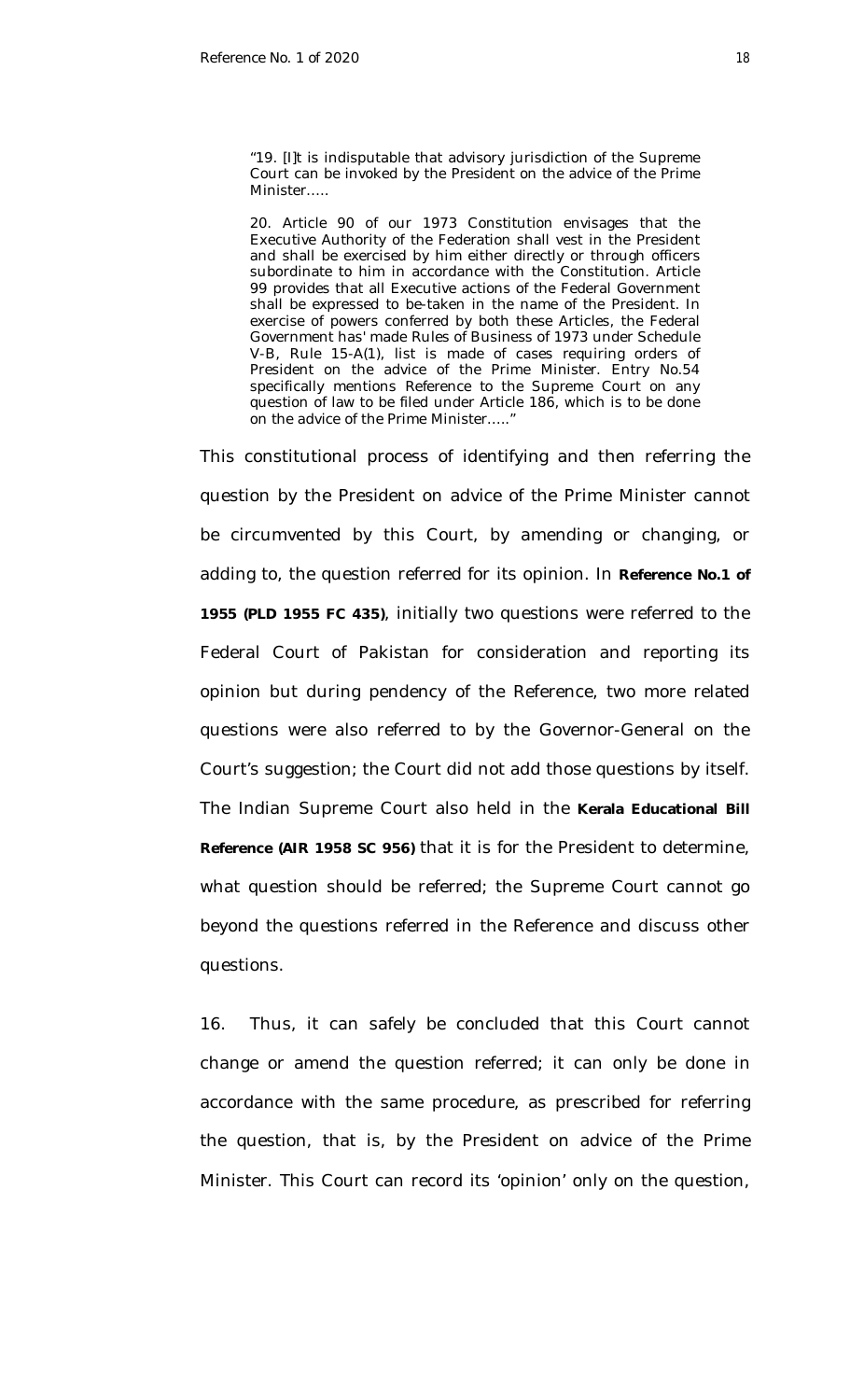which is referred, and not on the question, which could have been but has not been referred.

17. As far as the contention of the learned Attorney-General, that the referred question, in fact, is: "whether the election for the members of the Senate is held under the Constitution, or not under the Constitution but under the law". I am afraid, that the said contention is beyond the text of the referred question. At best, the same can be an interpretation of the question referred, and that too of the learned Attorney-General, but no more. If the said interpretation of the learned Attorney-General on the question referred by the President is to be accepted, then it would amount to conferring the authority on the Attorney-General to amend the question referred by the President, which even this Court lacks. And, secondly, if the learned Attorney-General is correct in his interpretation of the question referred by the President, then the question so referred is, in fact, ambiguous and vague, and thus requires further explanation. In such circumstances, positive exercise of discretion by this Court to decline recording any opinion on the question referred in the Reference is warranted.

## **Directions in advisory jurisdiction**

18. It may also be pertinent to mention here that that an attempt was made to persuade the Court during arguments, to issue appropriate directions to the Election Commission of Pakistan to perform its constitutional duty under Article 218(3) of the Constitution to ensure that the elections are conducted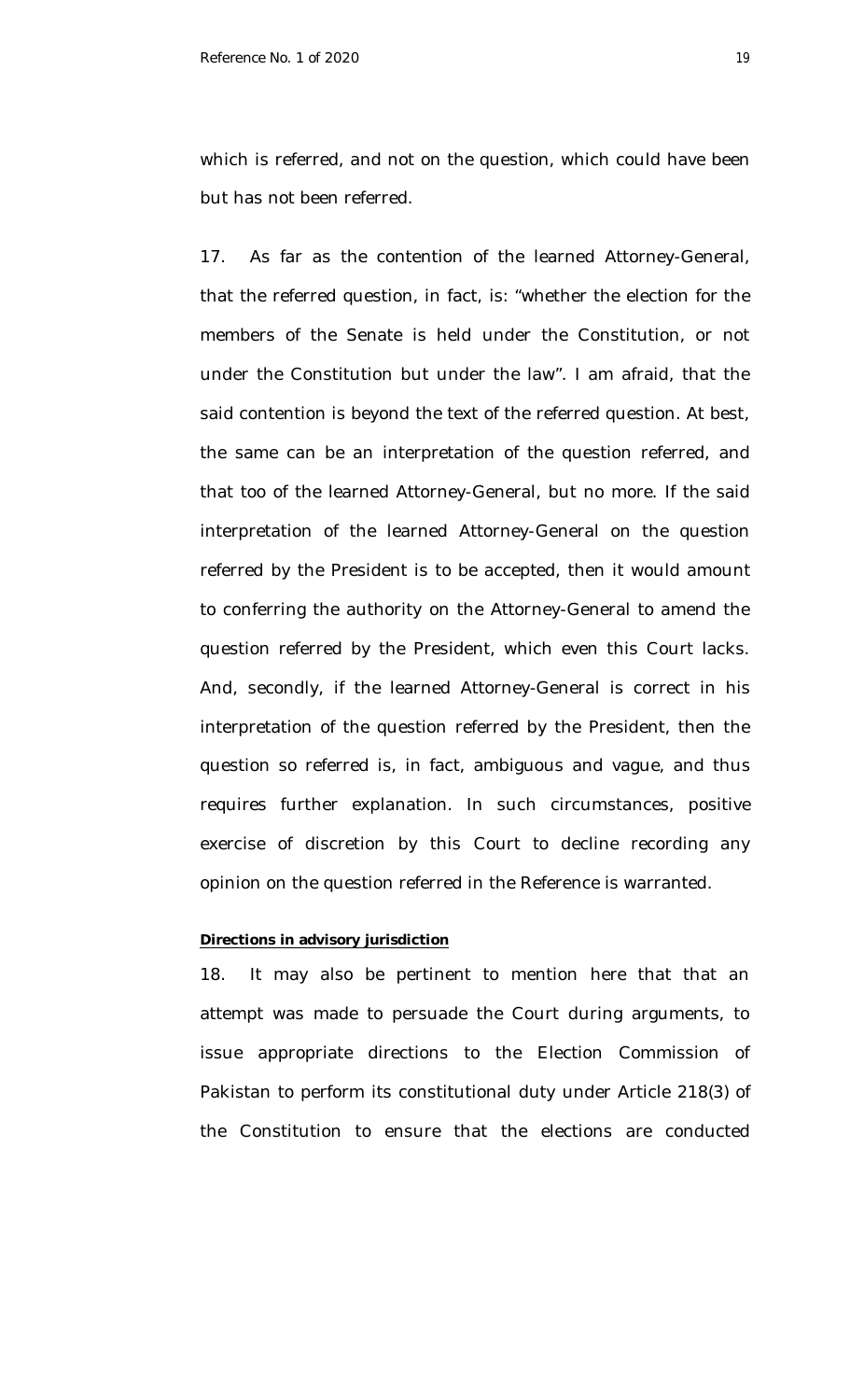honestly, justly, fairly and in accordance with law, and that corrupt practices are guarded against.

19. I am of the considered view that the power of issuing such directions is not available to this Court, while answering a 'question of law' referred to it by the President under Article 186 of the Constitution. The 'advisory jurisdiction' of the Court, under clause (2) of Article 186 of the Constitution, is restricted to consider the question referred and report its opinion only on that question to the President. The ancillary and inherent powers that the Court has under Article 187(1) of the Constitution to issue such directions, orders or decrees as may be necessary for doing 'complete justice' in any case or matter pending before it, are not available to the Court while exercising 'advisory jurisdiction'. This principle has earlier been emphasised by Muhammad Afzal Zullah, J. (as he then was) in **Reference No. 1 of 1988 (PLD 1989 SC 75),** and approvingly quoted by the majority in **Reference No. 1 of 2012 (PLD 2013 SC 279),** by observing that this Court cannot, in 'advisory jurisdiction', decide the matter as a *lis* between the parties, wherein exercise of other powers are available to the Court including discretionary powers and taking other consequential actions.

## **Political question**

20. Finally, I advert to the submissions of the learned counsel appearing for the major political parties seated on opposition benches in the Parliament. They all have in unison contended that the present Reference raises a political question, the determination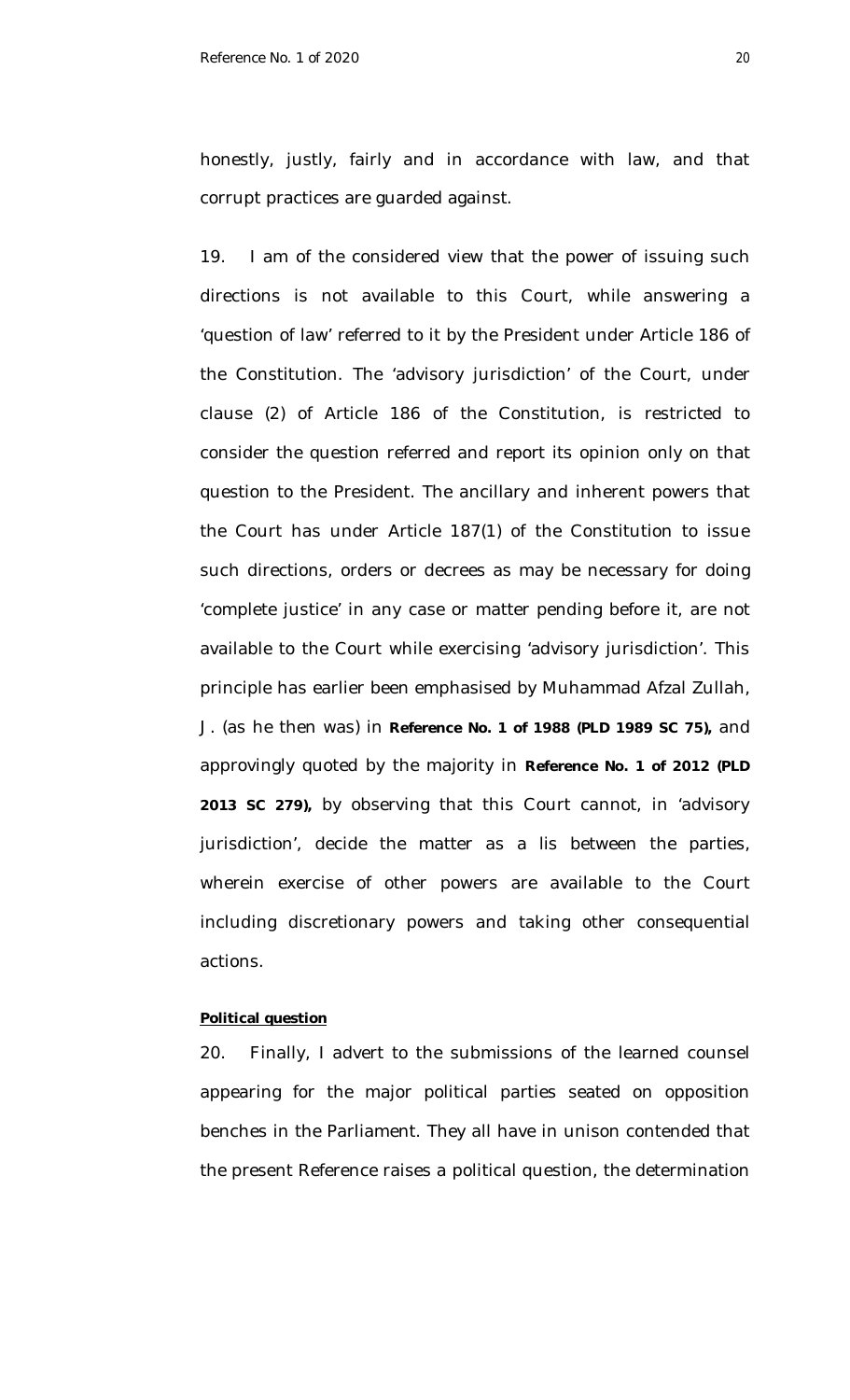whereof be best left to the Parliament. They further submitted that the present Reference is politically motivated to achieve an outcome, which could not be attained by the Federal Government due to its failure to obtain the requisite majority to pass the 26<sup>th</sup> Constitution Amendment Bill from the Parliament, therefore, the present Reference, in essence, seeks to bypass the Parliament. It was finally urged that the Court should, uphold the 'trichotomy of power' envisaged in the Constitution, and thereby exercise judicial restraint and return the Reference unanswered.

21. Learned Attorney-General, in rebuttal, by referring to the observations of this Court made in **Ishaq Khakwani v. Nawaz Sharif (PLD 2015 SC 275)** contended that it has been the consistent view of this Court that if the determination of any question raised before the Court requires interpretation of any provision of the Constitution, the Court is obliged to adjudicate upon the same, notwithstanding that the question raised has some political overtones. He submitted that this Court has earlier answered the References that involved political questions, and referred to the case of Reference No.1 of 1973, **Recognising Bangladesh Reference (PLD 1973 SC 563),** in support of his submission.

22. I am afraid, the submission of the learned Attorney-General is not correct and the reliance is not apt. In the **Recognising Bangladesh Reference** *(supra)*, opinion of the Supreme Court was sought on the question:

"Can the Resolution of the purport described in paragraph 6 above [of the Reference], and envisaging such constitutional measures as may be necessary before the according of formal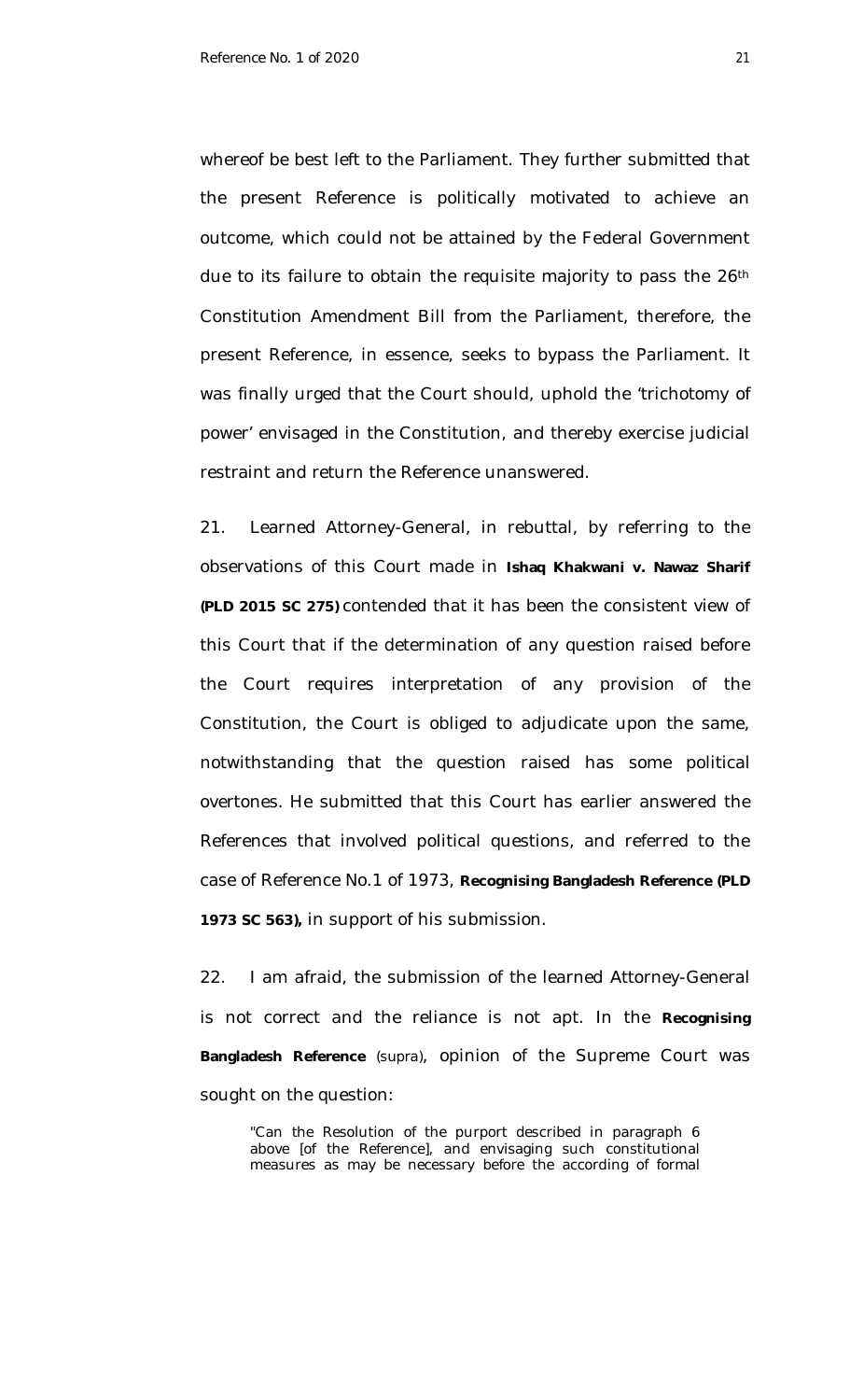recognition [to Bangladesh], be validly adopted by the National Assembly?"

### The Court gave the opinion that:

"there is no legal bar to the National Assembly considering or adopting a resolution of the purport described in Para. 6 of the Reference."

The Court, however, made it clear that it expressed:

"no opinion at this stage as to the constitutionality or the validity of the measures, legislative or executive, that may have to be taken before the according of formal recognition…..does not…mean that the validity of the legislative measures and/or the Constitutional amendments, if and when made, will not be amenable to a challenge in the Courts of law upon valid grounds, if any available."

The political aspect of the matter, that is, whether Pakistan should or should not accord recognition to the new State of Bangladesh was neither considered by the Court nor was any opinion given thereon. More importantly, no opinion was expressed on the constitutionality or validity of the legislative measure, which were to follow the resolution.

23. There is no cavil to the contention of the learned Attorney-General and his reliance upon the observations of this Court made in **Ishaq Khakwani case** *(supra)* that it has been the consistent view of this Court that if the determination of any question raised before the Court requires interpretation of any provision of the Constitution, the Court is obliged to 'adjudicate' upon the same, notwithstanding that the question raised has some political overtones. The expression, 'adjudicate', used in the referred observations of this Court, however, makes the distinction. I am fully convinced and agree with the proposition that this Court should not decline to adjudicate a case, or to answer a question of law involving interpretation of some provisions of the law or the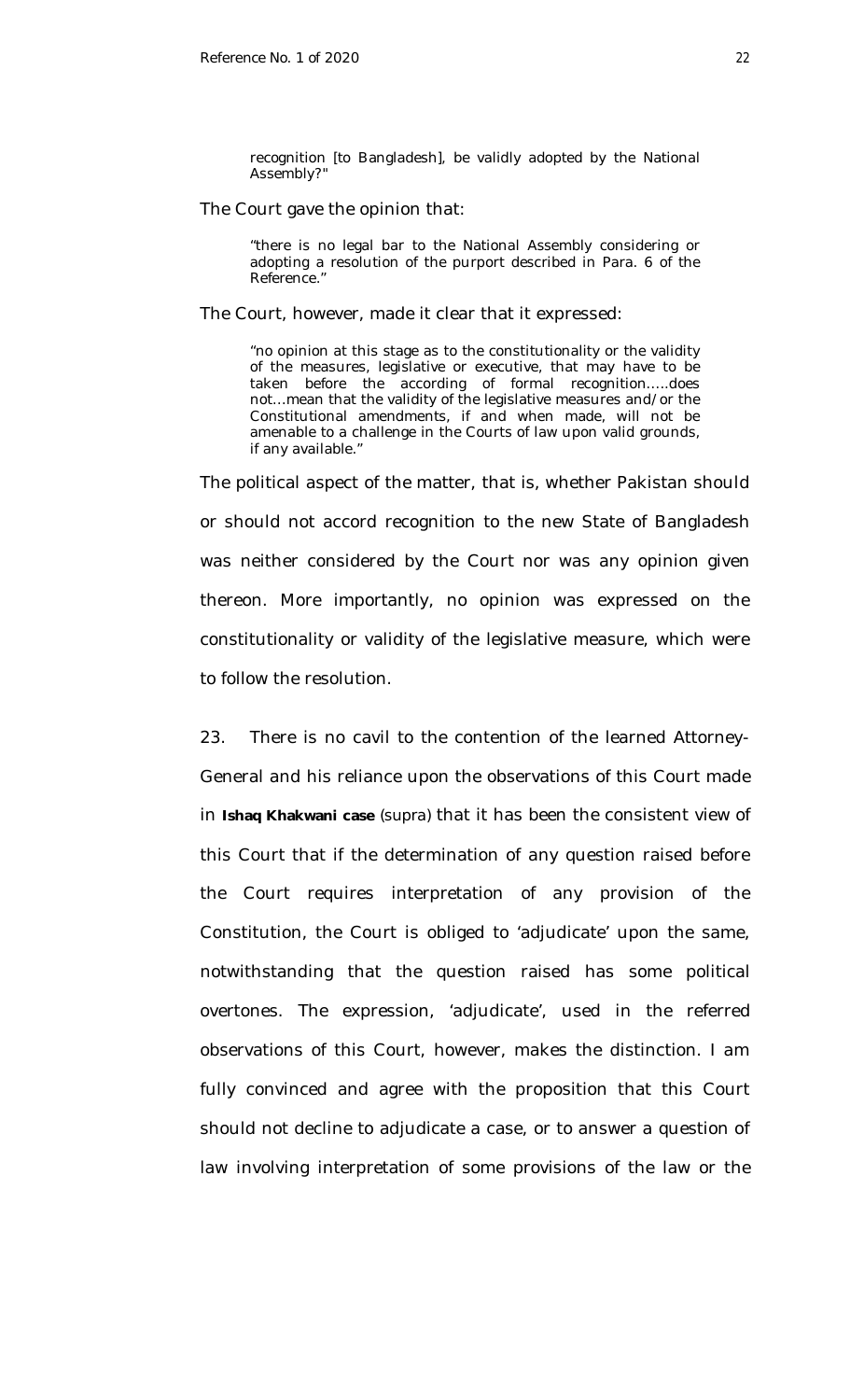Constitution raised therein, in its 'adjudicatory jurisdiction' merely because the decision of the case or the determination of the question would have some political repercussions. The Court cannot abdicate performance of its constitutional duty. The following observations of this Court made in the case of **Nawaz Sharif v. Federation (PLD 1993 SC 433)** may also be cited in this regard:

The Courts' function is to enforce, preserve, protect and defend the Constitution. Any action taken, act done or policy framed which violates the provisions of the Constitution or is not permissible under the Constitution or law, the Court irrespective of the fact that it is a political question, must exercise power of judicial review.

Similarly, this Court in the case of **DBA, Rawalpindi v. Federation (PLD** 

### **2015 SC 401)** held:

A matter pertaining to the Judicial Power of Interpreting the Constitution, identifying the limits of the Executive and the Legislature thereunder and enforcing such limits is the sole and exclusive jurisdiction of the Courts. While exercising such powers, the Court will not abdicate its jurisdiction merely because the issue raised, has a political complexion or political implication.

But the position would be different, when a 'question of law' that has, political implication is referred to this Court for its 'opinion', in its 'advisory jurisdiction' under Article 186 of the Constitution. In this jurisdiction, the Court has the discretion not to answer the question; the only restraint is that, like all other discretions, the Court is to exercise this discretion judiciously for valid reasons and not arbitrarily. The Indian Supreme Court returned **Reference No.1 of 1993, Ismail Frauqui v. Union of India (AIR 1995 SC 605),** unanswered with the observation that the Reference favours one religious community and disfavours another; and the dignity and honour of the Supreme Court cannot be compromised because of it. Like the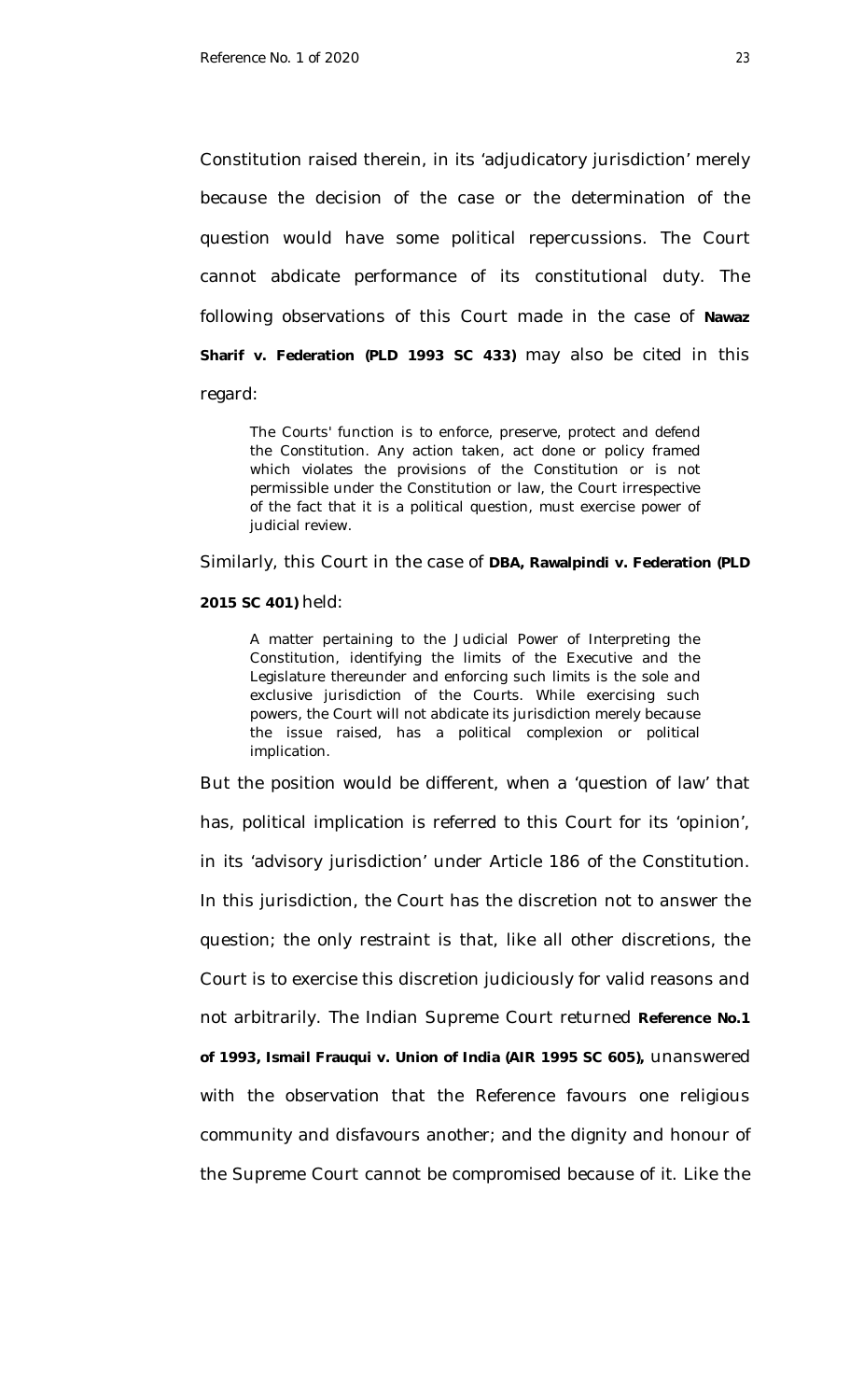religious disputes, the involvement of the Court in political disputes in its advisory jurisdiction would also have, in my humble but considered view, the effect of compromising the dignity and honour of the apex Court of the country.<sup>23</sup>

24. In the present Reference, it is not in dispute that: the question referred has political implications; the Federal Government earlier, unsuccessfully attempted to resolve it through a constitutional amendment $24$ ; and all major political parties in opposition want resolution of the question through political and legislative process in Parliament. In such a clear split between the ruling political parties and major opposition political parties, and the charged political atmosphere, the resolution of the question through intervention of the Court, and that too in its advisory jurisdiction, would be, in my considered opinion, inappropriate and, to say the least, would invite untoward criticism on the Court.

25. We must not forget that democracy is never bereft of divide. The very essence of the political system is to rectify such disagreements, but to take this key characteristic outside the realm of our political system and transfer it to the judiciary, threatens the very core of democratic choice – *raison d'etre'* of democracy. We must also remain cognisant that there will always be crucial events in the life of a nation, where the political system may disappoint, but this cannot lead to the conclusion that the judiciary will provide a better recourse. In fact, the role of the

 $^{23}$  Ismail Frauqui v. Union of India (AIR 1995 SC 605): "158. Ayodhya is a storm that will pass. The dignity and honour of the Supreme Court cannot be compromised because of it." Per S.P. Barucha J.

<sup>&</sup>lt;sup>24</sup> Constitution (twenty-sixth Amendment) Bill 2020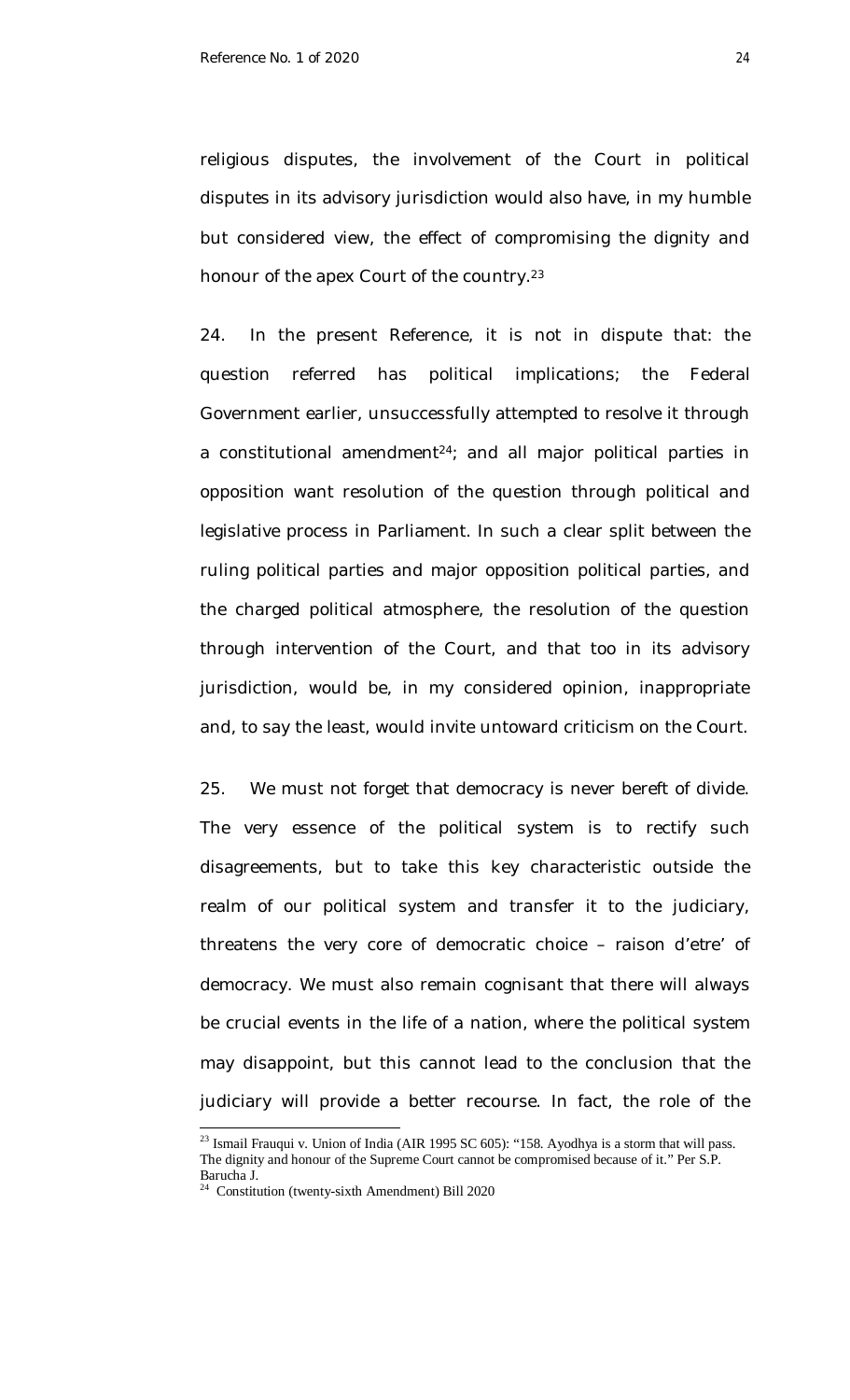courts ought not be expanded to entrench on other organs of the state, but must remain to function within the ambit of determining questions on the basis of legality alone, as otherwise the courts can pass findings on political issues, without being politically accountable or responsible to anyone. As a result, careful judicial treading is needed to ensure that the courts are not indulging in decision-making to rectify moral wrongs, which in my view should best be left in the hands of the elected majority<sup>25</sup>.

### **Conclusion**

 $\overline{\phantom{a}}$ 

26. To sum up the above discussion, till the jurisdictional contours of the 'advisory jurisdiction' of this Court are not settled and the legal efficacy of the 'opinion' remains binding, and that too, without any judicial check or any clarity in the composition of the bench of this Court, particularly the numeric strength of the bench and the seniority of its members that is to hear a Reference in its 'Advisory Jurisdiction',<sup>26</sup> the standard of determining clarity and precision in a 'question of law' envisaged under Article 186 is required to be raised to ensure that it is free from political overtones or undertones - Lest it may expose this Court to unwitting condemnation of bias and crossing the delicate boundaries of 'trichotomy of power' engrained in the Constitution.

27. Accordingly, for the reasons stated hereinabove, I conclude that the question referred in the Reference by the worthy President is vague, general, lacking the requisite clarity and precision, and

<sup>&</sup>lt;sup>25</sup> Views adopted from "Trials of the State Law and the Decline of Politics" by Jonathan Sumption <sup>26</sup> Article 145(2) of the Indian Constitution expressly sets out the minimum number of judges that will sit to hear a Reference under Article 143 of the Constitution of India.